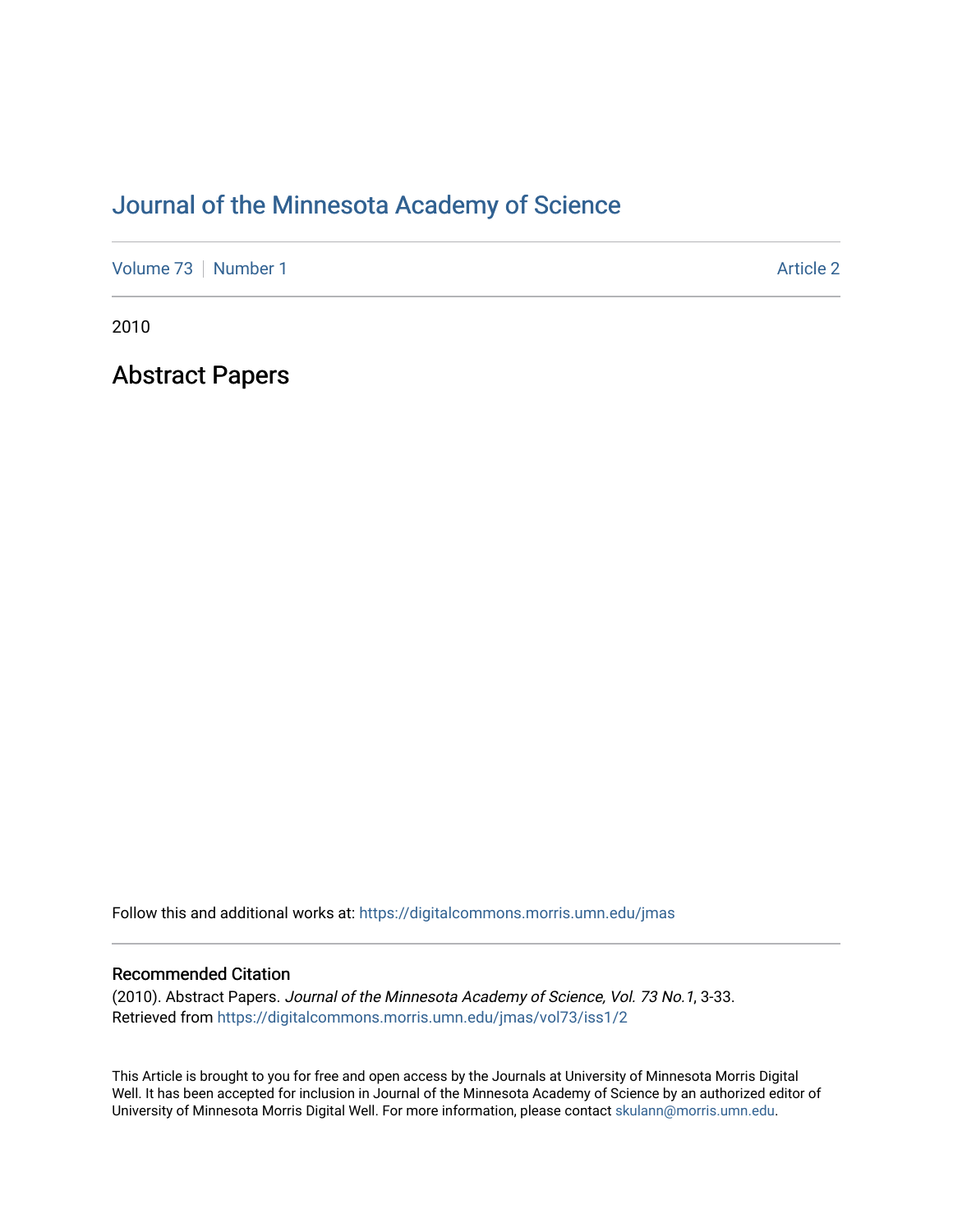# ABSTRACTS

*Abstracts are listed alphabetically by the last name of the first author listed.* 

# **REPLICATING DNA DIFFERENTLY**

Sarah M. Anderson and Trey Maddox (Advisor) *Department of Chemistry Bethel University, St. Paul, MN* 

Since the discovery of DNA replication, scientists have worked to develop methodologies that nonenzymatically mimic its template-directed polymerization. One method that has proved successful is reductive amination on a DNA template. This is a twostep polymerization reaction involving equilibrium imine formation on the DNA template followed by reduction of the imine to an amine. The polymerization of amine nucleoside polymers by this process proceeds with stepgrowth kinetics to give chain-length and sequencespecific products. We are working to complete a new synthesis of the modified thymidine nucleoside needed for this DNA-directed polymerization, which additionally gives us access to the three other nucleoside bases. These monomers incorporate a 3'-aldehyde and a 5'-amine functionality. Our goal is to optimize this synthetic route in order to synthesize all four modified nucleosides and use the completed monomers to carry out reductive amination in order to further study the polymerization process.

#### **THE EXPRESSION OF SEMAPHORINS 4A, 4D, AND 7A IN EARLY HEMATOPOIETIC T PROGENITORS IN THE BONE MARROW OF C57BL/6 MICE**

Leonor Añó<sup>1</sup>, Grace E. Linder<sup>1</sup>, Udochukwu Obodo<sup>1</sup>, David J. Matthes<sup>2</sup>, and Devavani Chatterjea<sup>1</sup> (Advisor) *<sup>1</sup>Biology Department Macalester College, Saint Paul, MN <sup>2</sup>Genetics, Cell Biology and Development University of Minnesota, Minneapolis, MN* 

Semaphorins are a group of transmembrane, secreted, and GPI-linked proteins that have been thoroughly studied in the nervous system where they function as "traffic" enzymes in guiding axonal growth. Although most exhaustively characterized in this realm, they are also expressed in several other systems. We have characterized the expression and localization of T cell semaphorins 4A, 4D, and 7A in developing thymocytes.

We show here that hematopoietic T cell progenitor cells (CD90<sup>+</sup>) enriched from the bone marrow have high levels of sema4A and 4D expression, but no sema7A. PlexinD1 and C1 (the receptors for sema4A and 7A) were also expressed in this subset, but there was no PlexinB1 or CD72 (the receptors for sema4A and 4D, respectively). This provides further evidence of the

dynamic expression and regulation of sema4A, 4D, and 7A in T cell development.

#### **FROM GFP TO pFLAG: CONFIRMATION OF INTRACELLULAR LOCATION OF KIAA1946**

Jessica Apple, Anita Becker, and Geoffrey M. Goellner (Advisor)

*Department of Biological Sciences Minnesota State University, Mankato, MN* 

Although significant advances have been made in deciphering the human proteome, there are still close to 8,000 genes whose functions are still completely unknown. In this study, we have attempted to determine the cellular location of one such novel gene product– KIAA1946. Indeed, very little is known regarding KIAA1946's normal function in cells. However, we do know that it is likely expressed in the nervous system, and it has a polyglutamine region in its primary amino acid sequence–two interesting features because other polyglutamine proteins have been linked to severe neurodegenerative diseases such as Huntington's chorea. Previous studies (using green fluorescent protein–GFP) in our laboratory have shown that KIAA1946 likely localizes to cytoplasmic vesicles.

In the current study, we have attempted to confirm these initial data by using standard molecular biology tools (such as restriction digestion and ligation) to subclone KIAA1946 into a vector containing the FLAG epitope (commercial antibodies are available against FLAG). We checked for proper cloning of our FLAG-KIAA1946 fusion protein using restriction digestion coupled to agarose gel electrophoresis–and also officially confirmed our clone integrity using DNA sequencing. Next, we transfected our new FLAG-KIAA1946 clone into tissue culture animal cells, and allowed several days for the protein to localize appropriately within the cells. Finally, we employed immunofluorescence microscopy using antibodies against the FLAG moiety to "visualize" the location of our fusion protein. Data regarding KIAA1946's location within cells will provide us invaluable insight regarding the normal cellular function of this novel polyglutamine protein.

#### **CHARACTERIZATION OF C0293: A SMALL,**

**NON-CODING RNA FROM** *Escherichia coli*  Karen Bieraugel, Seth Huiras, and Janice Pellino (Advisor) *Department of Chemistry* 

*St. Olaf College, Northfield, MN*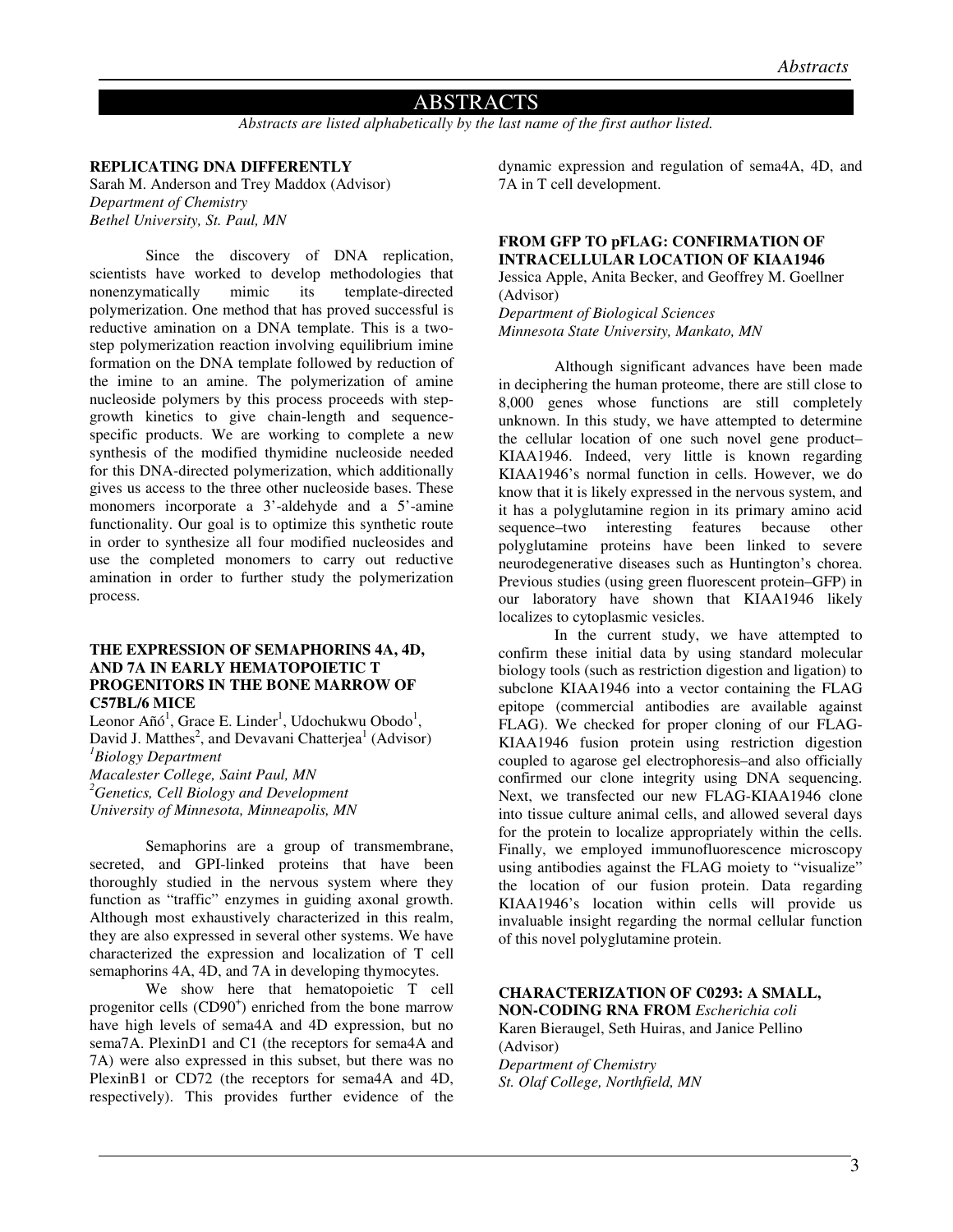Small, non-coding RNAs (sRNAs) are thought to be helpful in gene expression in prokaryotes, but only a small handful have been extensively researched. *Escherichia coli* (*E. coli*) is a model organism for *in vitro* studies using biochemistry methods for investigating sRNAs.

The sRNA strand C0293 was studied regarding its interactions with proteins. Multi-dimensional Protein Identification Technology (MudPIT), an analysis of affinity-selected proteins, identified numerous interacting proteins. The most abundant was heat-unstable nucleoid protein (HU), a transcriptional regulator that represses the gal operon and therefore prevents expression of enzymes required for galactose metabolism. We hypothesized that during times of minimal nutrient availability C0293 is expressed, binds to the HU protein, and thus activates the HU protein to repress the gal operon and prevents the bacterium from wasting limited energy. Further studies using gel mobility shift assays suggested the presence of the protein Hfq in an sRNA-protein complex. The creation of a bacterial cell line that overexpresses the C0293 sRNA may prove helpful in determining whether this cell line can properly metabolize galactose, although attempts at overexpression have been unsuccessful so far.

#### **QUANTITATIVE ANALYSIS OF THE EFFECTS OF ANDROGEN HORMONES ON ZEB-1 EXPRESSION**

David Benjamin and Bynthia Anose (Advisor) *Department of Chemistry Bethel University, St. Paul, MN* 

Currently, no diagnostic tool is available to distinguish between localized and metastatic prostate cancer. However, it has recently been discovered that Zinc Finger E-Box Binding Homeobox-1 (ZEB-1) could possibly be used as a biomarker for prostate cancer metastasis. Previous research has shown that increased expression of ZEB-1, a transcription factor, correlates with cancer progression.

To gain further knowledge about this potential diagnostic gene, human prostate cancer cells from the cell line 22Rv1 were treated with androgen hormones to determine their effect on the expression of ZEB-1. After treatment, RNA was isolated and reverse transcribed into cDNA for its use in real time-polymerase chain reaction (RT-PCR). Quantification and quality control of the harvested RNA were also assessed using ultraviolet spectroscopy.

# **IDENTIFICATION OF THE LIMITING RESOURCE IN AMERICAN DESERTS THROUGH ANALYSIS OF CREOSOTE** (*Larrea Tridentata*) **GROWTH IN WASH AND NON-WASH AREAS**  Jennifer Berger, Shoshana Blank, Annie Brownlee, Dana Fjare, Paula Miller, Elizabeth Stiles, and Steve Freedberg (Advisor)

*Department of Biology St. Olaf College, Northfield, MN* 

 Creosote bush *(Larrea tridentata*) is a dominant species in both the Sonoran and Mojave deserts in the Southwestern United States. Although previous research has found that productivity and spacing of creosote bush differ between these two desert ecosystems, it is difficult to confirm that moisture availability is responsible for these differences because many other biotic and abiotic factors differ between the sites. Naturally formed washes allow a unique opportunity to tease apart the relative importance of water and nutrient availability for plant distribution, because washes should lead to higher water and/or nutrient availability while controlling for other factors that may impact plant growth and spacing.

We hypothesized that creosote bushes at our study sites in Organ Pipe Cactus National Monument and Death Valley National Park would have higher productivity in wash areas because creosote shows increased productivity with supplemental water and nitrogen (2). Carbon-Nitrogen ratios have also been found to be higher in more humid soils, so we hypothesized that the C/N would be higher in plants near the wash since they are exposed to more water (3). Primary production in Sonoran Desert streams may also be limited by nitrogen availability, and water flow interface in desert washes makes nutrients available to plants by bringing nutrients to the surface (1). We examined the nitrate concentrations in wash and non-wash soils in order to examine if there was any difference in the availability of nutrients and whether these values corresponded to differences in productivity of *Larrea tridentata.* Nitrate concentrations were significantly higher in wash areas than in non-wash areas in both Sonoran Desert study sites  $(p=0.044, p<0.001$ , respectively). However, we also found significantly higher C:N ratios  $(p<0.001)$  in wash areas, indicating that nitrogen is not a limiting resource. Interestingly, although higher water and nutrient availability are expected to correspond to more overall growth, no significant differences in plant size or productivity were found between wash and non-wash plants. Our results support the conclusion that water, and not nutrient availability, is the limiting resource affecting *Larrea* spacing, a finding that may have implications for the ecosystem's response to global climate change.

References:

1. Jeremy B. Jones, Jr., Stuart G. Fisher, and Nancy B. Grimm. 1995. *Journal of The North American Benthological Society* 14(2):249–258.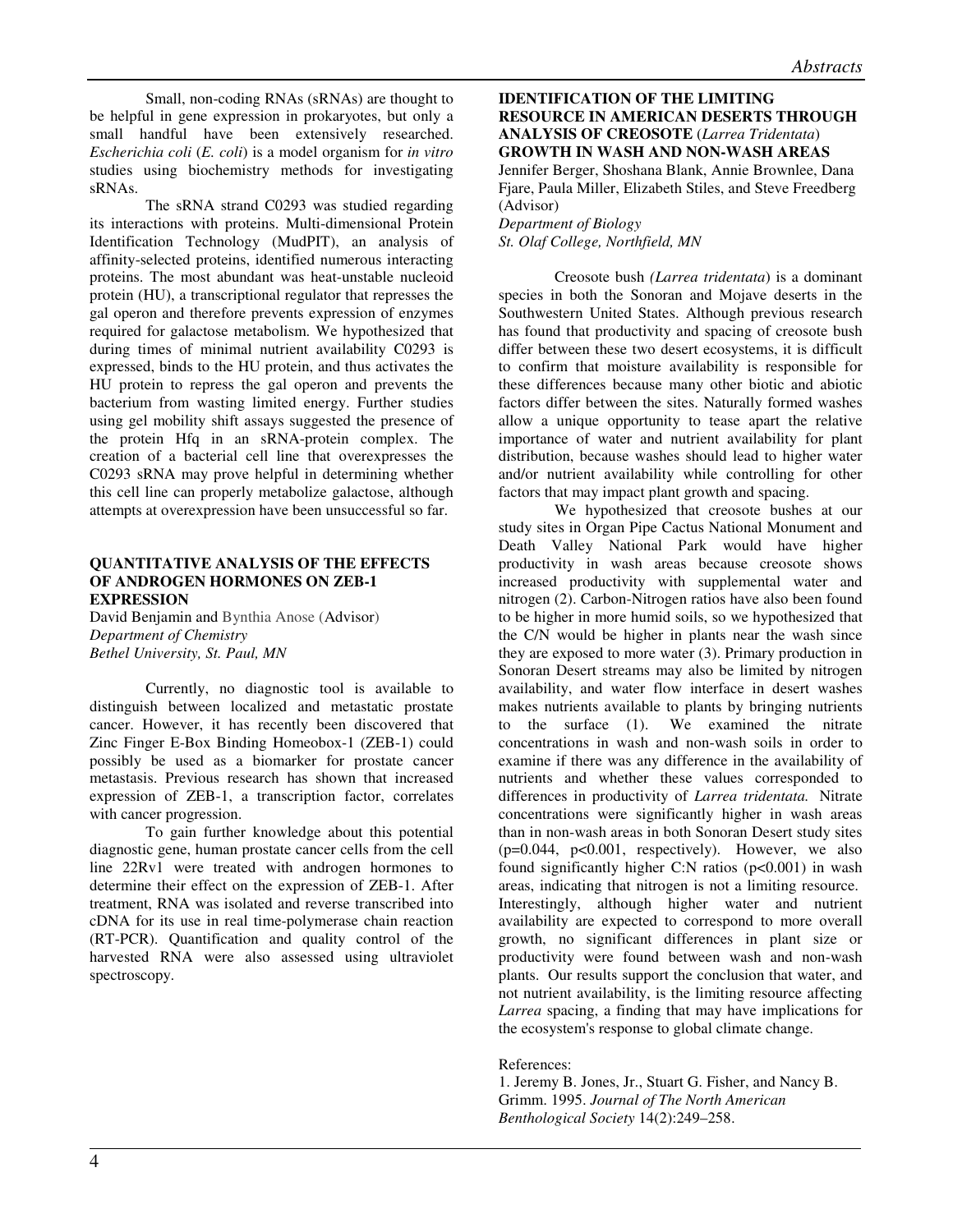2. M. R. Sharifi, F. C. Meinzer, E. T. Nilsen, P. W. Rundel, R. A. Virginia, W. M. Jarrell, D. J. Herman, and P. C. Clark. 1988. *American Journal of Botany* 75(8):1163–1174. 3. J. Skujins*.* 1991. *Semiarid Lands and Deserts: Soil Resource and Reclamation*. p. 508

#### **BIOINFORMATICS ANALYSIS OF HIV'S REGULATION OF NUCLEAR FACTOR KAPPA B (NF-KB).**

Ann Bergstrand, Dawn Comstock, Ryan Schmidtman, Jamison Utzig, and Dr. Sanjive Qazi (Advisor) *Department of Biology Gustavus Adolphus College, Northfield, MN*

 Current strategies for HIV therapy involve targeting of specific viral proteins and blocking their function. However, new drug resistant viral strains are constantly emerging and the general unavailability of broad spectrum anti-virals render this approach very challenging. Newer approaches that utilize the genomewide responses are beginning to identify critical host genes for viral replication through characterization of HIV protein interaction with host proteins. One such pathway taken over by HIV is also host cell inflammatory pathway that uses Nuclear Factor Kappa B (NF-KB) as the principal transcription factor for viral replication to serve as a major target site for drug development. We performed a bioinformatic analysis and interrogated a number of genome-wide studies that screened for NF-KB binding and those that have identified host proteins required for viral replication. We identified potential new target sites utilizing host proteins critical for viral replication. The Kegg pathway compendium was screened to gain a more detailed understanding of how NF-KB promotes secondary diseases such as cancer.

# **LONG RANGE WAVE PROPAGATION THROUGH RANDOM MEDIA**

Elizabeth Bernhardt, Dr. Steven Tomsovic, Dr. Katherine Hegewisch, Dr. Erick Agrimson (Advisor) *Department of Physics Washington State University, Pullman, WA* 

 We present an exploration of the stability of long-range wave propagation through random media. As a ray travels through a medium, it encounters variations which cause slight changes in velocity. Sound in the ocean, for example, propagates through varying temperature, salination, and pressure. Over long ranges, these variations cause the ray to become chaotic. In order to determine the behavior of the ray, the evolution of its stability matrix must be studied. Through creation of an adaptive step-size Runge-Kutta differential equations solver, we examined the stability matrices of several hundred rays to determine the transition with increasing

propagation time between stable propagation and chaos. Our findings suggest that the timing of the transition is dependent on the initial kinetic energy in proportion to the average maxima and minima of the randomized plane potential. We would like to understand if rays with larger initial momentum tend to chaos as fast as rays with lower initial momentum.

# **ELECTRIC FIELD-INDUCED REVERSIBLE pH MICROARRAYS**

Kevin H. Bettendorf, Pradeep Ramiah Rajasekaran, Andres Weber, Justin Wolff, and Punit Kohli (Advisor) *Department of Biochemistry St. John's University, Collegeville, MN*

 Microarrays can be used to test many different scenarios in biomedical, materials, and physical sciences without utilizing large quantities of sample or an extensive amount of time. Manipulating salt concentration, amount of reagent, type of reactants as well as other variables are all employed in microarray systems. Precise control over the pH in each well or spot is also an important and useful tool for microarray systems.

In our project, instead of varying concentrations of buffer solutions to control pH, hydrolysis of water was used. This was accomplished by controlling the polarity of the electrodes in the wells. The wells were fabricated by drilling pores of diameter ranging from 450 µm to 1.5 mm into 3-mm-wide Teflon sheets. A medium of 3% agarose gel in water was used to fill the pores. Agarose was used because of its strong biocompatibility and ability to retain large amounts of water. Hydrolysis in agarose was performed using microelectrodes. Control over pH was easily attained by varying average current and time of hydrolysis. The pH values (ranging from 2 to 11) can be reversed to a desired value by controlling polarity of the electrodes, salt concentration, and applied charge into the solution. By utilizing hydrolysis to create pH gradient, we were able to return the pH to the original value or create an entirely different pH. The precise control over pH gained by the use of this process may be implemented in various biological areas.

**CHRONIC CONSUMPTION OF ASPARTAME (IN THE FORM OF EQUAL SUGAR) AND ITS EFFECTS ON THE BASAL METABOLIC RATE, HEART RATE, URINARY PH, AND URINARY CALCIUM LEVELS OF** *Mus musculus* Andrea Bochna and Teresa DeGolier (Advisor) *Department of Biological Sciences Bethel University, St. Paul, MN* 

Aspartame is a common artificial sweetener found in many drinks, gums, and foods. Although it is approved by the FDA, the safety of its use is under question due to recent research suggesting potential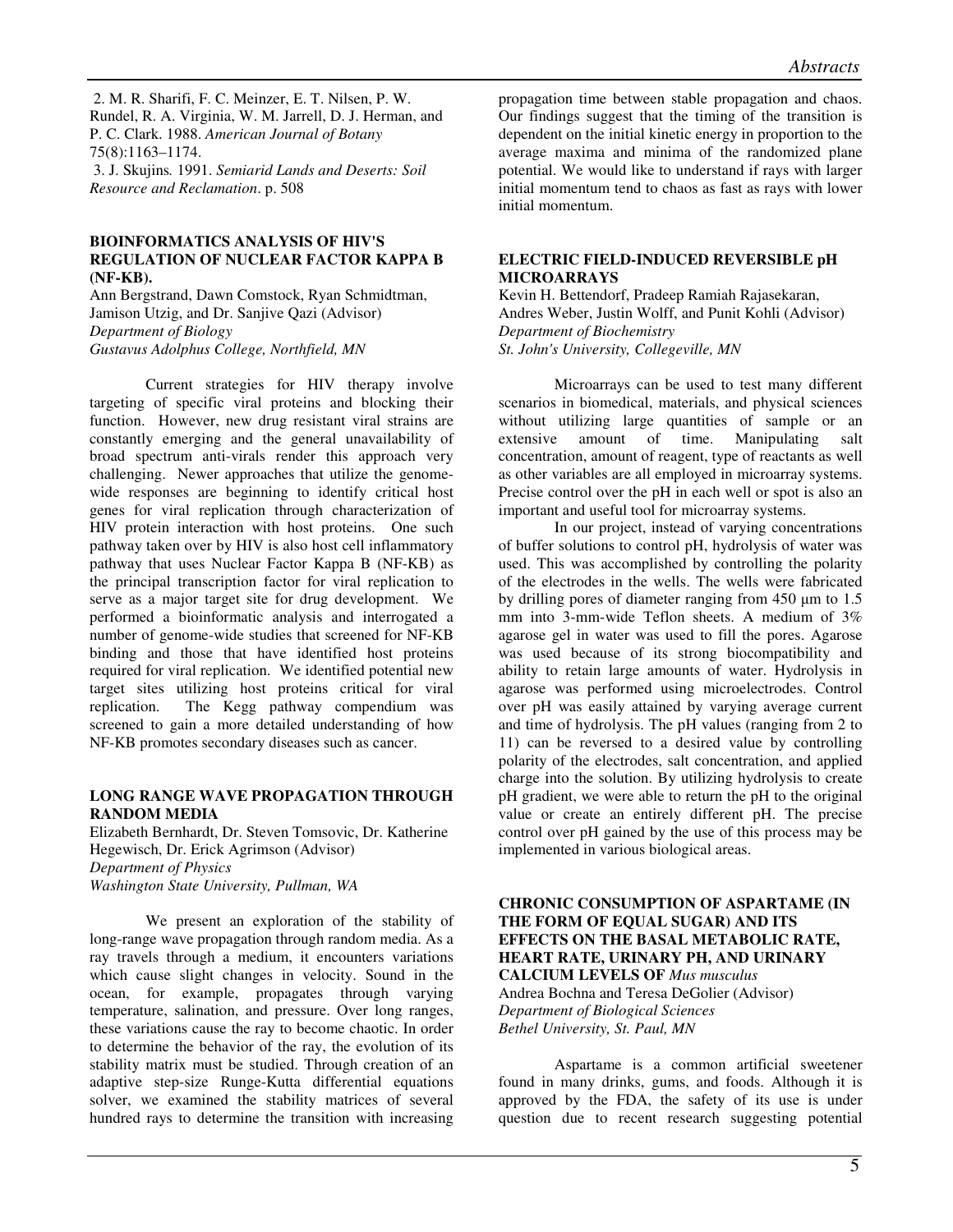interactions with cancer, heart rate, and urinary calcium excretion.

 This research project investigated the effect of chronic consumption of aspartame on common lab mice (*Mus musculus*). Twelve treatment mice were given 9g/100 ml water of aspartame (in the form of Equal sugar) for 10 weeks, while the 12 control mice received plain water. All mice had free access to animal chow. No statistical difference was found in the basal metabolic rate between control mice and treatment mice. Urinary hydrogen ion excretion was statistically greater in treatment mice. This is likely due to the effective elimination of aspartame's metabolism into aspartic acid. Urinary calcium excretion was statistically higher in the control mice, but not statistically different when expressed as a 24-hour measurement. These results may suggest that chronic consumption of Equal (at a moderate dose) does not interfere with these physiological parameters.

# **SYNTHESIS OF NOVEL ANTIBIOTICS**

Salome Boroda and Thomas Ippoliti (Advisor) *Chemistry Department University of St. Thomas, Saint Paul, MN* 

Molecular topology is a radically different way of designing drugs using mathematical models and properties of existing compounds. Recently, *Forward EngineeringTM*, a program developed by Medsyn Technologies, designed a new compound (**3)**. It is predicted to have an 85% likelihood of being a novel biologically active antibiotic against gram-positive bacteria. The synthesis of **3** is a convergent synthesis in which two other compounds, an amino epoxide (**1**) and an alcohol (**2**) must first be synthesized and then combined in the final step. Compound **1** and **2** have been synthesized. Compound **2** was made using two different routes. The final step was performed but resulted in a compound that was not the desired product. The mechanism for the formation of this new compound will be presented.

#### **DETERMINING THE PATERNITY OF MOUNTAIN ASH** (GENUS *Sorbus*) **IN THE BLUFFS AROUND WINONA, MN**

Brianna Braun, Dr. Phil Cochran, Dr. Debra Martin (Advisor) *Department of Biology Saint Mary's University of Minnesota, Minneapolis, MN* 

Three species of mountain ash trees are found in the Midwest, but only two of these species are native. Trees that are classified as the exotic species have been found in the bluffs surrounding Winona, Minnesota. Since these trees are more ornamental and thus should not be

found in the wild, it was determined how these trees are related to each other, and which was the main source tree.

We examined the trees on the bluff and determined if they were closely related to each other, the trees at the bases of the bluffs in residential areas, or the trees much farther away such as the Saint Mary's University Campus. To determine the main source tree, Amplified Fragment Length Polymorphism (AFLP) was used and the DNA profile of each tree sample was compared. Results will be presented.

#### **ISOMORPHOUS SUBSTITUTION OF RARE EARTH ELEMENTS FOR CALCIUM IN VANADATE APATITE**

Young Hee Cho, Susan Gerbensky, and Lyudmyla Ardanova (Advisor) *Chemistry and Geology Department Minnesota State University, Mankato, MN* 

Compounds with the apatite structure have the general composition M5(EO4)3X, where M are univalent to trivalent cations (Ca, Sr, Ba, Cd, Eu, Y, La, Na, K, and others); E are tetravalent to hexavalent cations P, V, As, Si, Ge, S, Cr, and others; and X represents anions OH, F, Cl, Br, I, O. Hydroxyapatite Ca5(PO4)3OH is particularly interesting among them because of its chemical similarity to the principal inorganic constituent of bone tissue. Due to its absolute biocompatibility with living tissues, calcium hydroxyapatite ceramics are widely used as biomaterials in medicine (stomatology, maxillofacial surgery, traumatology, orthopedy). Unlike hydroxophosphates, the hydroxovanadates with the apatite structures remained insufficiently studied. The main promise of hydroxovanadate apatites is their potential applications as efficient luminescent and laser materials and catalysts.

We investigated the possibility for heterovalent isomorphous substitutions in hydroxovanadate apatite Ca5(VO4)3OH under the scheme: Ca2+ + OH-  $\rightarrow$  M3+ + O2- , where M3+ is rare earth ion. Isomorphous substitutions in systems Ca5-xMx(VO4)3(OH)1-xOx, where  $M = Sm$ . Eu, Y, were studied by X-ray powder diffraction analysis and IR spectra. Samples were prepared by nitric-tartaric solutions method and calcined at final temperature of 750°C. Solid solutions formed in the systems Ca5-xSmx(VO4)3(OH)1-xOx, Ca5  $xEux(VO4)3(OH)1-xOx$ , and

 $Ca5-xYx(VO4)3(OH)1-xOx$  have substitution limits  $0 < x < 0.35$ ,  $0 < x < 0.35$ , and  $0 < x < 0.06$  correspondently. The apatite solid solutions coexist with calcium orthovanadate phase Ca3(VO4)2 and unknown X phase in heterogeneous regions of the systems. The unit cell parameters are decreased monotonically within homogeneous region of the systems corresponding to calcium–rare earth element ionic radii difference.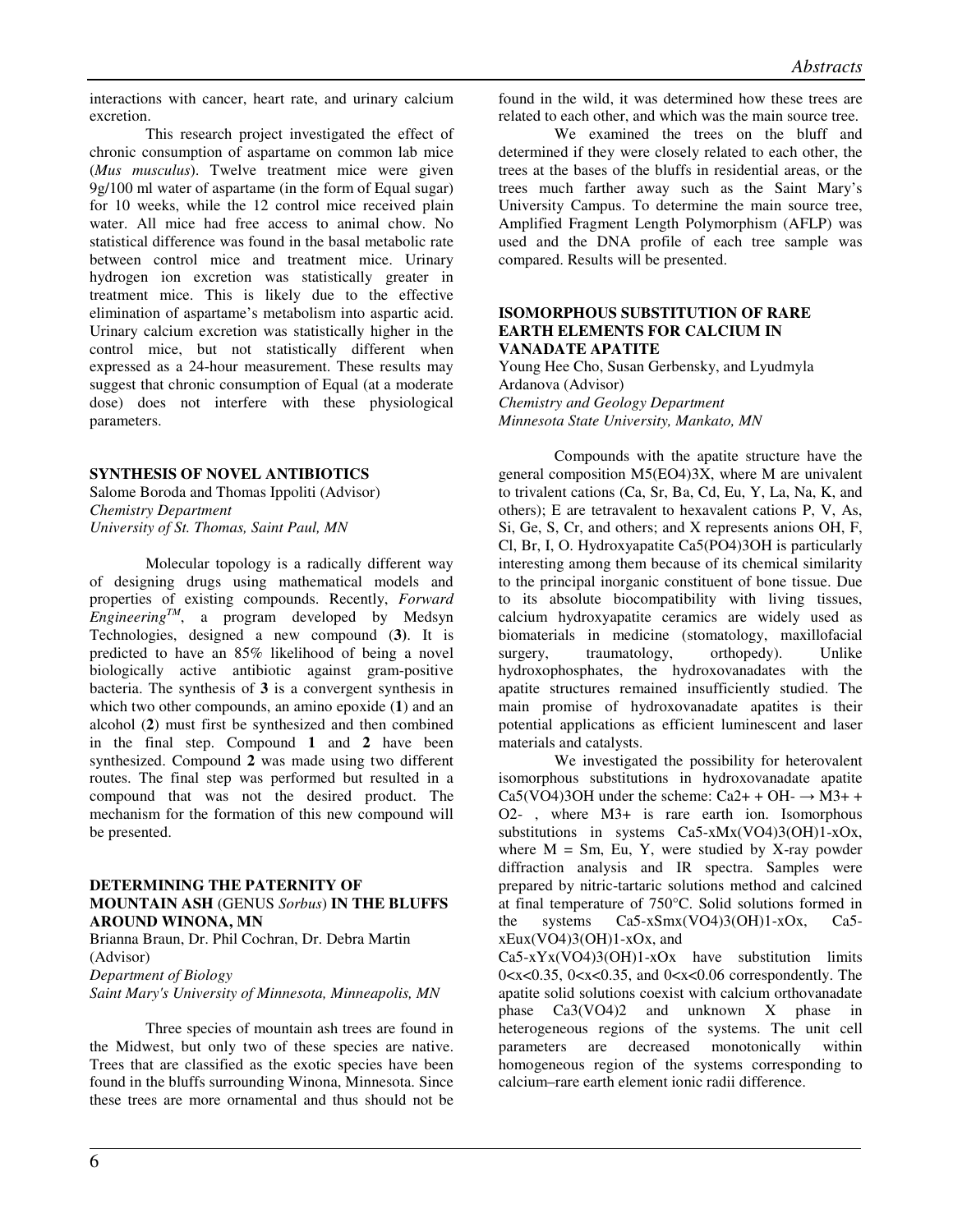#### **MODELING THE ACCUMULATION OF DELETERIOUS MUTATIONS IN ENVIRONMENTAL AND GENETIC SEX-DETERMINING SYSTEMS**

Spencer Debenport and Steve Freedberg (Advisor) *Department of Biology St. Olaf College, Northfield, MN* 

The sex-determining system that characterizes a species is predicted to have large impacts on its sex ratio over time. In theory, this temporal sex ratio variation should result in population bottlenecks, and in turn, increased levels of harmful mutation accumulation.

In this study, we examined the effects of environmental and genetic sex determination on allele frequencies and selection against deleterious mutations in both semelparitous and iteroparitous populations. We created a model which examines selection against a mildly deleterious allele in dioecious systems with a focus on the percent of times it went to fixation. The deleterious allele was significantly more likely to go to fixation under semelparity in ESD species as compared with GSD species with a sample size of 2,000 runs. Under iteroparity, the deleterious allele went to fixation close to an equal number of times in each system. The results suggest that environmental sex determination should result in increased mutation accumulation only in shortlived species. An analysis of genetic data from reptiles supports the finding that long-lived organisms do not suffer greater mutation accumulation under environmental sex determination.

#### **COVENANTS NOT TO COMPETE: LEGAL ISSUES RELATED TO PROFESSIONS**

Dwight Denman and James K. Kennedy *Department of Accounting and Business Law Northern State University, Aberdeen, SD* 

 Covenants not to compete (CNC) is an important topic in business law. Essentially, a CNC is an agreement between employer and employee, which applies particularly to former employees, where the latter agrees not to offer for service similar duties previously performed for the former employer. The purpose of a CNC is to prevent the former employee from unfairly competing and/or gaining an unfair advantage over his/her former employer by using specific job acquired expertise, methods, and contacts to gain and/or possibly taken away customers/clients from the former employer. CNC is governed by contract law and is an agreement supported by consideration. Previous court cases, to be cited, have addressed the reasonableness of CNC provisions in both protecting the interests of former employers while allowing former employees the right to earn a living. Reasonableness provisions granted to former employees relate typically to time limitation and geographic boundary, where the former employee is

restricted from performing similar services for a reasonable period and within a reasonable distance from the former employer. This presentation will specifically examine CNC cases and precedents related to professions, where former employees have tested reasonableness provisions as to time limit and geography.

#### **THE SUCCESS RATE OF ONLINE ACCOUNTING STUDENTS: ONE SCHOOL'S PERSPECTIVE**

Dwight E. Denman and James K. Kennedy *Department of Accounting and Business Law Northern State University, Aberdeen SD* 

 Like many other universities and colleges, Northern State University is seeing to broaden it's student bases by offering courses online. In Northern's School of Business, the Accounting Department faculty voiced concerns over whether the delivery of accounting courses online was an effective way of teaching the subject. Despite these concerns, Northern's administration has pushed for the development of online accounting courses, with a goal of having enough accounting courses offered online so that a 5-year accounting degree can be available through online courses by 2012. In response to Northern's emphasis toward online course development, Northern offered its first online accounting course in the Fall, 2009 semester-Principals of Accounting I. This paper seeks to compare the success rates of its online students versus those students in its traditional face-to-face Principles of Accounting classes. The possible factors for its success or failure based on responses from the students, and what modifications, if any, which may be made to the online course to accomodate future students.

# **DETECTION OF GAS PHASE EXTRACTS USING EESI**

Sara Diener and Anthony Borgerding (Advisor) *Department of Chemistry University of St. Thomas, Saint Paul, MN* 

Gas phase microdialysis probes provide two major advantages when continually extracting volatile analytes from solution. They are fast (steady state <5 sec) and small (200Um X 3Um). The use of these probes has been combined with EESI to analyze gas-phase extraction streams. Traditional mass spectrometry ionization techniques do not work when detecting gas-phase extraction stream if water is present. Recent work has shown that extractive electrospray ionization, EESI, may be a good solution. The electrospray ionization source on a triple-quadruple mass spectrometer was modified to allow ionization of a separate extraction stream. Ketones and amines were studied using this technique. We were able to detect butanone and pentanone at concentrations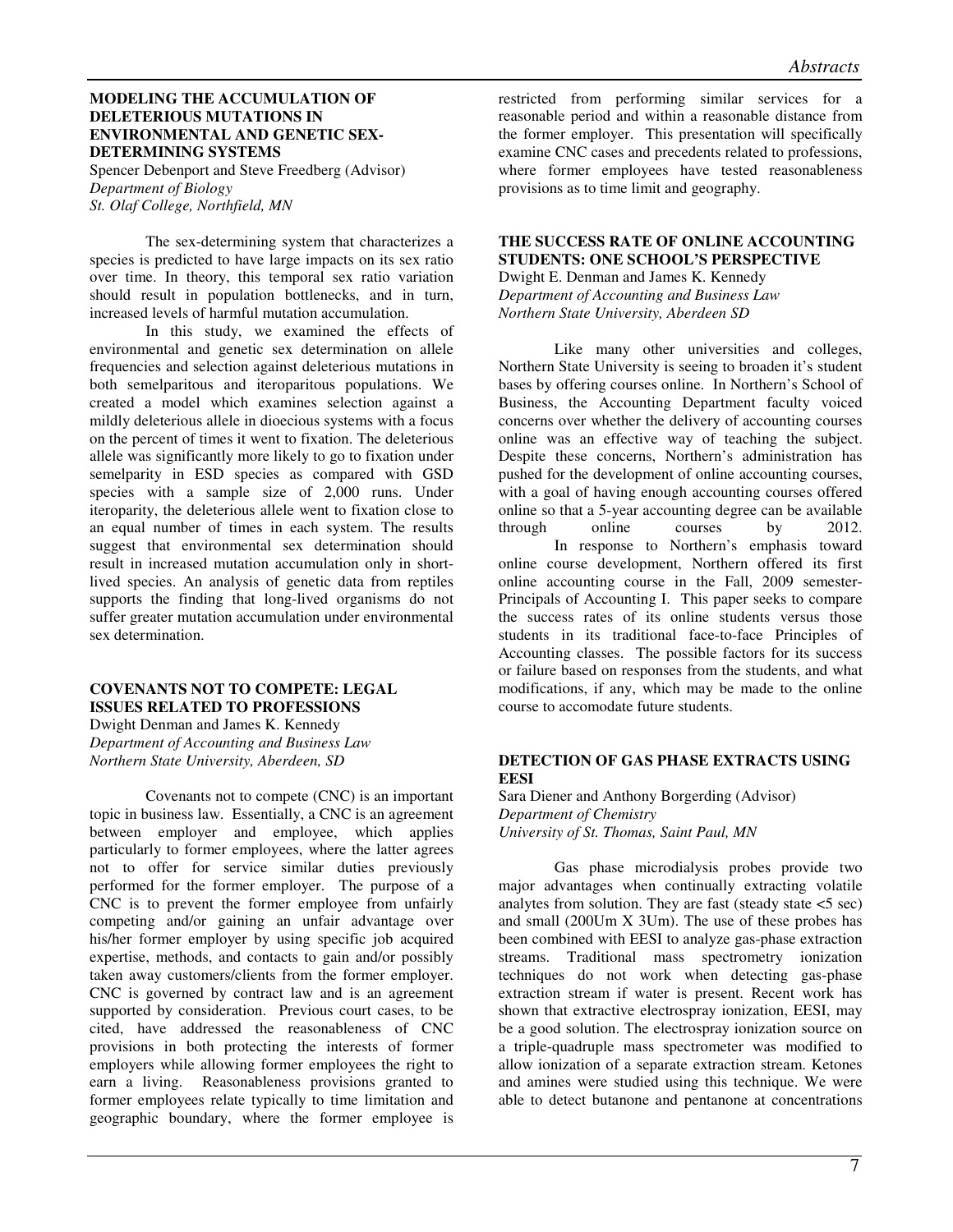as low as 10 micromolar, acetone at 100 micromolar, and sec-butylamine at 10 milimolar.

#### **GENE EXPRESSION CONNECTIONS BETWEEN HIV-1 VIRUS INFECTION AND NEURODEGENERATIVE DISEASES**

James Ebeling, Nicole L. Soiseth, Kim Rostvold, and Sanjive Qazi (Advisor) *Department of Biology Gustavus Adolphus College, St. Peter, MN* 

HIV-1 profoundly affects the brain very soon after peripheral infection to induce a range of neurological disorders. We show that some of the molecular signatures for these pathologies occur within 48 hours of infection using a high-throughput gene chip assay. Our study involved interrogating more than 12600 gene transcripts following infection with five distinct drug-resistant HIV-1 strains in CD4+ MT2 T-lymphoblastoid cells. Two-way cluster analysis of 397 genes whose expression was significantly different across viral treatment groups showed two groups of viral responses:  $HIV-1<sub>A17</sub>/HIV 1_{\text{A17V}}$  and HIV- $1_{\text{RT-MDR}}$ /HIV- $1_{\text{HTLVIIIB}}$ /HIV- $1_{\text{92BR019}}$ .

We employed a pathway analysis using the Kegg compendium and showed two sets of distinct responses. Differentially expressed genes were highly enriched in neural pathways such as Alzheimer's Disease and Huntington's Disease. In this study, we used bioinformatics tools such as Gene Cards to investigate specific gene targeting sites linking neurodegenerative diseases and HIV-1 infection to further support this gene expression signaling connection.

# **OH OXIDATION OF ISOPRENE VIA PHOTOLOYSIS OF HONO AND PT-MS DETECTION: A PRODUCT STUDY**

Katherine E. Edelen and David R. Hanson (Advisor) *Department of Chemistry Augsburg College, Minneapolis, MN* 

Photolytic HONO oxidation of isoprene was studied with a proton transfer-mass spectrometer, PT-MS, detector. NO levels typical of the atmosphere were present. The flow reactor is described and PT-MS detection of the end products are discussed, including ion break-up processes of the products, and overall sensitivities are estimated.

The parent plus proton  $(M·H<sup>+</sup>)$  ion for methyl vinyl ketone (MVK) and methacrolein (MACR) was the most prominent product ion observed, and the yield of these species was about 65%. The C5-hydroxylcarbonyl products were about a 9% yield, wherein the ion underwent dehydration,  $M \cdot H^{\dagger} - H_2 O$ . By contrast, the M·H<sup>+</sup> ion for the C4-hydroxycarbonyl product apparently does not undergo complete dehydration; signal at 87 u comprised a  $\sim 5\%$  yield. The M·H<sup>+</sup> ion for the hydroxynitrates, 148 u, was disrupted by break-up processes (loss of HONO and  $HNO<sub>3</sub>$ ) that lead to 101 u and 85 u (respectively) and the sum of these ions gives a yield of ~4%. A unified oxidation scheme is presented and the flow reactor was modeled with the OH + isoprene + NO kinetics to estimate reactant levels and the extent of secondary reactions.

#### **THE INVOLVEMENT OF MAST CELLS AND MAST CELL-DERIVED MEDIATORS IN INFLAMMATORY HYPERNOCICEPTION IN MICE**

Camilla Engblom, Carolina Mora Solano, Paul Maitland-McKinley, Juliann Allen, and Devavani Chatterjea *Department of Biology Macalester College, St. Paul, MN* 

Pain is a cardinal component of inflammation and a significant public health issue. There is evidence that sentinel mast cells in the tissues can act as possible regulators of certain pain responses. Degranulation of mast cells resulted in increased expression of pErk in nociceptive neurons in a rat model of migraine-like stimulation. Moreover, mechanical pelvic pain in a model of interstitial cystitis was abrogated in mast cell-deficient mice. Cytokines such as TNF-α, IL-1β, IL-15, and CXCL1/IL-8, as well as neutrophil influx, have also been implicated in the potentiation of peripheral inflammatory pain in models of thermal and mechanical hindpaw hypernociception in rodents. Taken together, these findings indicate that mast cells and mast cell-derived mediators could be important players in pain.

We show that c48/80-mediated degranulation of mast cells causes pain as well as significant edema and upregulation of local IL-1β, TNF- $\alpha$ , and IL-15 levels in the hindpaws of mice in a model of thermal pain. Mast cell-deficient Wsh mice show abrogation of this pain response. IgE/Ag-mediated degranulation of mast cells in the paws of WT mice also causes pain and edema and it is accompanied by detectable upregulation of IL-1β and TNF- $\alpha$ , but not IL-15, in the paws. Our findings demonstrate that mast cells and mast cell-derived mediators may be necessary for the initiation of inflammatory pain.

# **THE CONTRACTILE EFFECTS OF** *Caulophyllum thalictroides* **(BLUE COHOSH) ON** *Rattus norvegicus* **AORTIC AND INTESTINAL**

**SMOOTH MUSCLE** *in vitro*  Andrew Evelsizer and Teresa DeGolier (Advisor) *Department of Biological Sciences Bethel University, St. Paul, MN* 

The following research was conducted to explore the effect of an herbal supplement, blue cohosh, on aortic and intestinal smooth muscle *in vitro.* It is known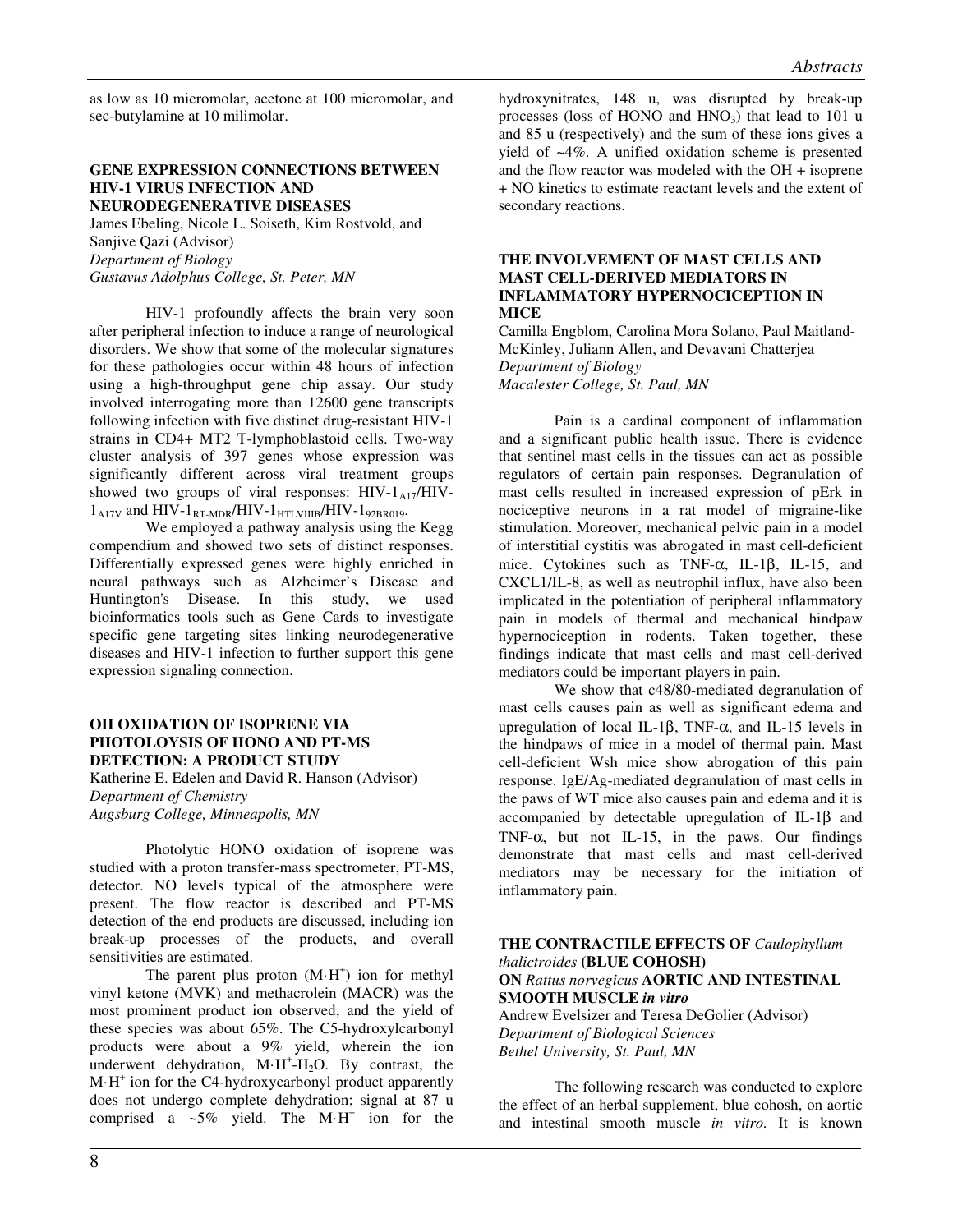experimentally and experientially by midwives that blue cohosh is a powerful contractor of the uterus and is thus used as a replacement for pituitary oxytocin during labor. Its effect had not been quantified, however, on several other areas of smooth muscle including blood vessels that would have implications on blood pressure

It was observed that blue cohosh had no contractile or vasodilatory response on aortic smooth muscle. After concluding that the distal colon was most receptive to blue cohosh, the remaining focus of the investigation was spent quantifying a dose response as well as testing various receptor blockers in an attempt to determine the binding mechanism of blue cohosh. It was found that there is an increasing dose response to contraction of the colon; however, none of the blockers (nicotinic cholinergic) were found to inhibit the effect of blue cohosh on colon tissue *in vitro*. Implications of these results suggest preventative steps to be taken to avoid unwanted high-dose responses to blue cohosh, which may initiate intestinal motility during labor.

# **INVESTIGATION OF THE LIGHT DEPENDENCE OF STATE TRANSITIONS IN PINE IN SUMMER COMPARED WITH WINTER**

Angela Ferry and Amy Verhoeven (Advisor) *Department of Biology University of St. Thomas, St. Paul, MN* 

Photosynthetic organisms must cope with changing light environments. One mechanism that helps them do this is state transitions, where light-harvesting proteins (LHC) shift between photosystem I (state I), and photosystem II (state II) via reversible phosphorylation of the LHC. Several studies indicate that plants shift from state II (where LHC is not phosphorylated) in darkness, to state I (where LHC is phosphorylated) in low light, and back to state II in high light. A study in conifers, however, showed high levels of LHC phosphorylation in high light.

The major goal of this research was to examine the light dependence of state transition in conifers, compared with angiosperms. Also, we examined the light dependence of LHC phosphorylation in conifers during winter stress. To do this, thylakoids were isolated from different light levels (darkness, low light, and high light) during the summer (from both eastern white pine (*Pinus strobus* L.) and Hosta "August Moon") and from pine during the winter. Thylakoid proteins were run out on SDS-PAGE and western blotting was performed using an anti-phosphothreonine antibody. The phosphorylated proteins were then detected using chemiluminescence. Our results have shown a high phosphorylation at low light in pine and Hosta during the summer months, which is consistent with previous studies. Also there appears to be no phosphorylation of LHC in winter, which is inconsistent with previous results. Our results will be discussed within the context of light regulation in conifers in summer compared with winter.

# **SOLID-STATE HYDROGEN BONDING AND MOLECULAR PACKING: TWO "BRIDGE-FLIPPED" ISOMERIC CARBOXYLIC ACIDS**

Sarah M. Fink and William H. Ojala (Advisor) *Department of Chemistry University of St. Thomas, St. Paul, MN* 

We designate as "bridge-flipped isomers" those organic molecules differing only in the orientation of a bridge of atoms connecting two major portions of the molecule. Families of organic compounds in which examples are found include the benzylideneanilines, in which the isomerism is Ar-CH=N-Ar' vs. Ar-N=CH-Ar', and the phenylhydrazones, in which the isomerism is Ar- $CH=N-NH-Ar'$  vs.  $Ar-NH-N=CH-Ar'$   $(Ar = aryl)$ . Because isomers of this type assuming the same molecular packing arrangement in their respective crystals (and thereby having the same *crystal structure*) might be especially capable of co-crystallization to form new and useful solid crystalline materials, we are conducting a solid-state study of factors that either facilitate or hinder this *isostructuralism*.

Similarity in solid-state H-bonding motifs between bridge-flipped isomers might facilitate their assuming similar solid-state molecular packing arrangements, so we have determined (and describe here) the crystal structure of a carboxyl-substituted benzylideneaniline, 4-[(phenylimino)methyl]benzoic acid (I) to examine the role played by conventional solid-state H-bonding and by additional influences, including weaker solid-state interactions and conformational differences, in causing it to assume a crystal structure different from that of its isomer, 4-[(phenylmethylene)amino]benzoic acid (II). Our structure determination for (I) comes more than 40 years after initial cell data were first reported for this compound. Although our analysis shows that both (I) and (II) form H-bonded dimers in the solid state, this interaction is strictly and crystallographically centrosymmetric in (II) but not in (I), suggesting that conformational differences between molecules of (I) and (II) differentiate their crystal structures from each other.

#### **EXPRESSION AND CHARACTERIZATION OF A FLAVIN HYDROXYLASE INVOLVED IN SIDEROPHORE BIOYNTHESIS IN** *Aspergillus nidulans*

Christina M. Fitzsimmons and Christopher T. Calderone (Advisor) *Department of Biology* 

*Macalester College, St. Paul, MN* 

Nonribosomal peptides (NRP) are a class of secondary metabolites with interesting biological activities produced by a number of bacteria, fungi, and plants. To obtain necessary iron from their environment, bacteria and fungi utilize a class of NRP known as siderophores.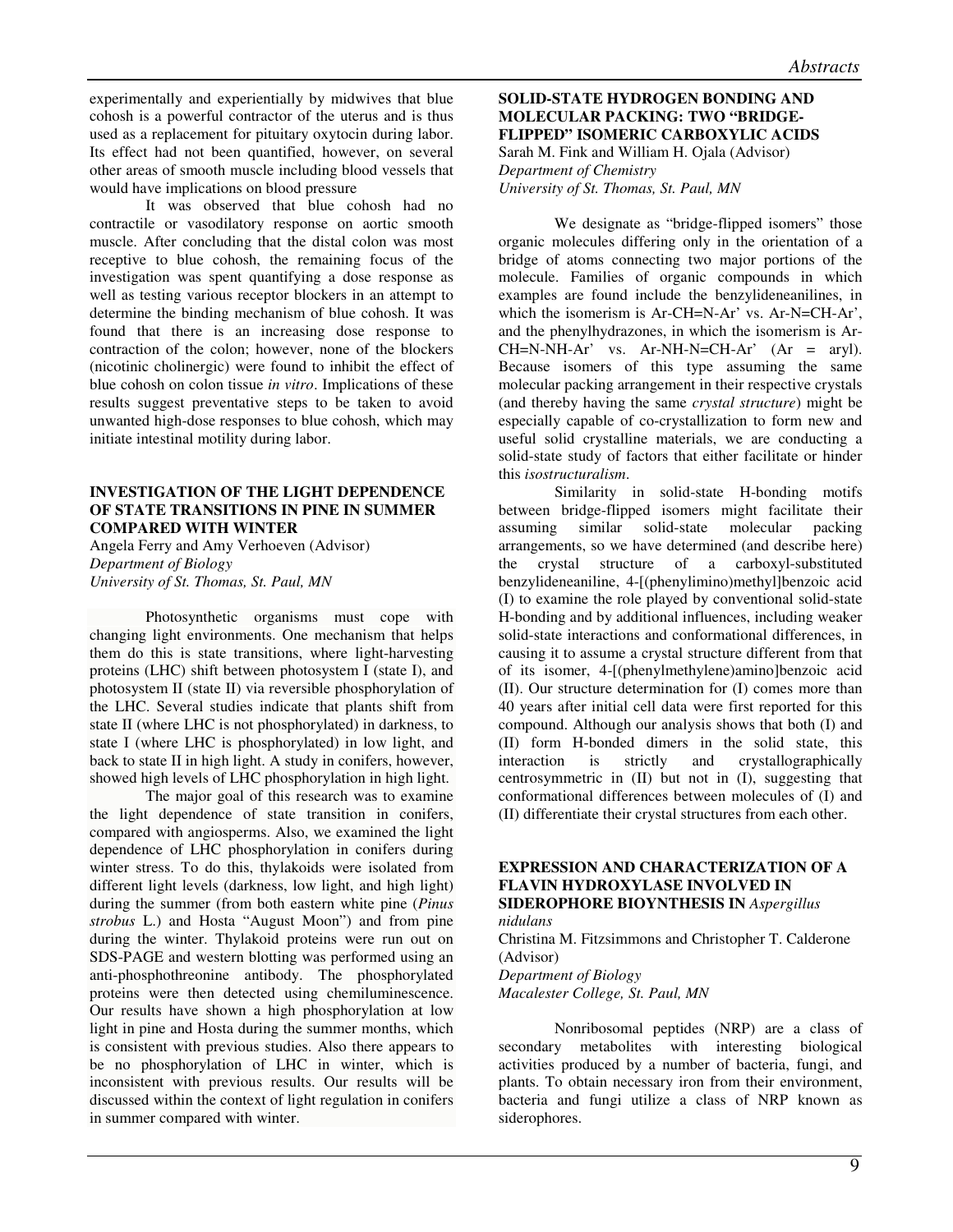Our research aims to characterize the enzyme SidA, a flavin hydroxylase that catalyzes the conversion of ornithine to hydroxyornithine in the biosynthetic pathway of the siderophore triacetylfusarinine C (TAFC) in *Aspergillus nidulans.* Data show that NADPH is consumed in the presence of SidA, ornithine, and FAD. Utilizing a spectrophotometric method for measuring the production of hydroxyornithine, we have confirmed the hydroxylation of ornithine to hydroxyornithine in the presence of SidA. Utilizing this assay, preliminary kinetic data show the Km at 22ºC to be approximately 70.2 µM and the kcat to be 3.44 x 106 sec-1.

Future research hopes to measure the efficiency of the SidA-catalyzed reaction and determine its substrate scope. We hope that by understanding TAFC biosynthesis in *A. nidulans,* we can work to develop an inhibitor for TAFC biosynthesis in *Aspergillus fumigatus,* a closely related species that is potentially lethal in immunocompromised individuals.

# **IMMUNOLOGICAL EFFECT OF GLYCEROL MONOLAURATE ON** *Mus musculus*  John Fox and Jeanne Minnerath (Advisor)

*Department of Biology Saint Mary's University of Minnesota, Minneapolis, MN* 

 Glycerol monolaurate (i.e. GML or Lauricidin) has been shown to exhibit potent antimicrobial activity. Research indicates that GML may influence cells of the immune system by modulating their proliferation and cytokine production.

The goal of this study was to further examine the effects of GML on the immune system, and the study focused on determining whether GML influenced antibody titers and antibody affinities in an animal model. Thirty-three male BALB/c mice were separated into three groups. One group was tube-fed a "low" dose of GML dissolved in DMSO/saline (0.1 µg/GML per mouse). A second group was tube-fed a "high" dose of GML dissolved in DMSO/saline (1.0 µg/GML per mouse). The third group was tube-fed DMSO/saline alone and served as a control.

The mice were tube-fed daily for eight weeks. After two weeks of GML treatment, all 33 mice were immunized with a protein antigen, ovalbumin, to elicit a humoral immune response. Four weeks after the initial immunization, a subset of each group was re-injected with ovalbumin (OVA) to elicit a secondary immune response. At days 19, 28, and 42 post-immunization, serum samples were collected from all 33 mice. Indirect and competitive Enzyme Linked Immunosorbent Assays (ELISAs) were conducted on the serum samples to determine the antibody titers and affinities in each serum sample.

# **PHYSIOLOGICAL RESPONSES TO CRUDE EXTRACT OF** *Noturus gyrinus* **DORSAL AND PECTORAL SPINES**

Hilary Framke and Dr. Randy Krainock (Advisor) *Department of Biology Saint Mary's University of Minnesota, Minneapolis, MN* 

*Noturus gyrinus,* referred to as the tadpole madtom, is a catfish of the Ictaluridae family. The tadpole madtom, native to Central and North America, possesses venomous pectoral and dorsal spines. Previous research has shown that injection of a spine extract into various fish species and the mammalian species *Mus musculus*  (mouse) resulted in decreased mobility compared with control subjects.

Spine extracts were prepared and given topically or by intraperitoneal, intramuscular, or subcutaneous injections to *Rana pipiens* (northern leopard frog). When treated topically, no behavioral effects were observed. Intraperitoneal injections caused only abdomen skin erythema. Intramuscular injections produced visual dermal erythema and diminished motor activity in the injected leg, with a full recovery within 24 hours. Subcutaneous injections caused spasticity in both hind legs and a noticeable reduction in awareness and activity, and death within 8 hours. Gastrocnemius muscle and sciatic nerve preps of double-pithed frogs demonstrated no effect on force of muscle contraction following topical application of the extract to the muscle and the nerve. A significant decrease in gastrocnemius muscle force of contraction was only observed following a topical application of the extract to the heart. Topical application of the extract on the heart also produced a decrease in heart rate and force of contraction of the atria and ventricle. An injection of the extract into the ventricle resulted in a reversible cardiac arrest, whereas an injection into the atria resulted in death.

#### **X-RAY DIFFRACTION CHARACTERIZATION OF RESIDUAL STRESSES IMPARTED ON TI-6-AL-4V**  Sheila R. Gagnon and Kenneth Rohly (Advisor)

*Department of Chemistry Bethel University, St. Paul, MN* 

Ti-6-Al-4V is used commonly in several medical applications. Imparting a layer of compressive residual stress at the surface of crystalline materials such as this metal alloy has been shown to improve strength. Compressive residual stress may be impressed in materials by various methods, including manufacturing processes intended primarily to obtain the net shape of the component or explicit surface modification methods such as shot peening.

X-ray diffraction was used to quantify the residual stresses produced on Ti-6Al-4V at various stages in mechanical processing: post-machining, postdeburring, and post-anodization. Test strips similar to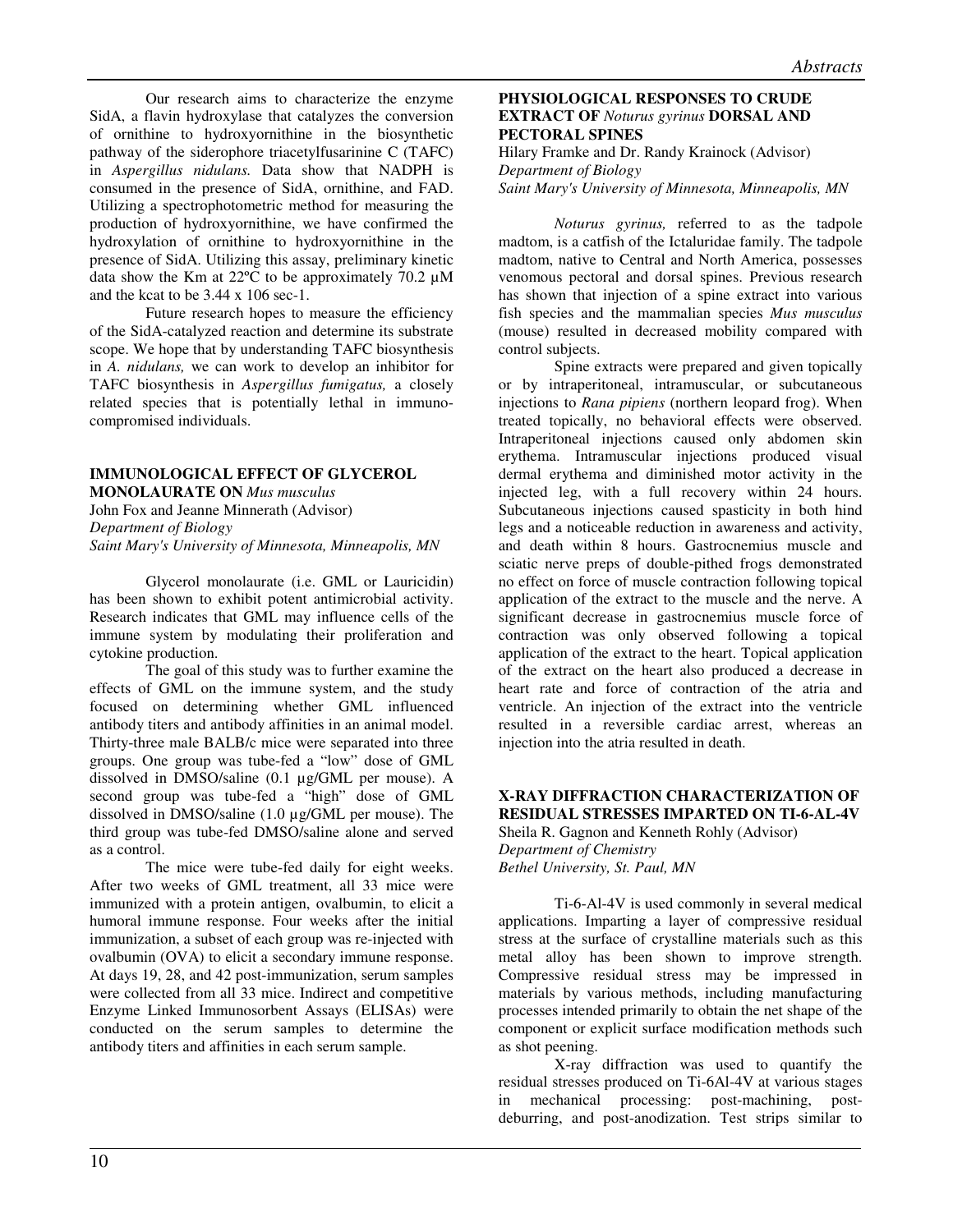Almen strips of Ti-6-Al-4V were also shot peened at various Almen intensities, and residual stresses were measured using X-ray diffraction. This was done to determine if there is a relationship between the peening intensity and residual stress that is produced.

# **MEASURING OXIDATIVE STRESS BASED ON GLUTATHIONE**

Juliana C. Galarraga, Leah M. Michaels, and Mary Hadley (Advisor) *Department of Chemistry Minnesota State University, Mankato, MN* 

Necrotizing enterocolitis (NEC) is a disease characterized by necrosis of mucosal intestinal cellular tissues of premature babies, which may be fatal. Currently the causes of NEC are unknown.

In this experiment, it is hypothesized that a mouse model lacking surfactant protein A (SP-A) (nulltype), a protein with antioxidant properties, will show an elevated concentration of glutathione (GSH) in the mucosal intestinal tissues when compared with wild-type mice that retain SP-A. GSH is a key antioxidant, found throughout the body, that protects cells from oxidative stressors which can lead to cellular damage. Intestinal mucosal tissues of both wild-type and null-type mice at one and two weeks following birth were assayed to compare their concentrations of GSSG to total glutathione, that is, GSH plus GSSG. No differences in total glutathione concentrations between null-type and wild-type were found. Significant differences in GSSG concentrations were found between the two groups.

# **DETERMINATION OF ABO VARIANTS USING ASP/ SSCP ANALYSIS**

Jessica German and Theresa Salerno (Advisor) *Department of Chemistry and Geology Minnesota State University, Mankato, Mankato, MN* 

The ABO blood system is the most commonly known of the blood type systems. It is composed of four blood phenotypes: A, B, AB, and O. Each of these phenotypes is made from two different genes. The different genes vary in just a few base pairs, and these differences are called single nucleotide polymorphisms (SNPs). Minor variants are not detected by normal blood typing, but they may be significant for the acceptance of blood transfusions or organ transplants.

This study uses allele-specific polymerase chain reaction (ASP) combined with single-stranded conformation polymorphism (SSCP) to create gel patterns that distinguish among variant alleles. ASP is a method of amplifying DNA of a chosen sequence in the region containing one or more SNPs. SSCP uses denaturation, followed by quick cooling to create different foldings caused by nucleotide changes. This combined method has

been used successfully to detect common alleles (A, B,  $O_{101}$ ,  $O_{201}$ ) and at least two less common variants. Sample genotypes were verified by the development of a quantitative PCR SNP genotyping method. Samples showing unique patterns will be sequenced to determine the SNPs of these less common variants. These SSCP methods will allow us to screen for the ABO blood type variants by quick and inexpensive methods.

#### **CONTRACTILE EFFECTS OF** *Cimicifuga racemosa* **(BLACK COHOSH) ON** *Mus musculus* **UTERINE TISSUE** *in vitro*

Anna Hachfeld and Teresa DeGolier (Advisor) *Department of Biological Sciences Bethel University, St. Paul, Minnesota* 

The purpose of this study was to investigate the effects of black cohosh on isolated strips of uterine tissue. The objectives were to observe and quantify the contractile effects, to determine whether or not contractions were dose-dependent, and to compare the effects with previous studies on similar herbal remedies such as blue cohosh, red raspberry leaf, and squaw vine. Data were collected from 24 female mice using a standard smooth muscle organ bath. Black cohosh, when applied in extract form to the uterine tissue, caused the spontaneous motility pattern to become more regular and statistically more frequent*.* Multiple applications did not induce a significant fatigue in frequency. Contractile amplitudes of the spontaneous motility patterns were also statistically greater following the application of black cohosh. All of the induced contractile responses had a shorter duration than similarly evoked responses from blue cohosh, red raspberry leaf, and squaw vine given similar concentrations. This may indicate that black cohosh has a unique mechanism of contraction, and further studies should consider whether increasing the frequency of uterine contractions is as effective as increasing the force of contractions when promoting labor.

# **APPLICATION OF DESILYLATIVE CLICK CHEMISTRY TO THE SYNTHESIS OF NOVEL LIGHT-EMITTING COMPOUNDS**

Hannah Haley and Ronald G. Brisbois (Advisor) *Department of Chemistry Macalester College, St. Paul, MN*

Foundational investigations of the [3+2] dipolar cycloaddition between alkynes and azides have been complemented and extended tremendously by a regiocontrolled, Cu<sup>I</sup>-catalyzed modification reported in 2002. Because of its simplicity, broad scope of application, high yields, and atom economy,  $Cu<sup>I</sup>$ catalyzed alkyne/azide "click chemistry" has had significant impact in all subdisciplines of chemistry that depend on synthesis.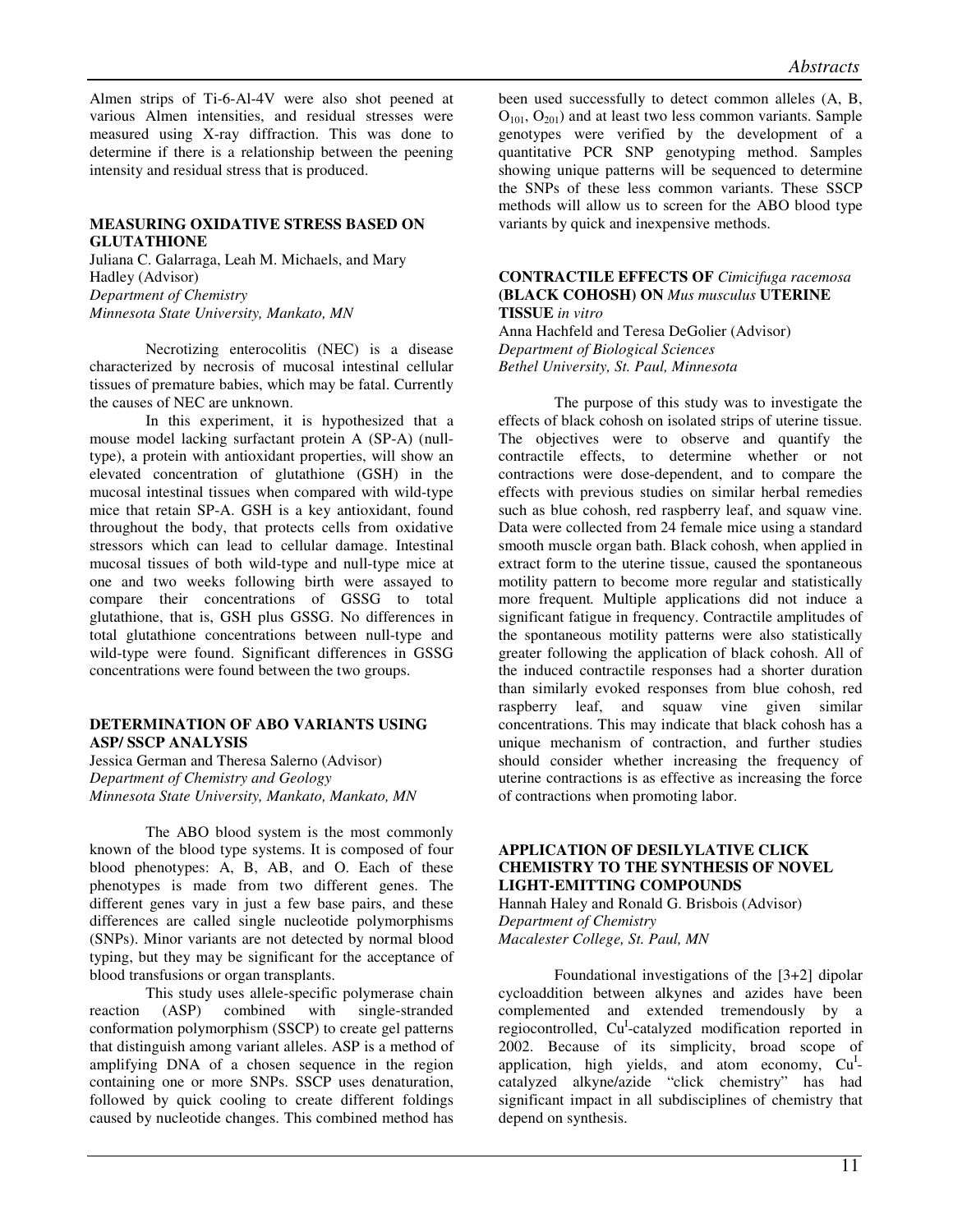We have been intrigued by reports that fluorescence intensity can be enhanced, or activated outright, by 1,2,3-triazolyl derivatization of a known fluorophore or of a non-fluorescent, but conjugated, scaffold. Here, we continue efforts to extend the scope of "click-enhanced/activated" fluorescence, particularly to polycyclic aromatic hydrocarbons. The application of a monodesilylative click reaction mechanism is also reported.

#### **PROBING FOR GLUCOCORTICOID RECEPTORS IN THE HUNTINGTON DISEASE MOUSE MODEL**

Arif Hamid, Lori Zacharoff, William Engeland, and Janet Dubinsky

*Department of Neuroscience University of Minnesota, Minneapolis, MN* 

Huntington Disease (HD) is a neurodegenerative disease caused by expanded CAG repeats in the HTT gene. In addition to chorea and cognitive decline, changes in homeostatic and endocrine functions such as weight loss, low bone density, diabetes, and increased level of corticosteroids have also been reported. Corticosteroids are secreted by the adrenal cortex in response to ACTH secreted into the bloodstream by the anterior pituitary. Hypothalamic release of corticotropin-releasing hormone, which regulates ACTH release, can be inhibited by hippocampal projections. Abnormal corticosterone levels have been reported in the R6/2 mouse model of HD. This strain is genetically engineered to express exon 1 of the human HTT gene with ~150 CAG repeats.

We have observed that R6/2 mice had enlarged adrenal cortex. Also, in a 30-minute restraint stress, plasma corticosterone levels in the transgenic mice, elevated and persisted 60 minutes after replacement into home cage, indicating a slowed recovery from stress. High corticosterone levels sustained through the recovery phase indicate changes in feedback pathways. Thus, we examined GR receptor density in hippocampus, cortex, and hypothalamus utilizing immunohistological staining and quantitative confocal microscopy. Preliminary results indicate that R6/2 mice expressed fewer glucocorticoid receptors at 9 weeks of age than littermates, thus dampening the inhibitory feedback input into the HPA axis from hippocampal pyramidal cells. Therefore, peripheral changes in basal cellular corticosterone secretion in HD may be secondary to abnormalities in the central nervous system.

# **EFFECTS OF CHROMOSOME NUMBER VARIATIONS ON GLOBAL GENE EXPRESSION**

Carolyn Harris and Irina Makarevitch *Department of Biology Hamline University, St. Paul, MN* 

Despite the widespread interest in aneuploidy, the molecular mechanisms that lead to phenotypic alterations in aneuploid organisms are still poorly understood. Moreover, it is not clear what gene interactions are involved in coping with gene dosage imbalance caused by aneuploidy on the global genomic level. Plants are more tolerant to aneuploidy than animals and present a good model for research. Here, we investigated aneuploidy effects on gene expression in the maize aneuploid that carried an extra copy of a small arm of chromosome 5 and exhibited several phenotypic traits, such as stunted growth, late development, partial tassel sterility, and knots in the leaves. We were primarily interested in understanding whether the phenotypic syndromes of aneuploidy could be attributed to a small number of affected genes or a complex network of gene interactions is involved. We also wanted to know whether different plant organs respond differently to aneuploidy. We compared expression levels of approximately 15,000 maize genes in meristems and leaves of aneuploid and wild type seedlings. In addition, we chose 30 genes that showed largest variation in seedlings and meristemenriched tissues in response to aneuploidy and characterized their expression in eight different tissues and during early plant development in wild type and aneuploid plants. Our data demonstrated that different sets of genes are affected in different tissues and that many genes respond to aneuploidy by changing their expression pattern and becoming ectopically expressed. Such drastic changes of expression patterns are likely to contribute to phenotypic syndromes seen in aneuploid organisms.

#### **SOIL ORGANIC CARBON STOCKS AND DISTRIBUTION IN MANITOBA'S WESTERN HUDSON BAY LOWLANDS**

Patrick D. Henneghan, Kendra Passow, and Charles Umbanhowar Jr. (Advisor) *Department of Biology St. Olaf College, Northfield, MN* 

Global warming is expected to raise temperatures in the Arctic by 2.8-7.8 $^{\circ}$  C with a mean prediction of  $5^{\circ}$  C by the end of the 21st century, possibly shifting the Arctic from a sink to a source of atmospheric  $CO<sub>2</sub>$ .

To better understand the distribution of carbon in the Arctic, we quantified soil organic carbon (SOC) at a low arctic site just above treeline in the western Hudson Bay lowlands of northern Manitoba where soil organic carbon averaged  $9.7 \pm 3.2$  kg C m-2. Our samples of carbon from lowland sites such as peat bogs and sedge wetlands were limited to the active layer, which contained 18.9 kg C m-2 and  $17.9 \pm 6.0$  kg C m-2, respectively. This is far greater than upland sites such as: dry tundra 7.9  $\pm$  9.6 kg C m-2 and open woodland 3.2  $\pm$  1.6 kg C m-2. In upland sites, 57% of the carbon was located in the upper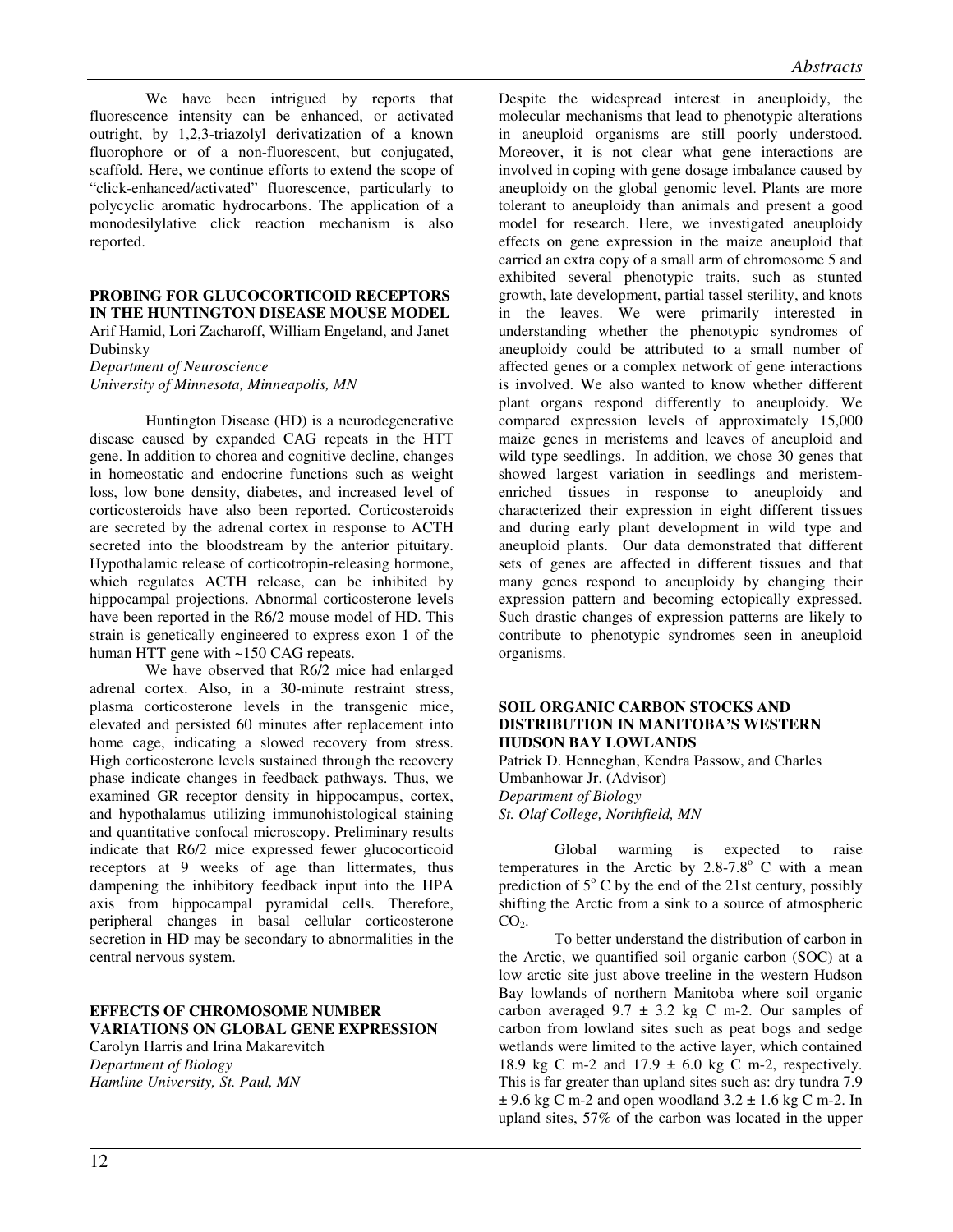7.3 cm of the sediment with negligible carbon stores in the deepest sampled horizon. Carbon is distributed more evenly through lowland sites, suggesting that these areas contain additional SOC stored within the permafrost. This, as well as the abundance of lowland sites (58.5% ground cover), suggests that wetlands will be the largest source of carbon in the Hudson Bay Lowlands as warming occurs.

#### **THE INCIDENCE OF STREPTOZOTOCIN(STZ)- INDUCED AUTOIMMUNE DIABETES IN JANUS TYROSINE KINASE(JAK)3-DEFICIENT MICE**

Maisee Her, Alan Voegele, and Marina Cetkovic-Cvrlje (Advisor)

*Department of Biological Sciences St. Cloud State University, St. Cloud, MN* 

Type 1 Diabetes Mellitus (T1D) is an autoimmune disease wherein T cells attack insulinproducing pancreatic β cells, resulting in insulin deficiency. Streptozotocin (STZ) is a chemical found to create changes on the surface of mouse  $\beta$  cells when administered in low doses over several days, thereby inducing immune attack by T cells. The Janus tyrosine kinase (JAK)3 protein is involved in the signaling pathways of T cells.

It has been shown that an absence or inhibition of JAK3 affects T cell function; therefore, we hypothesized that T1D development would be affected by nonfunctional T cells in mice that lack expression of JAK3 (JAK3-/- mice). In order to test our hypothesis, we studied development of low-dose STZ-induced diabetes (40 mg/kg/day, 5 days) in JAK3-/- C57BL/6J male mice. Three groups of 2-3-month-old mice were utilized in the experiment: STZ-treated JAK3-/- (n=5), STZ-treated JAK3+/+ (n=5), and control, vehicle-treated JAK3+/+ group (n=5). Glycemic levels (blood glucose levels  $\geq$ 220 g/dl or more indicates diabetes), body weight measurements, and immunophenotyping of different populations of T cells were performed on days 7, 14, and 21 post first STZ injection. At day 21, diabetes was evident in 80% of the STZ-treated JAK3-/- compared with 40% of the JAK3+/+ mice. The JAK3-/- group had an average glucose level of 322.8±123.9 g/dl and an average body weight of 33.4±2.9 g as compared with 193.4±29.7 g/dl and 35.9±3.6 g in the JAK3+/+ group. As a result, our preliminary studies suggest that the absence of JAK3 aggravates the STZ-induced autoimmune diabetes development in a mouse model.

#### **THE EFFECTS OF ATRAZINE ON PACK CELL VOLUME, GENDER, AND DEVELOPMENT OF** *Gallus gallus*

Michele Hermes, Keith Fahrfoth, Charlotte Feddersen, and Debra Martin (Advisor) *Chemistry Department Saint Mary's University of Minnesota, Minneapolis, MN* 

The herbicide atrazine was tested on the development of *Gallus gallus* (chicken). Three groups were injected with their respective treatment at the beginning of incubation including 69 eggs for the control group (water), 33 eggs for the low levels of atrazine (0.06µg/egg), 70 eggs for the intermediate level of atrazine (0.6 µg/egg), and 34 eggs for the high level of atrazine (6µg/egg). The eggs were hatched at day 17 of development and blood samples were obtained.

Analysis showed that pack cell volume measure decreased significantly with increased levels of atrazine. From analysis of pictures of the hatched samples, the effect of atrazine on the development of *G. gallus* showed a significant difference when we compared the high level atrazine group with the low level atrazine and control groups. Atrazine was shown to have no significance when we compaared male-versus-female ratios with the physical identification of gender. Gender determination by PCR of DNA isolated from blood samples of the groups also showed no significant results of atrazinetreated chickens having discrepancies in sex phenotype compared with sex genotype.

#### **FLOW CYTOMETRIC ANALYSIS OF CYTOKINE PROFILES IN LOW-DOSE-STZ (LDSTZ)- INDUCED MODEL OF AUTOIMMUNE DIABETES**  Joseph Hobbs, Larita Nandlal, and Marina Cetkovic-

Cvrlje (Advisor)

*Department of Biology* 

*St. Cloud State University, St. Cloud, MN* 

Type I diabetes (T1D) is an autoimmune disease wherein pancreatic beta cells that produce insulin are attacked and destroyed by their own immune cells. The immune cells that initiate/protect against the attack of pancreatic beta cells secrete different cytokines. It is believed that TNF-alpha, IL-6 (secreted by macrophages), IL-2, IFN-gamma (secreted by Th1 cells), and IL-17 (secreted by Th 17 cells) exhibit pro-inflammatory effect, in contrast with anti-inflammatory effects of IL-4 and IL-10 (secreted by Th2 and regulatory T cells). A streptozotocin (STZ)-induced T1D model can be induced in a particular mouse strain (C57Bl/6J) by consecutive injections of low doses of STZ over the period of five days.

In order to study an involvement of different immune cell types in immunopathogenesis of LDSTZ mouse T1D, we evaluated cytokine secretion of splenocytes, isolated from STZ-treated and control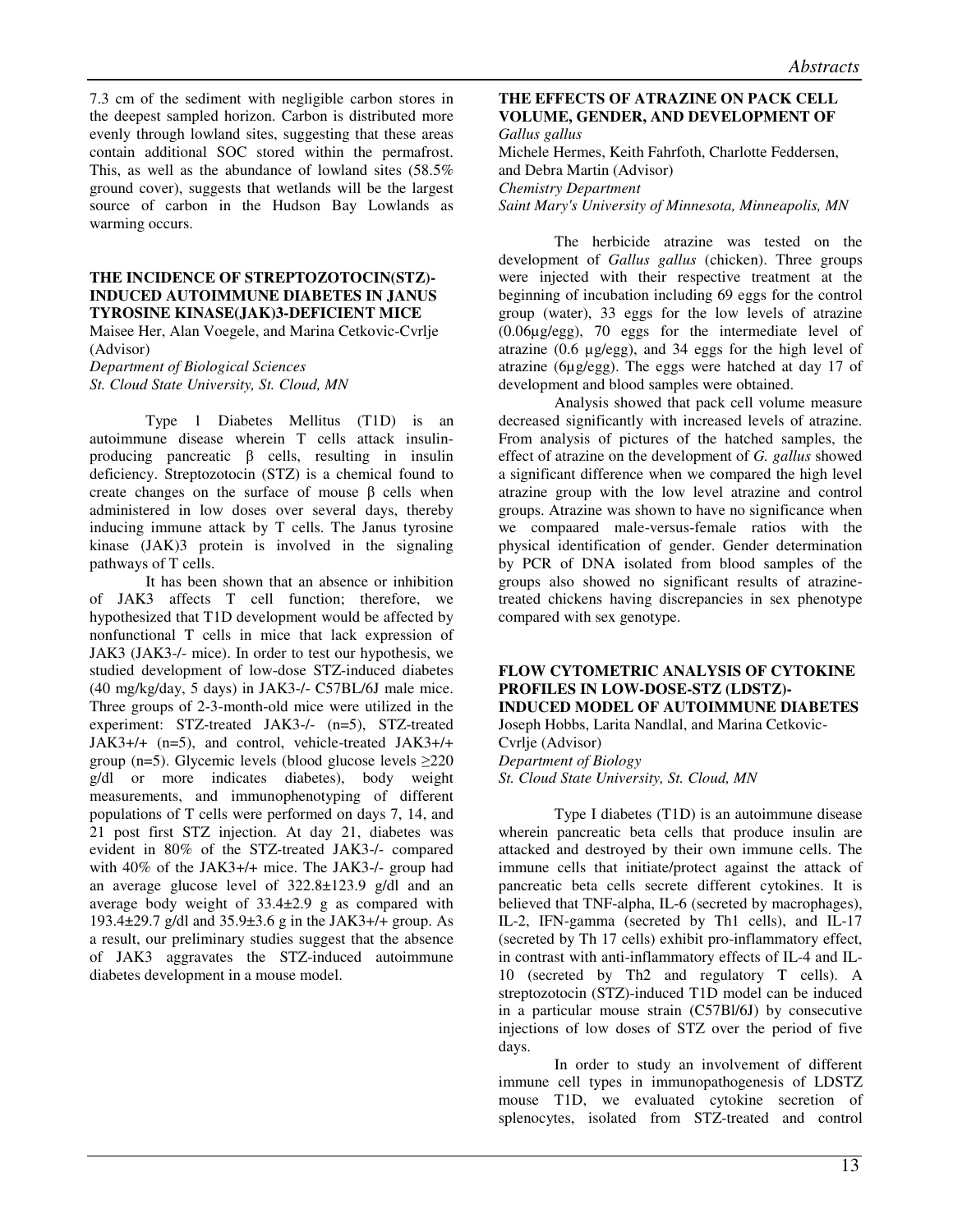(vehicle-treated) 3-4-month-old C57BL/6J male mice, on days 7, 14, and 21 post first STZ injection. The splenocytes were cultured for 48 hours and cytokine levels were detected in cell culture supernatants by flow cytometry (FACSCalibur) using the BD Cytometric Bead Array Mouse Th1/Th2/Th17 cytokine kit. This kit allows simultaneous detection of following cytokines: IL-2, IL-4, IL-6, IFN-gamma, TNF-alpha, IL-17a, and IL-10. Our preliminary results showed a decrease of IFN-gamma, IL-6, IL-2, and IL-17 in STZ-treated mice during the first 14 days post STZ injection. IL-10 secretion was found elevated on day 7, but diminished at later time points. These data suggest that secretion of pathogenic cytokines in spleen does not reflect ongoing destructive process in pancreas.

# **ANTIOXIDANT ACTIVITY IN SUMMER VERSUS WINTER IN THREE SPECIES OF CONIFERS**

Kimberly Hughes, Alex Kokula, and Amy Verhoeven (Advisor) *Department of Biology* 

*University of St. Thomas, Saint Paul, MN*

Evergreen plants that grow in seasonally cold climates deal with an imbalance of light absorption and utilization because much less photosynthetic activity occurs at low temperatures. In these conditions photoprotective mechanisms, such as the antioxidant systems in plants, are crucial. Previous work has shown that glutathione and the enzyme glutathione reductase (GR), components of the ascorbate-glutathione cycle, increased in winter stress in *Taxus cuspidata* needles. Other components of the ascorbate-glutathione cycle did not increase. This led to the hypothesis that GR and glutathione have a unique role in winter stress that is separate from their role in the ascorbate-glutathione cycle.

The present study aims to determine whether this change in antioxidant response during winter is common for various plant species or a species-specific trend. We examined the level of glutathione and the activity of GR and of the enzyme ascorbate peroxidase (APX) in winter and summer conditions in three conifer species: eastern white pine (*Pinus strobus* L.), balsam fir [*Abies balsamea* (L.) P. Mill], and white cedar (*Thuga occidentalis* L.). The enzyme results indicate that GR increased significantly in all three species during winter, while APX increased in pine and cedar but not in fir. Results from glutathione show significant increases in pine, while results from the other species are pending. The data suggest that different species have distinct strategies for antioxidant acclimation to cold stress: pine and cedar apparently up-regulate their ascorbate-glutathione cycle, while fir up-regulates GR but not APX, as seen in *Taxus cuspidata*.

*Xenopus laevis* **ABCA3 GENE SEQUENCE AND EXPRESSION IN LUNG DEVELOPMENT**  Jeremiah Johnson and Brian Hyatt (Advisor) *Department of Biological Sciences Bethel University, St. Paul, MN* 

Current research has linked the role of the ABCA3 gene to impacting the quality of lung surfactant. ABCA3, produced by alveolar type II cells, plays a vital role in transporting the main lipid component in surfactant across membranes and into lamellar bodies whereby they are brought to the alveolar sac. Mutations of ABCA3 have been linked to Respiratory Distress Syndrome, a severe cardiovascular disease recognized at birth. Despite the clear importance of ABCA3 in lung surfactant function, research is in its infancy in understanding the function of this gene.

This research report identified the ABCA3 gene in *Xenopus laevis,* the African clawed frog, based on high homology with necessary ABCA3 domains and other species ABCA3 genes. The gene was found to be 4,696 base pairs long with an open reading frame of 3,051 base pairs. Determining its expression in *Xenopus laevis*  revealed ABCA3's presence at every stage of development and in every adult tissue sampled.

# **INDUCTION OF AUTOIMMUNE DIABETES IN MICE BY STREPTOZOTOCIN**

Birendra KC, Hwee Kiat Gong, and Marina Cetkovic-Cvrlje (Advisor) *Department of Biology St. Cloud State University, St. Cloud, MN* 

Several experimental models are used to study autoimmune Type 1 Diabetes (T1D). Streptozotocin (STZ)-induced autoimmune T1D in C57BL/6 mice is one of them.

In order to characterize development of T1D in this model, we set up five experiments wherein 3-4 month-old C57BL/6J males were treated with either five low doses of STZ or vehicle control (5-6 mice/group/experiment). STZ was injected in a dose of 40 mg/kg/day, intraperitoneally, for five consecutive days. The body weight was recorded on days 1, 7, 14, 21, and 28 post first STZ injection. At the same time, blood glucose levels were measured from the samples obtained from the mouse tail vein. A mouse was considered as diabetic when the glucose level of 220 mg/dL was reached. Our data, presented as a summary of five experiments, showed that diabetes incidence increased from 0 to 94 % from day 1 to day 28 in STZ-treated mice. Glycemic level also increased from  $175.6 \pm 22.2$  to 328.6  $\pm$  70.8 during the same course of time. The body weight monitoring showed that the body weights of STZ-treated mice increased from  $25.1 \pm 1.5$  to  $29.3 \pm 1.1$  g, while control mice increased their body weights from  $24.4 \pm 1.6$ to  $30 \pm 1.2$  g. In conclusion, these data confirm that we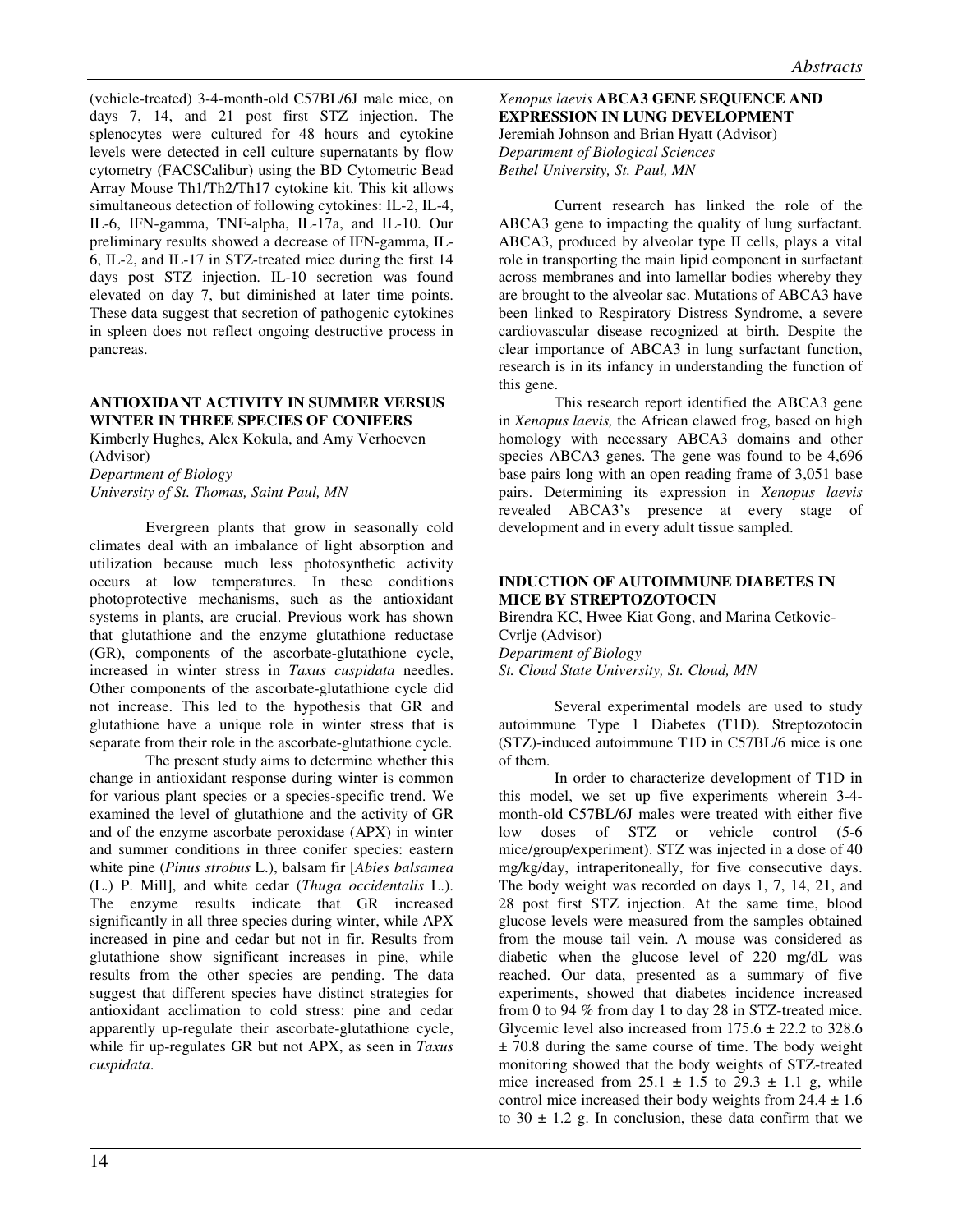successfully induced autoimmune T1D by low-dose STZ administration in C57BL/6 mice.

#### **EFFECT OF LOWERED ALDOSTERONE LEVELS ON THE EXPRESSION OF THE GR, MR, NHE-1, AND NHE-3 IN RAT KIDNEY AND PLACENTAL TISSUES**

Ami Kim and Theresa Salerno (Advisor) *Department of Chemistry and Geology Minnesota State University, Mankato, Mankato, MN* 

Hypertension is a major health concern among adults because it can lead to premature death due to cardiac arrest. Prenatal programming of adult hypertension has also been studied, but the causes are not fully understood. Aldosterone is a key hormone that binds to mineralocorticoid receptors (MR) and this elicits the production of protein responsible for blood volume and pressure. Because glucocortiocoid hormones can bind to both glucocorticoid receptors (GR) and MR, excess glucocorticoids have also been shown to contribute to hypertension. Additionally, studies have shown that sodium transport by the Na+/H+ exchanger (NHE) can participate in a hypertensive response.

In this study, outer layers of adrenal glands of rats were cryo-destructed to lower aldosterone levels. The objective of our research was to look at the effect of lowered aldosterone levels on the expression of GR, MR, and NHE isoforms 1 and 3 in the kidneys and placentae of normo-tensive rats (WKY). RNA was isolated using RNeasy Plus Mini Kit (Qiagen) and quantified spectrophotometrically. Total RNAs were converted back to cDNA using reverse transcriptase and random primers. Primers and probes were designed for Quantitative PCR (qPCR) and have been used successfully to amplify target mRNAs. Results show no definitive differences between treated and untreated rat kidney and placental tissues.

# **CYP1A1, IL4 INTRON 3, AND THEIR EFFECTS ON BREAST CANCER AGGRESSIVENESS**

Vanessa Kleckner and Bert Ely (Advisor) *Department of Biological Sciences University of South Carolina, Columbia, SC* 

Breast cancer genotypes were determined for two genes, Interleukin-4 (IL4) Intron 3 and CYPA1A. This experiment sought to determine whether a particular genotype for these genes correlates with various characteristics of breast cancer. Using patient DNA samples frozen in the lab, Polymerase Chain Reaction (PCR) and restriction enzyme digests were performed on about 280 European American samples for each gene. Gel pictures allowed interpretation of each patient's genotype. Using a statistical program called Stata, the distribution of patient genotypes was analyzed for 20 categories of breast cancer characteristics to see if there was any correlation

with a particular genotype. No matching correlations were obtained for CYP1A1. IL4 Intron 3 was associated significantly with both live birth and invasive cancer in European Americans. However, a second set of patients will be needed to confirm these conclusions.

# **THE FORMATION OF G-QUARTET STRUCTURES USING PRIMARY ALKYLAMMONIUM CATIONS**

Mikhail Klimstra and Thomas C. Marsh (Advisor) *Department of Chemistry University of St. Thomas, St Paul, MN* 

Guanine-rich oligonucleotides (GROs) and chromosomal G-rich sequence repeats possess the ability to form quadruple helical structures (G-DNA) through guanine self-recognition. The structural motif that organizes and stabilizes G-DNA is a tetrad of Hoogsten H-bonded guanine bases known as a G-quartet. A key feature of G-DNA structures is the coordination of metal cations  $(K^+, Na^+, and Sr^{2+})$  or small molecular cations (NH<sup>4</sup> + ) that reside between stacked G-quartets. The conformation and stability of G-DNA is strongly influenced by the coordinating cation and in the case of GROs can lead to the formation of supramolecular polymers of G-DNA.

Recently, two alkyl ammonium chains have been utilized to form higher order structure with a specific oligonucleotide sequence: Tet 1.7 (dGGGGTTGGGG). Analysis through gel electrophoresis indicated that 1 amino-2-butanol and 1-amino-2-ethanol facilitate formation of G-DNA and support the self-assembly into a supramolecular polymer know as a G-wire. This is the first report of any G-DNA structure formation mediated by a 1° alkylammonium cation. The initial results presented here suggest that longer chain derivatives of 1° alkyl ammonium cations may also support formation of G-DNA structures. This would allow for a new class of small molecules for interaction with G-DNA that have potential applications in nanotechnology and molecular probes for G-DNA.

# **THE EFFECTS OF ALLOPREGNANOLONE ON THE ESCALATION OF COCAINE AND SUCROSE SELF-ADMINISTRATION IN FEMALE RATS** Brandon B. Knight and Marilyn E. Carroll (Advisor) *Department of Psychiatry*

*University of Minnesota, Minneapolis, MN* 

Previous studies suggest that women are more vulnerable than men to the rewarding effects of cocaine. Research indicates that estrogen, a female hormone, is a contributing factor, as it facilitates the acquisition, escalation, and reinstatement of cocaine-seeking behavior in female rats. In comparison, progesterone (PROG) attenuates the acquisition, reinstatement, and escalation of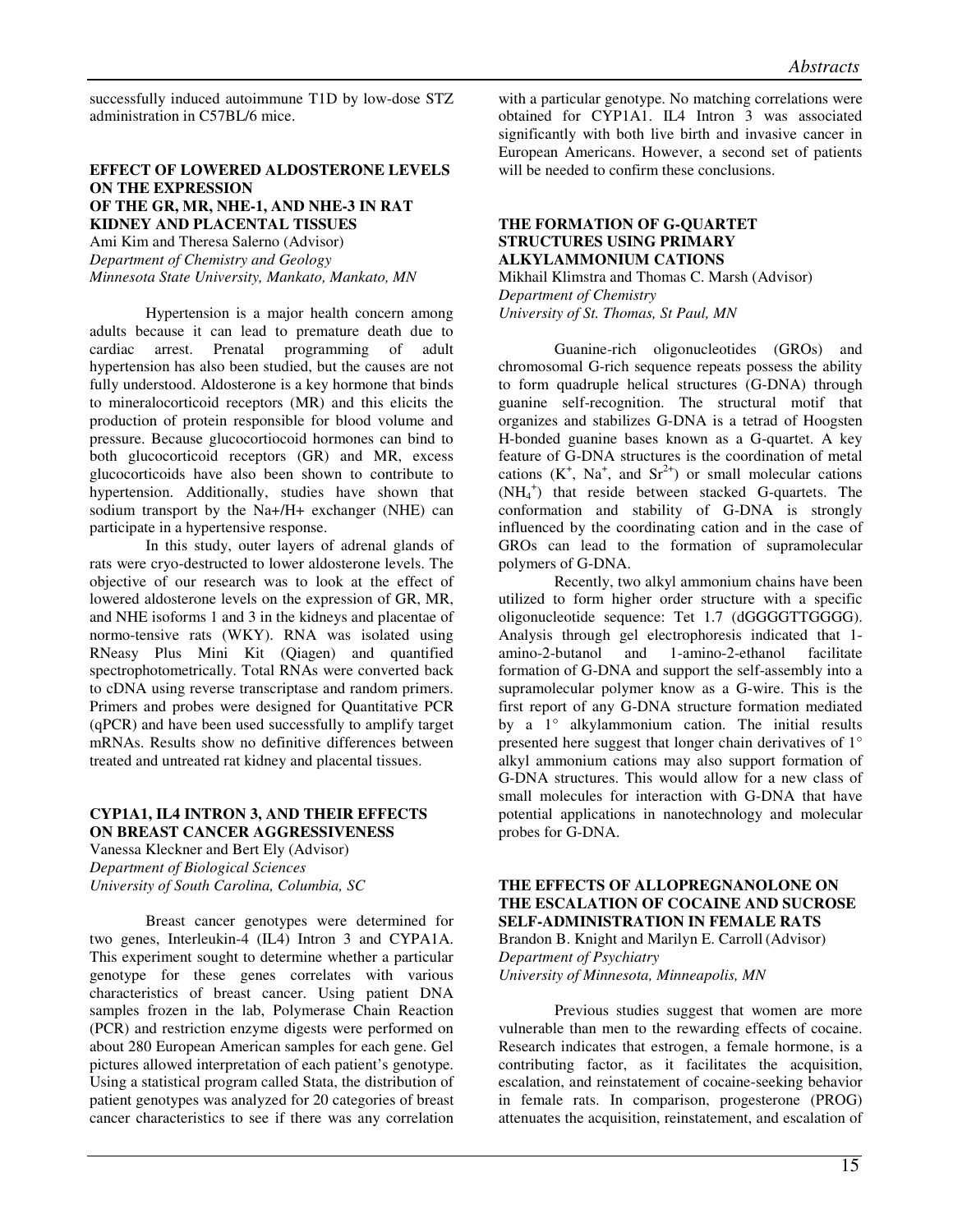cocaine-seeking behavior in female rats. Recently, it was reported that the PROG metabolite, allopregnanolone (ALLO), displayed similar results and decreased the reinstatement of cocaine-seeking behavior in female rates. However, it is currently unknown if ALLO decreases the escalation of cocaine seeking during extended access to the drug.

The purpose of this study was to examine the effects of ALLO on the escalation of cocaine selfadministration and to determine the specificity of these effects using a nondrug reward (sucrose). Female rats were treated with ALLO or vehicle (VEH) and were allowed to lever press for iv infusions of cocaine (0.4 mg/kg) under an extended-access procedure that produces escalated drug intake. In a separate condition, ALLO- and VEH-treated female rats orally self-administered a 10% sucrose solution under similar extended-access conditions. ALLO attenuated the escalation of cocaine self-administration, but did not significantly affect sucrose self-administration. The results of this study suggest that ALLO may be useful in treating binge-like patterns of cocaine intake in female cocaine users. Supported by NIDA grants R01 DA003240 and K05 DA015267 (MEC) and a UROP grant (BBK)

# **VINYLOXYBENZENE AND TRANS-CYCLOOCTENE CONTAINING NON-NATURAL SUBSTRATES FOR PROTEIN FARNESYL TRANSFERASE**

Peter Koziol, Jeffery Walter, Christian Thorvaldson, Benjamin Monson, and James Wollack (Advisor) *Department of Chemistry Hamline University, St. Paul, MN* 

Protein farnesyl transferase (PFTase) covalently attaches 15 carbon farnesyl moieties to a cysteine in a Cterminal four-amino acid recognition sequence. PFTase has also been shown to transfer non-natural isoprenoid analogs to recombinant proteins or peptides that end in the amino acid tag (CVIA).

Here we present two non-natural substrates for PFTase. The first analog contains a trans-cyclooctene functionality that can be used to attach proteins to other biological molecules and surfaces through an inverse electron demand Diels Alder reaction. The second substrate is an isoprenoid attached to a vinyloxybenzene moiety. This alkene-containing moiety has been shown to make proteins become fluorescent through photoinduced cycloaddition of a diaryl tetrazole. This fluorescent tag has the advantage of being smaller than many other fluorescent protein tags (such as GFP); hence, it decreases the likelihood of interference to a protein's biological function. The tag may also be useful for the development of a coupled assay for measuring protein prenylation rates.

# **EFFECTS OF PRESCRIBED BURNING ON SOIL NUTRIENT CONTENT AND COMPOSITION DURING PRAIRIE RESTORATION AT BELWIN CONSERVANCY**

Elizabeth Kringen and Gina Mancini-Samuelson (Advisor)

*Department of Chemistry St. Catherine University, St. Paul, MN*

Prairies in Minnesota were once part of one of the largest ecosystems in North America, spanning across more than 18 million acres. Of the native prairies which existed less than two hundred years ago, less than one percent remains today. The near elimination of these ecosystems has inspired efforts to protect and restore these important ecosystems.

The focus of this study was to investigate the effects the restoration technique of prescribed burning has on prairie restoration at Belwin Conservancy in Afton, Minnesota. The impacts of this technique were studied by analyzing soil nutrient content and composition, particularly measuring soil pH, nitrogen, phosphorus, and potassium content following a prescribed burn at Belwin for two different prairies, comparing soil samples from burned and unburned plots. No statistical differences were found for burned to unburned soil nutrient content, although differences were determined between the samplings from July to August, suggesting the rapid uptake of nutrients following a burn and changes in soil nutrient dynamics over the growing season.

# **A NOVEL METHOD FOR STIMULATING GROWTH IN ALGAL SYSTEMS**

Randall Krug and Arlin Gyberg (Advisor) *Department of Chemistry Augsburg College, Minneapolis, Mn* 

Harpin proteins have shown stimulatory effects in plants and have thus recently gathered attention as possible agricultural fertilizers. While a variety of responses have been demonstrated in plant systems, no attention has yet to be directed to the effects on algal systems. With an increasing interest in algae as a source for biodiesel fuel, various methods for stimulating growth rates have been investigated. Harpins have the potential to increase growth rates in a cost-efficient and environmentally friendly manner. The following experiment will examine the effects of harpin proteins and related compounds on the growth curves of a Minnesota native algal mixture.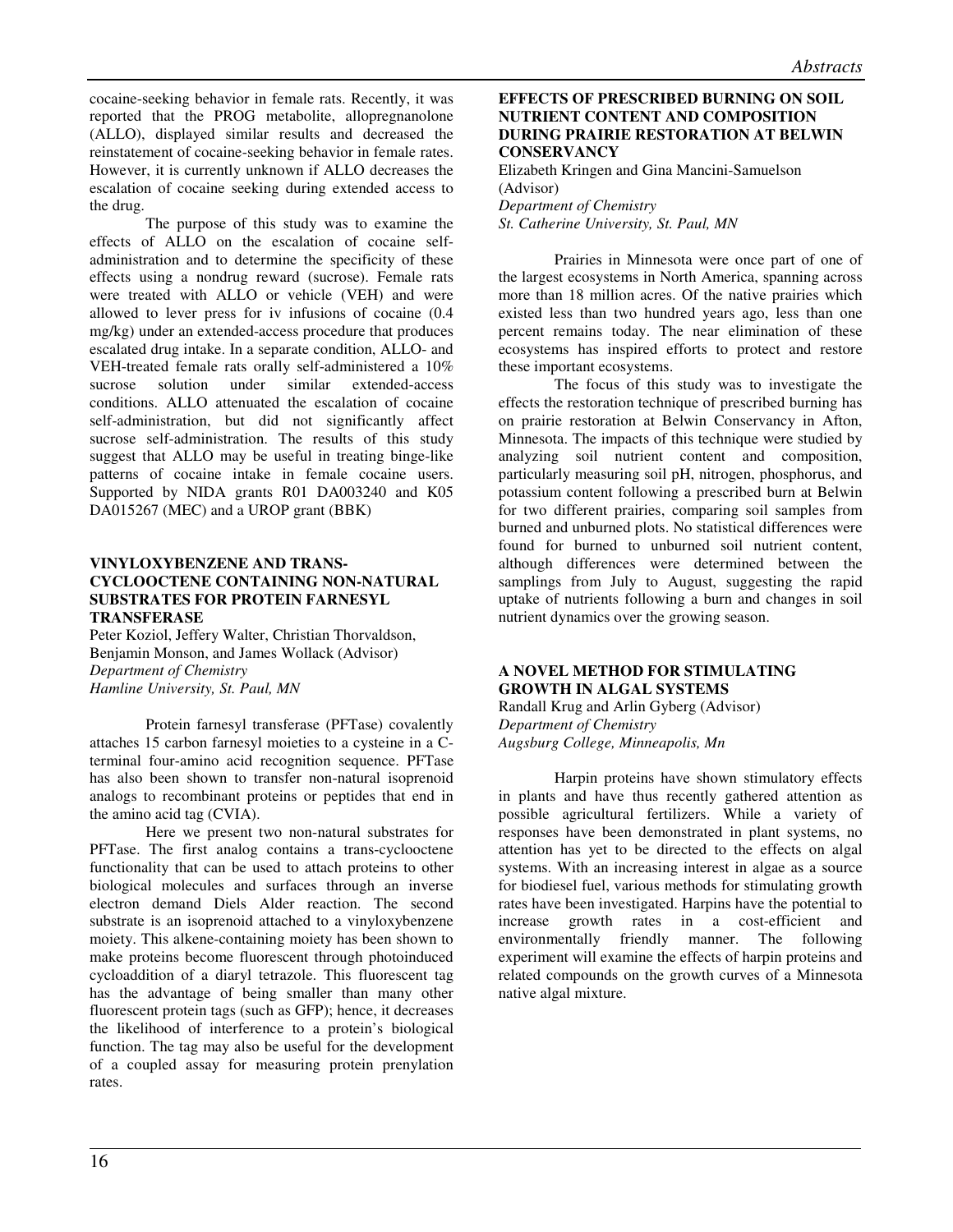#### **GENETIC VARIATION BETWEEN AND WITHIN LOCAL POPULATIONS OF TIMBER**

**RATTLESNAKES,** *Crotalus horridus* 

Angela M. Lager, Dr. Phil Cochran, Dr. Debra Martin (Advisor) *Department of Biology Saint Mary's University, Winona, MN* 

Over the last few centuries timber rattlesnakes (*Crotalus horridus*) have experienced a decline in their populations and habitat across the eastern United States (Brown 1993). This decline is theoretically based upon the idea of intrapopulation genetic variation and patterns of intrapopulation and interpopulation gene flow (Lande and Barrowclough 1987). It has been found that *Crotalus horridus* using the same hibernacula were more closely related to each other than they were to randomly selected individuals from the same study site (Bushar et al. 1998).

The genetic variation between and within local populations of timber rattlesnakes was assessed from 64 adult shed skins that were collected over an eight-year period and from three bluffs: two adjacent bluffs in Winona County and one in Houston County, Minnesota. It was hypothesized that *Crotalus horridus* from the same ledge should display greater genetic similarity than *C. horridus* from different ledges on the same bluff, that *C. horridus* from different ledges on the same bluff should display greater genetic similarity than *C. horridus* from different bluffs, and that *C. horridus* from adjacent bluffs in Winona County should display greater genetic similarity to each other than to *C. horridus* from Houston County. Genetic differences were revealed though the use of microsatellite analysis and the Polymerase Chain Reaction with the following loci primers: 5A, 7-150, 7- 144, 5-183, 7-87, 3-155. Results will be presented.

# **INORGANIC/ORGANIC MATERIALS PREPARED FROM PSEUDO-A-TYPE KEGGIN POLYOXOMETALATE SANDWICH COMPLEXES BRIDGED BY ORGANIC LIGANDS.**

Sara Larson and Wade A. Neiwert (Advisor) *Department of Chemistry Bethel University, St. Paul, MN* 

As the limit of top-down construction of materials approaches, the use of polyoxometalates (POMs) as building blocks in ground-up nanoscale construction has become a new focus because of their straightforward preparation, structural diversity, and potential tunability to specific applications. The preparation of polyoxometalate-based materials has been undertaken, using Keggin polyoxometalate sandwich anions as nanoscale building blocks, linked by various bridging organic ligands (e.g., 4,4′-bipyridine). Sandwich complexes of the general form  $[(M(H_2O)_2)_3(AsW_9O_{33})_2]^{12}$  (M = various divalent firstrow transition metals) have been used. The POMs are

linked via coordination of the organic ligand to the "sandwiched" metals (M). The facile preparation of these materials stems from the rational design of the easily prepared building blocks. The Keggin polyoxometalate sandwich anions and the resulting inorganic-organic hybrid materials following coordination of a bridging ligand were characterized by FT-IR and single-crystal Xray crystallography.

# **EFFECT OF TEMPERATURE ON POLYGLUTAMINE TRACT MUTATION RATE IN BACTERIA**

Han Lee and Geoffrey M. Goellner (Advisor) *Department of Biological Sciences Minnesota State University, Mankato, MN* 

Huntington's disease (HD) is a severe genetic disorder with progressive neurodegenerative symptoms, ranging from emotional disturbance to uncontrolled movements and mental deterioration. Symptoms typically manifest in midlife, and life expectancy is between 10 and 25 years after disease onset. Interestingly, elongation of a contiguous tract of glutamines (glutamine; amino acid) in the huntingtin protein, is the causative mutation underlying HD. In the "normal" human population, the HD glutamine tract length typically ranges from 6 to 36 amino acids in length (i.e., it is polymorphic). In individuals afflicted with HD, DNA mutation causes the number of huntingtin polyglutamines to reach well beyond the normal range, and HD manifests. If the polyglutamine tract is >60, severe symptoms appear in young ages, and it is called juvenile HD. Currently, little is known regarding the conditions that favor or inhibit mutation rate of the HD gene.

This research project investigated whether temperature has any effect on polyglutamine mutation rate in *Escherichia coli* (DH5α). *E. coli* with three different lengths of HD polyglutamine (Q33, Q45, and Q56) were grown at different temperatures, 33℃, 35℃, 37℃, and 39℃, and the lengths of the polyglutamine were compared with controls.

# **PEERING INTO THE PAST--LEVERAGING THE LANDSAT ARCHIVE TO ASSESS LAND COVER CHANGE IN THE BRAINERD LAKES AREA**

Greg C. Liknes, Kirk M. Stueve, and Paul A. Sowers (Advisor)

*Forest Inventory and Analysis, Northern Research Station USDA Forest Service, St. Paul, MN* 

Trees provide valuable ecosystem services to the Brainerd Lakes area, Minnesota, purifying water that flows into lakes and enhancing the local tourism industry. Therefore, it is important to develop spatially explicit and accurate historical baseline information on forest cover in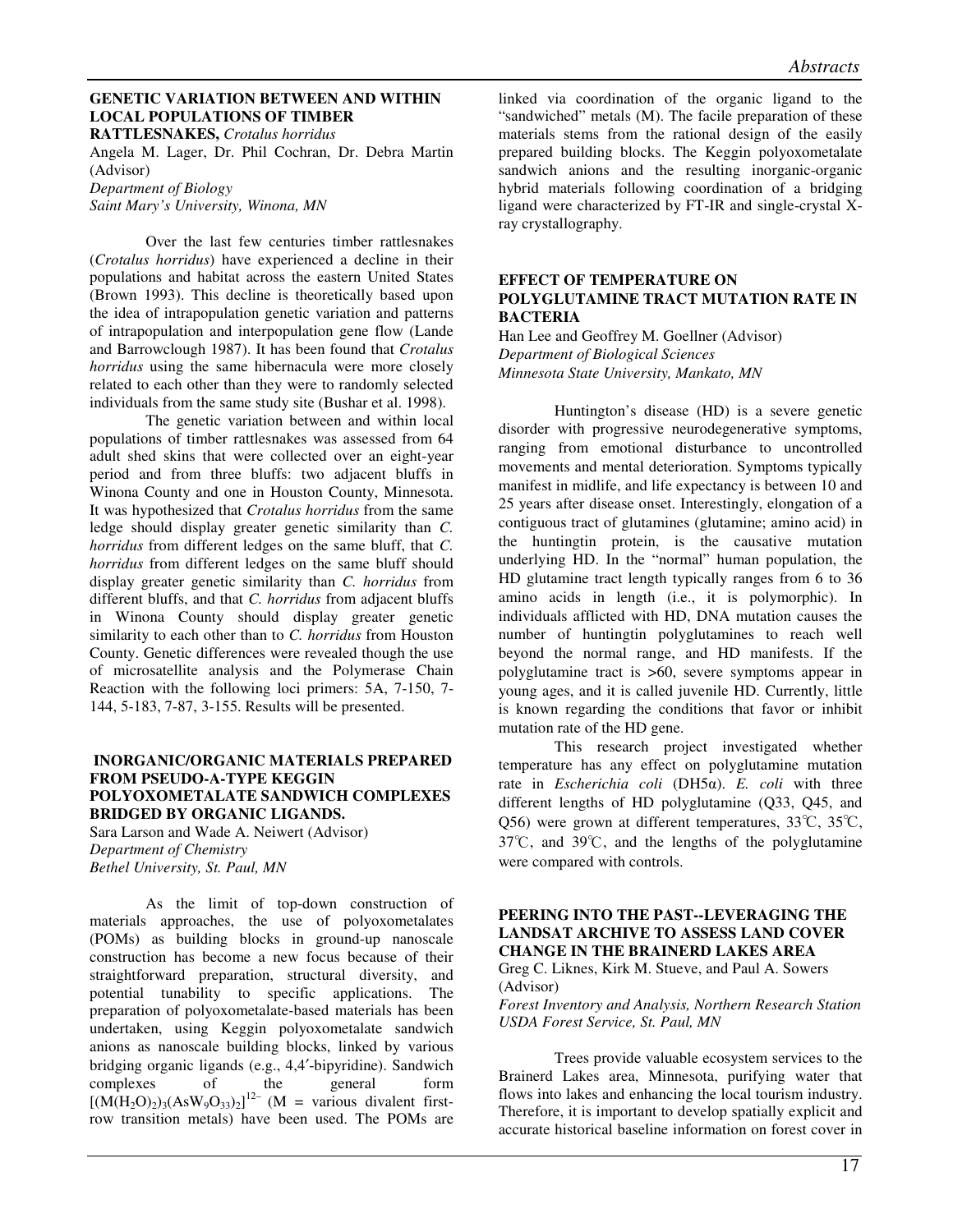order to monitor recent changes. Census statistics show the population of Crow Wing County, Minnesota, has increased by more than 12% since 2000, presumably exerting pressure on the forest resource. Yet sample-based estimates from the USDA Forest Service Forest Inventory and Analysis (FIA) program indicate no statistically significant change in forest area for the county during the same time frame. While FIA provides critical information for strategic-scale planning by collecting a suite of ground-based measurements, the network of plots is not designed to observe smaller-scale changes to forest land. Information derived from space-borne satellites can be used in concert with *in situ* forest inventory data to provide more spatially detailed information on both forest losses and gains across the landscape.

Recently, satellite imagery in the Landsat archive has been made freely available to the public. This presents an opportunity to assess changes in the landscape from the synoptic view of a satellite going back several decades. Biennial growing season images (i.e., leaf-on) from 1986 to 2009 were obtained from two Landsat scenes containing the Brainerd Lakes area in Crow Wing County. The Vegetation Change Tracker algorithm, developed and vetted by the North American Forest Dynamics Program, was used to map changes in forest cover over the last 24 years. Initial assessments of 150-m buffers surrounding major lakes and rivers indicate a 1.6% reduction in forest cover from 1986 to 1999 and an additional 3.6% reduction from 1999 to 2009. Further analysis will establish the context for the loss of forest cover in proximity to water bodies relative to forest gains and losses in the greater Brainerd Lakes area.

# **THE RESPONSE OF** *Micropterus salmoides* **TO VENOM PRODUCED BY** *Noturus gyrinus*  Ashley Loos and Dr. Randy Krainock *Department of Biology*

*Saint Mary's University of MN, Winona, MN* 

*Noturus gyrinus* is a baitfish in the upper Mississippi River that has venomous spines in its dorsal and pectoral fins. The physical response of *Micropterus salmoides*, largemouth bass, when injected with the *N. gyrinus* venom was tested. Nine largemouth bass received an initial injection of *N. gyrinus* venom in the caudal peduncle while nine others received a saline injection as a control. Three weeks later, a second injection of venom was administered to five of the nine originally injected with venom and four of the original control group; the remaining nine received a saline injection as a control. Observations were made on color change and spatial disorientation of the bass. After an initial injection of venom, the largemouth bass exhibited discoloration in varying degrees across the body surface in addition to differing degrees of spatial disorientation. Those injected twice with venom exhibited increased discoloration as well as increased spatial disorientation immediately

following *N. gyrinus* venom injection. Bass injected first with saline then venom exhibited elevated signs of disorientation when compared with those injected first with venom, though similar discoloration was observed.

# **A STUDY OF WHITE-TAILED DEER MOVEMENT AND POPULATION ON THE ST. OLAF NATURAL LANDS**

Caitlin Marine and John Giannini (Advisor) *Department of Biology St. Olaf College, Northfield, MN* 

The presence and movement of white-tailed deer (*Odocoileus virginianus*) is important to study due to the indirect effects on people and vegetation.

This investigation began 5 years ago to describe and gain a better understanding of deer movement, populations, and bedding activity on the St. Olaf College, Minnesota, natural lands. The 2009 wintering population was estimated to be 20 white-tailed deer, which represents a doubling since 2005. Track assays were performed starting in January and continued until mid-March. The deer showed clear travel patterns covering the study area, which was directly and positively associated with wind chill. In January, a survey of the deer beds yielded more information about the areas in which the deer reside as well as providing relative numbers for groups. Direct sighting of 16 deer confirms that a significant population is using the natural lands as a winter yarding area. This winter yielded very different results as snow depth played a large role in movement. Future investigation will allow for estimations of populations and could contribute to population management goals.

# **OPIOID RECEPTORS AND TUMOR BIOLOGY IN MURINE MODEL OF BREAST CANCER**

Christopher Martinez and Kalpna Gupta (Advisor) *Department of Medicine, Hematology, Oncology and Transplantation Division University of Minnesota, Minneapolis, MN* 

Minimizing pain in cancer patients has been an ongoing effort by physicians and the current treatment has been opioids, such as morphine. However, it has been shown that morphine sulfate promotes angiogenesis and breast cancer in mice (Gupta et al. 2002). Research efforts have been made to come up with a different type of analgesic that will not sacrifice pain relief while not causing angiogenesis, and tumor growth.

Using the C3-Tag mouse model of breast cancer, we investigated the association of opioid receptors with cell proliferation and activation pathways for cell survival/apoptosis. Techniques used were Western Blotting of tumor lysates and Immunohistochemistry of tumor sections. We investigated µ-opioid receptor expression, cell proliferation, and the pathways that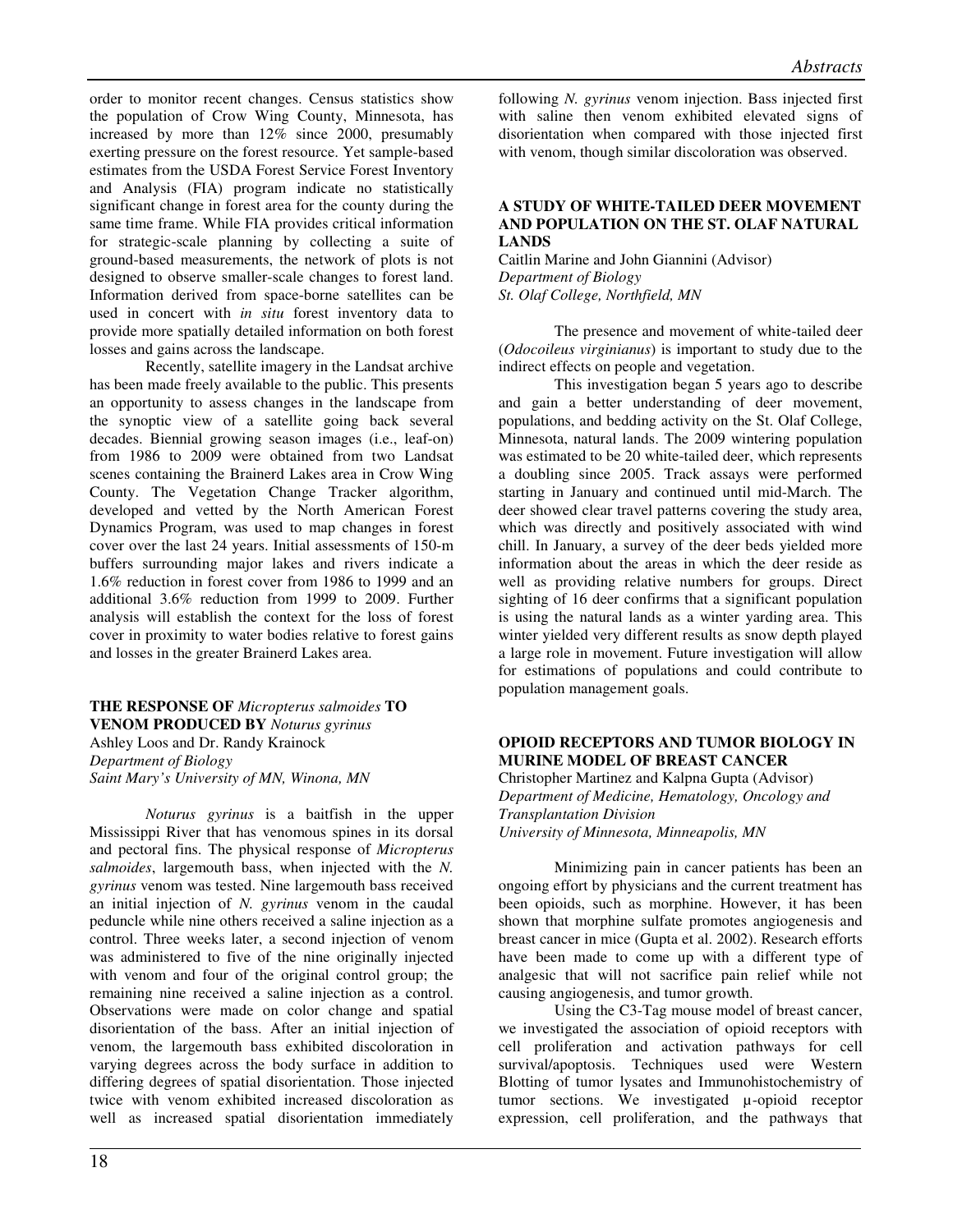control cell survival and apoptosis in tumor cells. Larger tumors showed a higher expression of MOR, KOR, and DOR as compared with smaller tumors from C3-Tag mice with breast cancer. Increased expression of opioid receptors (OR) in larger tumors correlated with increased expression of PCNA, p-MAPK/ERK, and p-AKT. Together these data suggest that increased expression of ORs may lead to increased growth of larger tumors. We speculate that treatment with morphine may lead to increased growth of larger tumors that express higher MOR.

#### **BREEDING JAK3 DEFICIENT MICE AT SCSU**

David McCarty, Brice Johnson, and Marina Cetkovic-Cvrlje (Advisor) *Biology Department St. Cloud State University, St. Cloud, MN* 

The JAK3 gene encodes a tyrosine-kinase enzyme that functions in signal transduction and is predominantly expressed by T lymphocytes. The JAK3 enzyme is critical for the activation of T lymphocytes in response to cytokines, and individuals deficient in the JAK3 gene will exhibit characteristics of Severe Combined Immunodeficiency Disease (SCID). Type 1 Diabetes Mellitus is an autoimmune disease in which the insulin-producing pancreatic beta cells are destroyed by the host's own activated T lymphocytes. It can then be expected that individuals deficient in the JAK3 gene should not develop autoimmune diabetes. JAK3 knockout mice are thus very useful when comparing data using drug-induced Type 1 Diabetic models and immunosuppressive drugs. It is, however, very difficult to sustain a JAK3 knockout mouse colony because two such mice will not breed successfully. Therefore, it is necessary to perform controlled breeding of knockout and wild type mice to obtain a knockout progeny of sufficient number for experimental testing. By selectively breeding male JAK3 knockout mice purchased from Jackson Laboratories with female C57BL/6J mice at St. Cloud State University (SCSU), it is anticipated that roughly 25% of all second generation  $(F_2)$  offspring will be deficient for the JAK3 gene.

The genotypes of all offspring birthed were determined using PCR and gel electrophoresis assays the protocols for which were researched and written at SCSU. The majority of all mice birthed were successfully genotyped and sufficient numbers of JAK3-deficient mice were found, although some data were inconclusive.

# **A SEMI-AUTOMATED APPROACH TO MAPPING TREE COVER IN RURAL MINNESOTA**

Dacia M. Meneguzzo and Greg C. Liknes

*Forest Inventory and Analysis, Northern Research Station USDA Forest Service, St. Paul, MN* 

 The USDA Forest Service's Forest Inventory and Analysis (FIA) program records and reports a variety of forest attribute information, such as tree species composition and biomass, based on data collected from a network of field plots that meet FIA's forest land criteria. However, detailed information about spatial location or arrangement of the forest is not provided and small forest features are often excluded by definition. To overcome this issue, inventory data can be supplemented with spatially-explicit satellite-derived land cover products to map the distribution of forest, but the spatial resolution is often too coarse to discern sparse tree resources. As forest sustainability efforts begin to focus not only on large, contiguous tracts of forest but also on trees occurring in narrow bands, such as windbreaks or along rivers, more spatial detail is required to monitor these undercounted tree resources. Therefore, the goal of this study was to develop an approach that used highresolution aerial imagery to efficiently map the location of tree cover, particularly in rural agricultural areas where narrow plantings of trees and small, scattered patches of forest are prevalent.

 Digital aerial imagery from 2008 was acquired for Minnesota from the USDA's National Agriculture Imagery Program (NAIP). Imagery from this particular year contains both visible and near-infrared (NIR) wavelength information, which is valuable when mapping tree cover. The high reflectance of NIR energy by vegetation was utilized by specialized software to partition the imagery into segments and subsequently label each segment as tree-covered or not tree-covered. A Geographic Information System (GIS) was then used to create a detailed map and estimate of tree-covered area for Steele County, MN from the classified output.

# **ON THE DEVELOPMENTAL ORIGIN OF HEPATIC SINUSOIDAL ENDOTHELIUM: CONFIRMATION OF ANGIOCIRCULATORY VASCULOGENESIS**

Anna C. Meyer and Glenn K. Sherer (Advisor) *Department of Biology University of St. Thomas, St. Paul, MN*

Developmental mechanisms reported to account for the origin of hepatic sinusoidal endothelium include (1) *in situ* differentiation of mesenchymal cells (Sherer 1991), (2) sprouting from preexisting vessels (Gouysse et al. 2002), (3) transdifferentiation of mesothelial cells (Pérez-Pomares et al. 2004), and (4) recruitment of angioblasts and/or vascular endothelial cells (VECs) from the circulation (Pardanaud and Eichmann 2006; Zhang et al. 2006).

The present study was designed to investigate whether the last of these mechanisms, here termed angiocirculatory vasculogenesis, plays a role in the development of hepatic sinusoidal endothelium. Chick (*Gallus domesticus*) livers were harvested from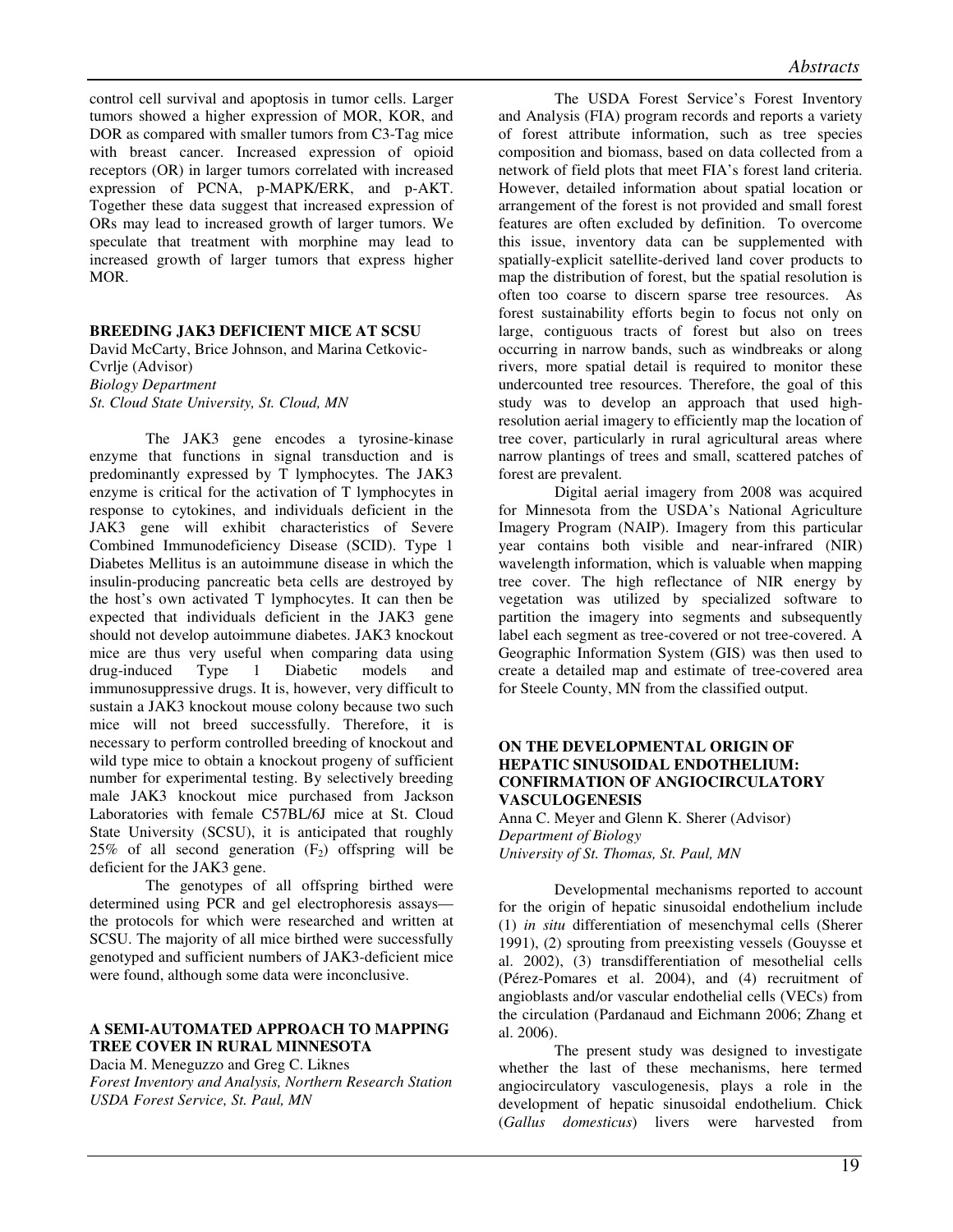chick/quail (*Coturnix coturnix japonica*) parabioses maintained either *in ovo* or in shell-less culture and were examined for evidence of quail VECs by immunostaining with QH1 antibody. Numerous positive-stained cells were found to contribute to the sinusoids of parabiotic chick livers. Nonparabiotic chick liver, serving as a negative control, lacked staining. These findings confirm that at least some of the cells that form these capillary-level vascular structures are, as previously reported, acquired from circulating blood.

# **ANALYSIS OF THE CAG TRINUCLEOTIDE REPEAT IN THE NOVEL POLYGLUTAMINE PROTEIN KIAA1946**–**EXCLUSION OF THIS GENETIC LOCUS AS A CANDIDATE GENE FOR NEURODEGENERATIVE DISEASE**

Eric Miller, Travis Mrkvicka, and Geoffrey Goellner (Advisor)

*Department of Biology* 

#### *Minnesota State University*, *Mankato, Mankato, MN*

In 1872, an American physician, George Huntington, first described a condition, later named Huntington's disease (HD), in which middle-aged adults experience a loss of control over bodily movement and function. In 1993, the causative mutation was found to be an expansion of a specific triplet repeat DNA sequence (CAG–which codes of amino acid glutamine) within the huntingtin gene. The exact number of glutamines in the huntingtin gene normally varies from person to person; thus, it is polymorphic. However, expansion beyond the normal polymorphic range causes HD. Subsequently, a number of other severe neurodegenerative diseases have also been found to be "polyglutamine" diseases. Recently, the human genome-sequencing project has revealed other uncharacterized proteins with long glutamine stretches in their primary amino acid sequence. One such orphan gene is called KIAA1946.

Using standard molecular biology techniques, such as PCR and DNA sequencing, we have investigated whether KIAA1946's polyglutamine region is also polymorphic within the normal human population–and therefore a candidate gene for neurodegenerative disease. Preliminary results suggest that the glutamine stretch in KIAA1946 is in fact quite stable. Indeed, the most prevalent allele matches identically to the published sequence: CAA(CAG)<sub>8</sub>(CAA)<sub>5</sub>CAGCAA. Our results suggest that KIAA1946 should not be considered a strong candidate gene for uncharacterized neurodegenerative disorders.

# **NITROGEN HOMEOSTASIS IN THE INVASIVE ARGENTINE ANT,** *Linepithema humile*  Katie A. Miller<sup>1,2</sup>, Thomas C. Marsh<sup>1</sup> (Advisor), and Adam D.  $\text{Kay}^2$  (Advisor) *<sup>1</sup>Department of Chemistry <sup>2</sup>Department of Biology University of St. Thomas, St. Paul, MN*

Homeostasis of macronutrients is vital to the success of many organisms including social insects such as ants. Insects, in general, respond physiologically to different macronutrient ratios, but most of the studies in this area have focused on nitrogen and phosphorus as limiting macronutrients.

This study investigates the effects of varying the ratio of nitrogen to carbon in the form of defined protein:carbohydrate diets provided to laboratory colonies of the Argentine ant, *Linepithema humile.* When carbon is a limiting macronutrient, colonies experience an increased mortality rate among workers, workers have lower lipid content, and the colony has decreased viability. To gain a better understanding of the underlying biochemical cause of the increased mortality rate, the levels of total nitrogen and the nitrogenous waste product, uric acid, were measured. It was hypothesized that the consumption of the excess nitrogen puts an increasing burden on the limiting pool of carbon due to increased uric acid production. Measurement of total nitrogen by flash combustion gas chromatography revealed that the total percent nitrogen increased as the ratio of protein to carbohydrate increased in a colony's diet. Quantification of uric acid content per colony showed a similar trend as nitrogen became more prevalent in the diet treatments.

#### **COMPARING AMPHIBIAN DIVERSITY IN ORGANIC AGRICULTURAL AND FOREST FRAGMENT HABITATS IN POCOCI DE LIMON, COSTA RICA**

David C. Mitchell, Gerardo Chaves C. (Advisor), and Kathleen L. Shea (Advisor) *Department of Biology St. Olaf College, Northfield, MN* 

Amphibian diversity was investigated in organic agricultural habitat and an adjacent fragment of secondary forest in Pococí, Limón Province, Costa Rica. The use of agricultural and restored habitat by amphibians was assessed in seven agricultural study sites and one forest fragment. Timed visual encounter surveys were conducted daily in the morning and night during March and April 2009. Species and microhabitat were recorded for each amphibian observed. Simpson indexes were used to compare amphibian species diversity between the study sites. All species observed in the forest fragment were also observed in the agricultural zone, while six species were observed only in the agricultural zone. The diversity index was significantly greater for the agricultural zone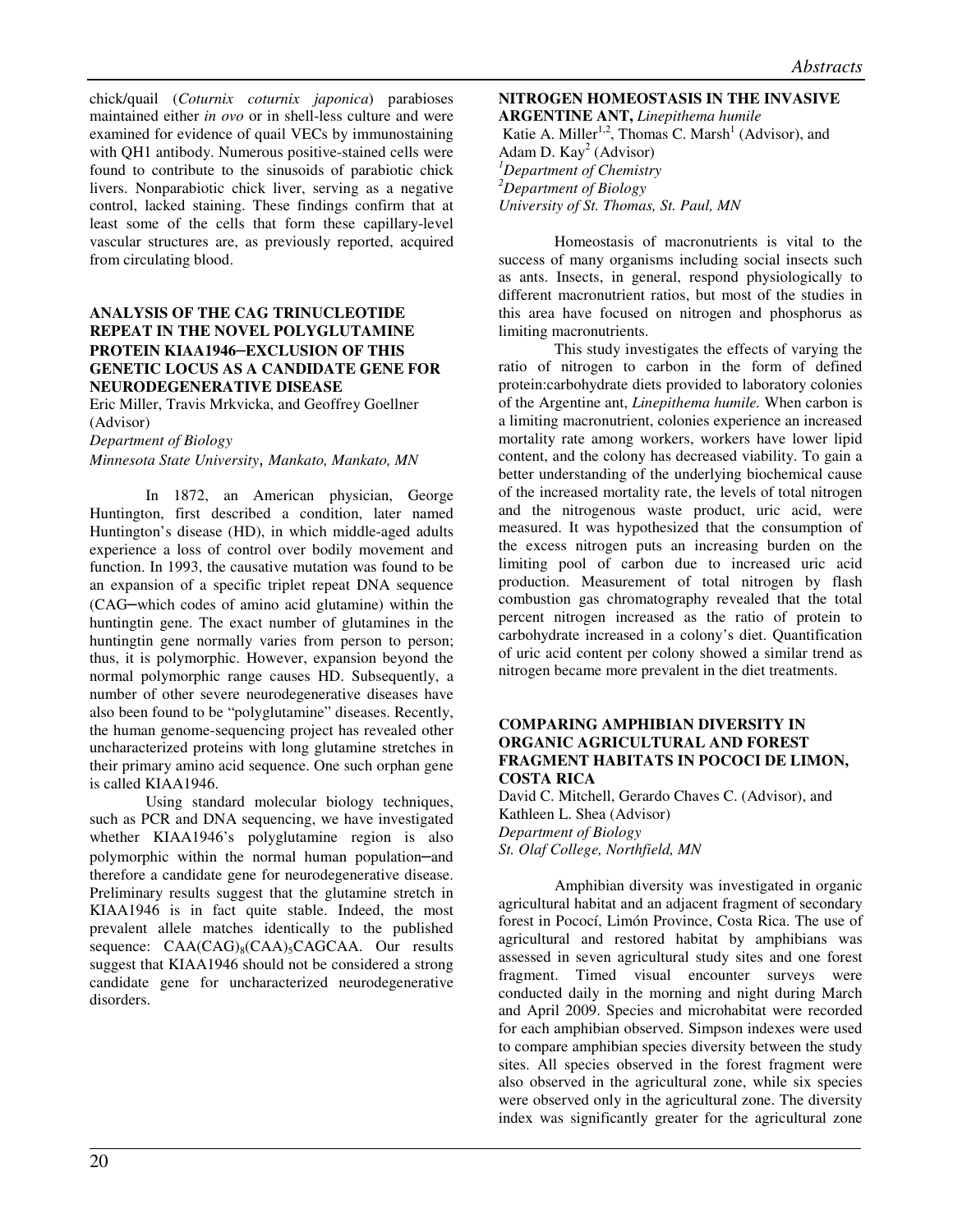than for the forest fragment ( $t = 11.67$ ,  $p = 0.01$ ). The fruit plantation had the greatest species diversity of the agricultural sites. Microhabitats used by the greatest diversity of amphibians were the ground-cover vegetation in the fruit plantations and the sugar cane crops in the agricultural zone. Results suggest that an organic farm with diverse production of crops located adjacent to a forest fragment may contain conditions for greater amphibian diversity than a secondary forest alone. Organic agricultural habitat containing a variety of microhabitats can provide suitable conditions for amphibian conservation in agricultural landscapes.

#### **INTERACTIONS AMONG NEAREST NEIGHBORS IN MINNOW SHOALS**

Charlie Murphy and Craig Longtine (Adviser) *Department of Biology North Hennepin Community College, Brooklyn Park, MN*

Fathead minnows (*Pimephales promelas*) and common shiners (*Luxilus cornutus*) generally increase shoal cohesion in reaction to injury-associated chemical alarm cues (CAC) released in response to injury. Less well understood are the behavioral responses of individual fish that lead to changes in shoal cohesion. Additionally, shoaling behavior is typically investigated in conspecific shoals, but heterospecific shoals are common in nature.

We examined the behavior of fathead minnows (FM) and common shiner (CS) in the presence and absence of CAC isolated from FM. Observations were made of solitary individuals, conspecific shoals of 12 individuals, and heterospecific shoals of 9 FM and 3 CS. Synchronized digital camcorders recorded the vertical and horizontal movement of focal individuals and shoals. Motion-tracking software and motion analysis tools were used to track the movement of several individuals simultaneously. A visual trace of the movement of focal individuals was captured as well as changes in acceleration, velocity, angular velocity, angle of orientation, distance to nearest neighbors, shoal cohesion, and shoal polarization. In the absence of CAC, all measures of motion were lower in solitary individuals than in focal individuals in shoals, and FM typically displayed greater motion and lower shoal cohesion than CS. In the presence of CAC, both species generally exhibited reduced motion whether solitary or in shoals. Shoal cohesion and polarization increased in the presence of CAC. In heterospecific shoals, CAC had a greater effect on the behavior of FM relative to CS.

# **CYCLOMETALLATED PLATINUM (II) COMPLEXES INCORPORATING 2- (2'BENZOTHIENYL) PYRIDINE**

Anna L. Myhre, Kent R. Mann, and Daron E. Janzen (Advisor) *Department of Chemistry* 

*St. Catherine University, St. Paul, MN* 

Organometallic square planar platinum (II) complexes of the form  $[Pt(btp)(CNR)2](BF4)$  (btp = 2-(2'-benzothienyl) pyridine, R= Xylyl, Naphthyl) were synthesized and characterized. Numerous characterization methods were used to study these materials including NMR, ATR-IR, electrospray mass spectroscopy, solidstate and solution emission, and solution UV-Vis spectroscopy. Significant shifts in the emission wavelength are observed depending on the preparation of the samples (solution, film, or powder) and also on the nature of the isocyanide ligand. Steric demands of the isocyanide ligands influence the possible intermolecular interactions and solid-state packing. These differences in intermolecular interactions are the likely origin of the solid-state emission wavelength shifts. A single-crystal Xray structure obtained for [Pt(btp)(CNXylyl)2](BF4) revealed close F(btp)-F(btp), F(Xylyl)- F(Xylyl), and Pt-F(btp) interactions and a linear infinite chain-packing motif of cations.

# **COCAINE-SEEKING BEHAVIOR IN ADOLESCENT VS. ADULT RATS**

Sean Navin<sup>1</sup>, Justin Anker<sup>2</sup>, and Marilyn Carroll<sup>2</sup> *<sup>1</sup>Department of Neuroscience University of St.Thomas, St.Paul, MN <sup>2</sup>Department of Psychiatry University of Minnesota, Minneapolis, MN* 

Previous studies, both human and animal, have shown that adolescence is a critical period for the initiation and subsequent abuse of drugs. Adolescents also exhibit impulsive behavior, which is a major vulnerability factor in developing drug abuse.

In the present research several measures of cocaine-seeking behavior were employed: a Go/No-go procedure (a measure of impaired inhibition) and a multicomponent reinstatement procedure consisting of drug-, cue-, and stress-induced priming conditions. Additionally, a delay discounting task (a measure of impulsive choice) was used to examine impulsivity with food reinforcement. For the impulsivity measures, the results indicated that cocaine-seeking behavior was more prevalent in adolescents than adult rats under the Go/No-go procedure and that adolescents were more impulsive than adults in the delay discounting task for food reward. Furthermore, adolescents exceeded adults in responding after cocaine and yohimbine (stress-inducing) primes during the reinstatement procedure while adults responded more (vs. adolescents) after exposure to drug-associated cues. The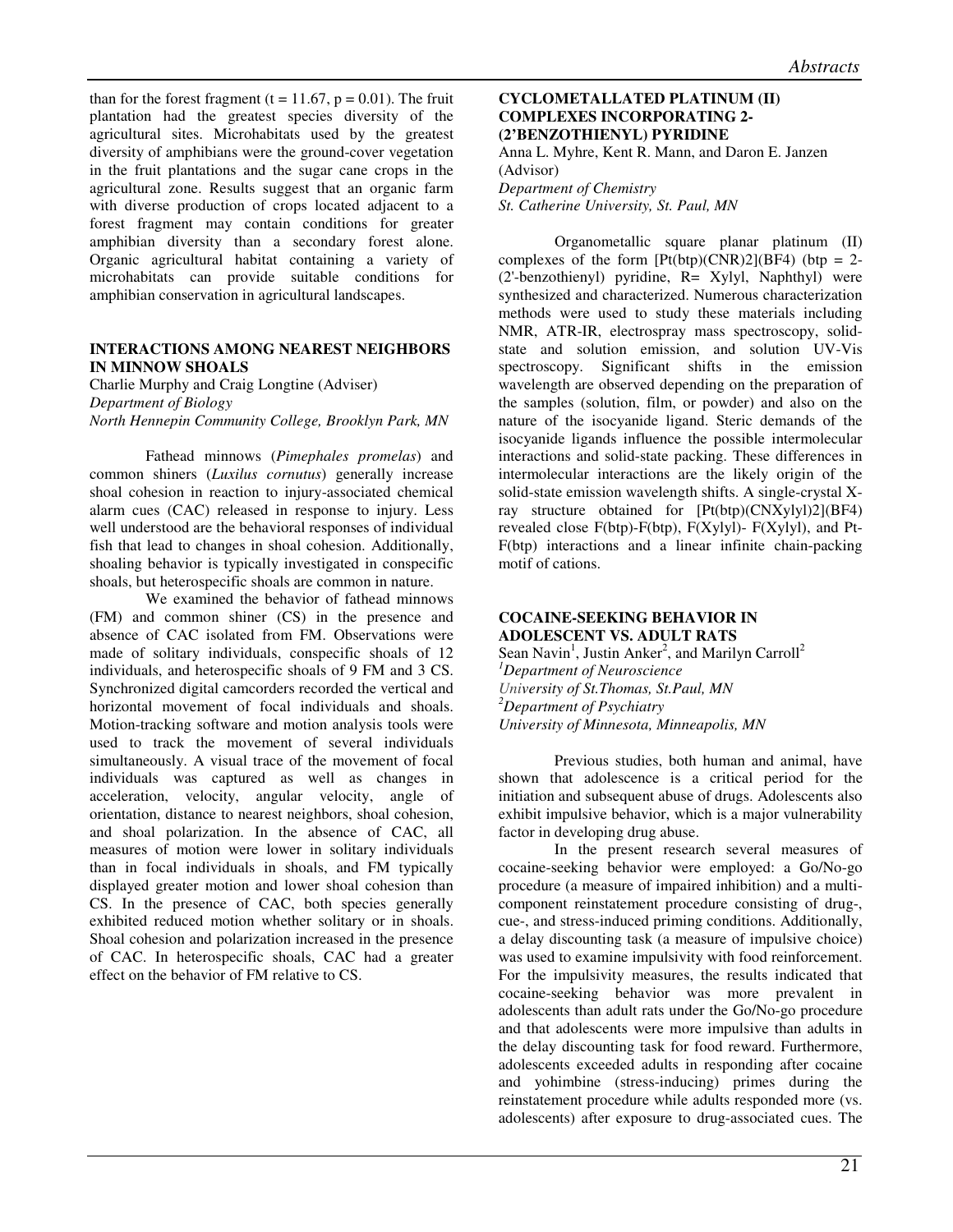results of this research suggest that several aspects of drug-seeking behavior contribute to adolescents' vulnerability to drug abuse, and that impulsivity may be a major contributor.

Supported by NIDA grants: R01 DA002340-26, R01 DA 019942-3, K05 DA 015267-08 (MEC) and F31 DA 023301-02 (JJA)

# **REACTIVITY OF HETEROBIMETALLICS WITH (ALLYL)GROUP X METAL FRAGMENTS BRIDGED BY (2-**

### **(DIPHENYLPHOSPHINO)ETHYL)CYCLOPENTA DIENYL GROUP VI METAL TRICARBONYL METALLOLIGANDS TOWARD ORGANIC RADICALS**

Michelle C. Neary, Aaron P. Heerboth, and Paul J. Fischer (Advisor) *Department of Chemistry Macalester College, St. Paul, MN* 

Heterobimetallic complexes with metal-metal bonds supported by bridging donor-functionalized cyclopentadienyl ligands facilitate reactions at metalmetal bonds that would likely result in homolytic or heterolytic M-M' bond cleavage without the kinetic stabilization afforded by the bridging ligand.

Recently reported reactions of neutral allylpalladium(II) complexes with free radicals resulting in reductive elimination of alkenes prompted us to synthesize heterobimetallics with (allyl)M fragments (M  $=$  Ni, Pd) bridged by  $(2-$ (diphenylphosphino)ethyl)cyclopentadienyl group VI metal tricarbonyl metalloligands. Syntheses of (allyl)M complexes containing chromium, molybdenum, and tungsten are reported. The formulations of these complexes as heterobimetallics containing group VIgroup X metal-metal bonds supported by bridging (2- (diphenylphosphino)ethyl)cyclopentadienyl ligands were established in the solid-state by single crystal X-ray crystallography. Reaction of these compounds with phenylazotriphenylmethane (PAT) produced only triphenylmethylallyl; all phenyl radical was consumed as biphenyl. A heterobimetallic effect appeared in the percent conversions as quantified by GC-MS; the chromium compounds offered the highest conversion, followed by tungsten and molybdenum.

# **SELECTION OF RESISTANT BACTERIA WITHIN AN ENVIRONMENTAL COMMUNITY IN RESPONSE TO LOW-LEVEL EXPOSURE TO TRICLOSAN**

Jo Jo A. Nemec, Louis H. Sigtermans, Aaron D. Gronseth, Abby H. Schutt, and Kristine H. Wammer (Advisor) *Department of Chemistry University of St. Thomas, St. Paul, MN* 

The emergence of bacterial strains resistant to antibacterial compounds is a growing concern worldwide. Because of the possibility of resistance genes transferring between bacterial species, the rise of resistance in environmental bacteria is of interest.

This study explored the effect of exposure to low levels of triclosan (a widely used antibacterial agent found in many consumer and personal health-care products) on the selection of resistant bacteria in environmental communities. The first main objective was to determine current resistance levels to triclosan among bacterial communities collected from several natural water sources that vary in their land use and human impact. Bacterial samples from the Mississippi River, California coast, and Lake Superior were grown on solid media spiked with varying triclosan concentrations. Resistance levels did not vary significantly when bacteria obtained from highly impacted areas were compared with those from more pristine areas. The main second objective was to observe the impact of low concentrations of triclosan on bacterial communities over time. Bacteria collected from a natural water source were grown in bioreactors known as chemostats, exposed to low concentrations of triclosan, and tested periodically. Resistance was monitored by growing samples of bacteria from the chemostats in media containing lethal levels of triclosan. The bacteria were also analyzed for community composition changes over time via Automated Ribosomal Intergenic Spacer Analysis (ARISA). Our results indicate that significant community shifts are likely to be observed only with exposure to triclosan concentrations well above those observed to date in natural waters.

# **A COMPARISON OF TWO METHODS FOR ISOLATION OF CD4+ T CELLS: YIELD, PURITY, AND FUNCTION OF ISOLATED CD4+ CELLS**  Marin Olson, Andrew Van Bruggen, and Marina

Cetkovic-Cvrlje (Advisor) *Department of Biological Sciences St. Cloud State University, St. Cloud, MN*

T cells are implied in immunopathogenesis of autoimmune diseases, such as autoimmune type 1 diabetes. There are three major types of T cells: T helper (Th), T cytotoxic (Tc), and T regulatory (Tregs). Each T cell type is defined by its unique immunophenotype (cell surface markers). The cells are characterized by expression of CD4, while Treg cells contain CD25 as well as CD4 markers. In order to study the role of particular T cells type in development of disease, it is prerequisite to separate those T cells from the entire cell population. Our current studies have been focused on finding the optimal method for isolation of CD4+ T cells. We have used the widely accepted Myltenyi Biotec (MB) method for positive magnetic selection of mouse CD4+ T cells. The preliminary data (n=8 separations) showed that the purity of CD4+ cells obtained by MB method from the mouse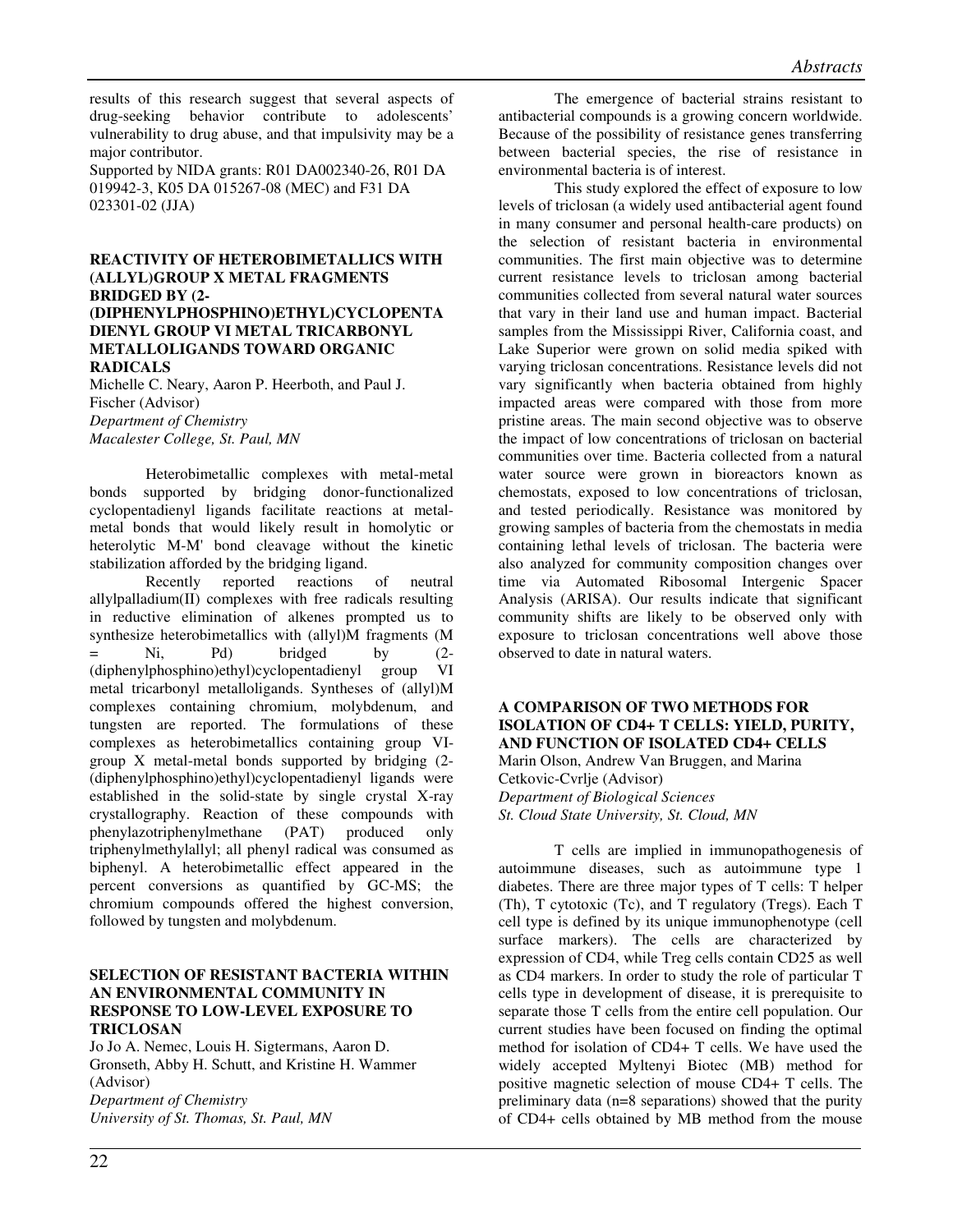splenocytes was only 87 $\pm$ 7%, which was lower than expected. We are currently testing a different, StemCell Technologies (SCT) method for positive magnetic isolation of CD4+ T cells. Both MB and SCT methods will be used in parallel to isolate CD4+ cells from the splenocytes of C57BL/6 mice. The yield of isolated cells will be evaluated by comparing the number of isolated versus the initial cell number. The purity of CD4+ population will be tested post isolation by MB and SCT method by staining with anti-CD4 antibody. Finally, the function of isolated cells will be tested in proliferation assay by culturing cells withaddition of anti-CD3 plus anti-CD28 antibodies.

# **DNA-BASED ANALYSIS OF DIET OF TIMBER**

**RATTLESNAKES** (*Crotulas horridus*)

Cory Ostroot *Department of Biology Saint Mary's University, Winona, MN* 

 Timber rattlesnakes (*Crotulas horridus*) are geographically widespread in the eastern United States but have declined throughout much of their range and are considered a threatened species in Minnesota. There is little information on the diet of timber rattlesnakes in Minnesota. Although some information can be obtained by gross examination of gut contents through dissection or palpation, identification of prey can be difficult during the later stages of digestion.

 The objective of this study was to extract 16S mtDNA from fecal samples of *C. horridus*. The fecal samples were obtained from nuisance snakes during handling by Winona County rattlesnake responders. The mtDNA was digested with the restriction endonuclease *HindIII* in order to cleave predator DNA. Universal PCR primers were designed to anneal to a fragment of the 16S mtDNA of 27 prey species. As a control, primers were designed to amplify a small region of the 16mtDNA of purified mouse DNA. The PCR-amplified prey DNA was cloned, sequenced and compared to nucleotide sequences deposited in the GenBank nucleotide database using the BLAST algorithm.

 Recovered sequences showed 90% identity to voles of the genus *Microtus*. This is consistent with the results of the dissection of five Winona County rattlesnakes that were killed by cars or other anthropogenic causes. By running their gut contents through a series of sieves to recover teeth and bone fragments, it was possible to show that four snakes contained the remains of eight voles (one snake was empty).

# **THE EFFECTS OF THE GLUCOCORTICOID DEXAMETHASONE ON SURFACTANT PROTEIN C EXPRESSION IN** *Xenopus laevis* **LUNG DEVELOPMENT**

Nathaniel Paulson and Brian Hyatt (Advisor) *Department of Biological Sciences Bethel University, St. Paul, MN* 

Dexamethasone is a synthetic glucocorticoid commonly used in a treatment for pregnant women with a high chance of having a premature birth. Dexamethasone treatment has been shown to increase the maturation process of the infant's lungs and one result of that maturation is increased surfactant production. maturation is increased surfactant production. Dexamethasone's effects on lung development have been studied in many species, however little research has been done on *Xenopus laevis*, and none examining the effect of dexamethasone on lung maturation.

In this study *Xenopus laevis* (African Clawed frog) tadpoles were treated with dexamethasone concentrations of  $2x10^{-4}$  M and  $2x10^{-5}$  M by dissolving it in their growth media. Dexamethasone's effect on lung development was determined by measuring levels of surfactant protein C expression as an indicator of lung maturation using real-time PCR. Analysis of surfactant protein C gene expression fold differences indicated they were not statistically significant. This result provides a reference point for future research methods and techniques testing the effects of dexamethasone of surfactant protein C expression.

# **HISTOLOGICAL AND IMMUNOHISTOCHEMICAL ANALYSIS OF INSULITIS LESSION IN C57BL/6 MICE WITH AUTOIMMUNE DIABETES**

Sumeet Poudel, Sunny D. Joshi, and Marina Cetkovic-Cvrlje (Advisor) *Department of Biology St. Cloud State University, St. Cloud, MN* 

Insulitis is a characteristic histopathologic lession of autoimmune type 1 diabetes (T1D). It is characterized by the accumulation of so-called mononuclear cells inside and outside of the pancreatic islets of Langerhans. It actually reflects destruction of pancreatic insulin-producing beta cells by the immune cells such as T cells and macrophages. Different stages of insulitis reflect different levels of islets' destruction [from stage 0 (normal islet) to 4 (completely destroyed islet)]. Higher level of destruction and higher insulitis level are expected in mice that are closer to becoming diabetic.

In this study, insulitis lesions were followed in 3- 4-month-old C57BL/6J male mice where autoimmune T1D was induced by administration of low doses of chemical streptozotocin (n=25 mice). The control mice, of the same strain, sex, and age, received vehicle only (n=25). The insulitis stages of STZ-treated and control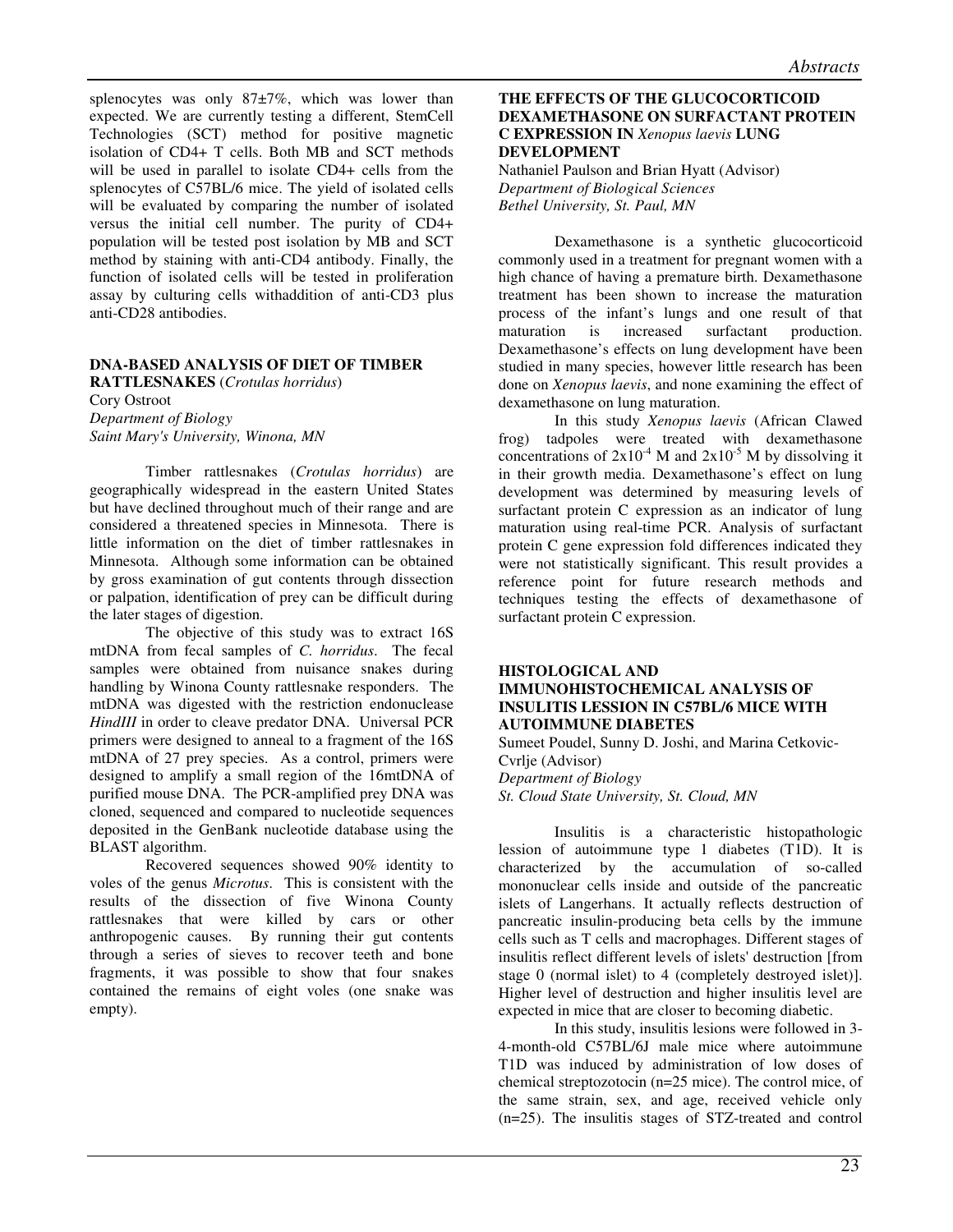mice were studied at several time points post injection of streptozocin (day 7, 14, 21, and 28). The mice were sacrificed, pancreata removed, fixed in formalin, embedded in paraffin, sectioned, and stained by hematoxylin and eosion stain (H&E). Insulitis was graded (stages 0, 1, 2, 3, and 4, based on the level of mononuclear cell infiltration) in three different H&Estained sections of the pancreas/mouse. In conjunction to this, an additional section of pancreas was immunostained with insulin antibodies in order to detect the amount of remaining insulin-positive beta cells. This study allowed us to gain knowledge about the histopathological changes in mice that progress from normal to diabetic stage in STZ-induced model of T1D.

# **SYNTHESIS OF GIP-CVIA**

Rachel Pricer, Dan Mullen, and Mark Distefano *Department of Chemistry University of Minnesota, Minneapolis, MN* 

 Glucose-dependent insulinotropic polypeptide (GIP) is a 42-amino acid polypeptide under research for diabetes treatment. GIP is produced by endocrine K cells to regulate glucose production by targeting beta cells to increase insulin secretion after nutrient intake. Two disadvantages for use of this polypeptide as a treatment include a lifetime of 3-5 minutes in the bloodstream due to proteolytic degradation by dipeptidylpeptidase-IV (DPP-IV) and clearage from the kidney tubules within 20 minutes of secretion. A PEG addition has been proven to lead to increased kidney tubule retention as well as a decrease in enzymatic degradation by DPP-IV. A new method to attach PEG groups to GIP is by the action of farnesyltransferase (FTase) using bioorthogonal chemistry. FTase is able to add prenyl groups to peptides if CVIA, a CAAX box, is present.

The proposed reaction is to add a prenyl group with a terminal azide and react this compound with an alkyne attached to PEG. Modifying the polypeptide this way allows selective enzymatic modification with a tag of only four residues. Synthesis of GIP-CVIA has been successfully completed to utilize for the proposed reactions. Solid-phase peptide synthesis with double coupling reactions was used for synthesis. The peptide was purified using high-performance liquid chromatography and analyzed with mass spectroscopy. The analysis showed the product contained GIP-CVIA as well as a deletion peptide (M-283). Presently, ms/ms sequencing analysis is being used to identify the deletion peptide and further confirm the GIP-CIVA synthesis.

#### **FACTORS AFFECTING THE EXPRESSION OF 9,13-HYDROPEROXIDE LYASE IN CUCUMBERS**  Samee M. Ranginwala, Ashok S. KC, and James E. Rife (Advisor)

# *Department of Chemistry and Geology Minnesota State University, Mankato, Mankato, MN*

Cucumbers (*Cucumis sativus)* produce 6- and 9 carbon-long aldehydes, which not only are important flavor and fragrance compounds but may also play roles in the plant's defense against pathogens. These aldehydes are produced from hydroperoxides of polyunsaturated fatty acids. Cucumbers apparently have a unique 9,13- Hydroperoxide Lyase (9,13-HPLase) that can cleave hydroperoxides at either the 9 or 13 positions on the fatty acid chain (Matsui, et al. *Phytochemistry* 67, 649-657, 2006). Matsui's group reported that mechanical wounding enhanced 9,13-HPLase activity. The objective of the current project was to develop a Quantitative Polymerase Chain Reaction (q-PCR) method to further investigate the effect of wounding on the expression of 9,13-HPLase. Cucumber plants were grown, and control and experimental samples were obtained from cotyledons as well as from primary and secondary leaves. RNA was extracted from the samples and reverse transcription was used to make cDNA copies of the mRNA transcripts. The relative amounts of the cDNA were measured using q-PCR. No significant differences in expression of 9,13- HPLase mRNA was observed in cotyledons, primary leaves, and secondary leaves of control plants. Wounding of cotyledons may slightly enhance expression in the wounded tissue, but the effect is not systemic. Wounding of primary leaves causes a more significant enhancement, which might have a slight systemic effect.

#### **CONSEQUENCE OF REESTABLISHMENT OF A SWIFT RIVER CHANNEL FOLLOWING RESERVOIR DRAWDOWN AT THE BOARDMAN RIVER, TRAVERSE CITY, MI**

Nathan Sather<sup>1,2</sup>, Dr. Dave Mahan  $(Advisor)^2$ , Garrett Crow (Advisor)<sup>2</sup>, Hal Reed (Advisor)<sup>2</sup>, and Ken Petersen  $(Advisor)<sup>1</sup>$ 

*Department of Biology* 

*<sup>1</sup>Bethel University, St. Paul, MN* 

*<sup>2</sup>Au Sable Institute of Environmental Studies, Mancelona, MI* 

The Boardman River is a groundwater-fed stream that meanders through Michigan's Grand Traverse and Kalkaska Counties. The Boardman and Sabin dams are two of four dams that impede the Boardman's flow and due to safety concerns are in the process of removal. The Boardman Dam Reservoir was lowered 17 feet in 2007, resulting in the reestablishment of river channel upstream. Research indicates that dams negatively affect stream ecosystems by increased sedimentation and alteration of natural habitat.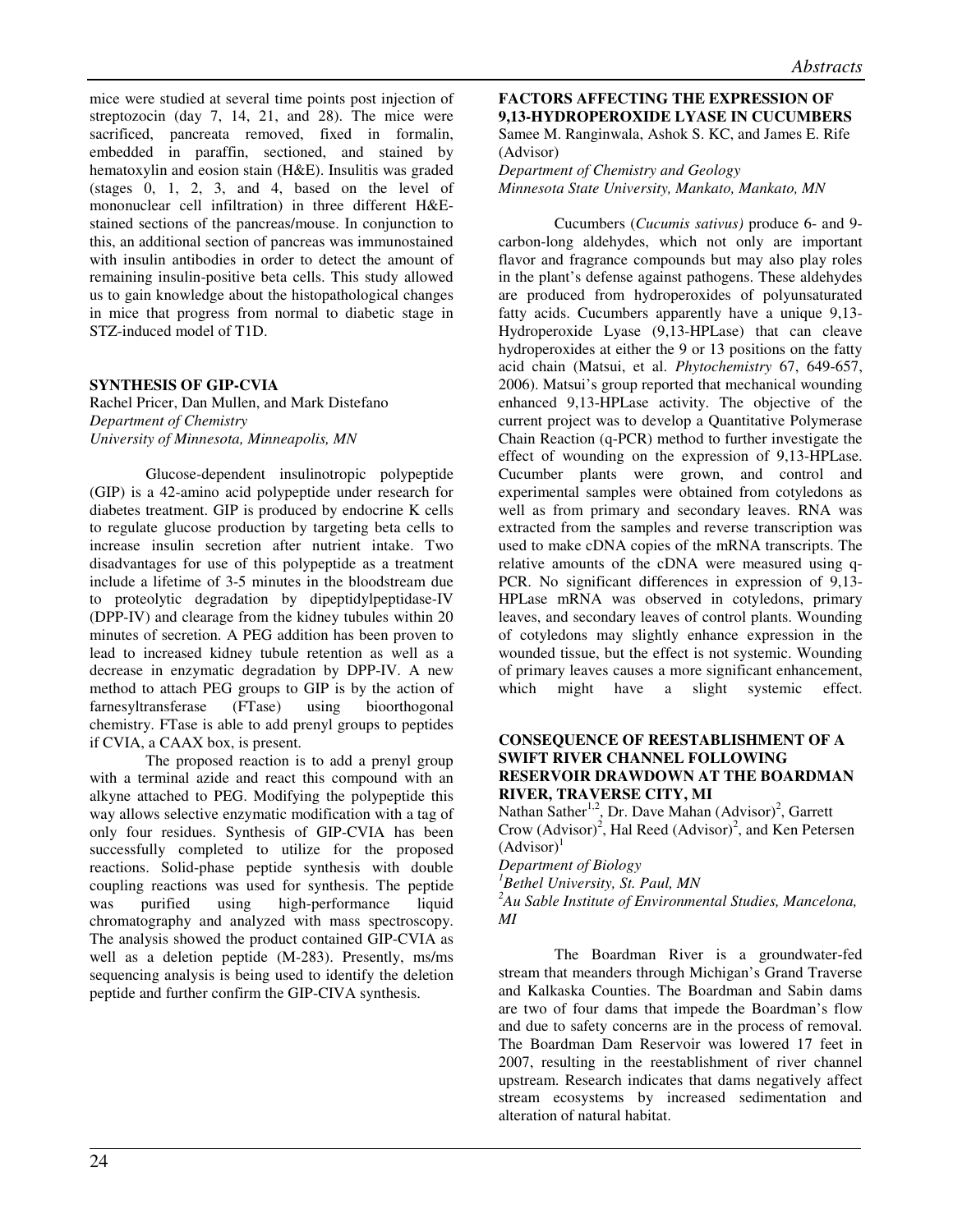The purpose of this study was to characterize the macroinvertebrate community and observe differences between an undisturbed riffle (Shumsky Site), a newly developed riffle at the head of the old reservoir (Lone Pine Site), and at a riffle below a dam (Sabin Dam Site). Additionally, samples were compared with those taken in a similar 2008 study to determine the amount of recovery in the reestablished river channel at the Lone Pine Site. Macroinvertebrates were identified to lowest possible taxonomic level and distinguished by morphospecies.

 Each of the three sites was found to be taxonomically distinct in its macroinvertebrate community composition. A total of 409 individuals were identified. Shumsky had 35 observed morphospecies, Lone Pines had 25 morphospecies, and Sabin Dam had 43 morphospecies. A comparison of the recovering site with the undisturbed, natural site using Sørensen's Quotient of Similarity indicated that the Lone Pine Site has not fully recovered, but has shown a considerable increase in similarity (40%) when compared with 2008 analysis (17.8%). Additionally, an improvement in richness of indicator species was observed.

# **PERFORMANCE UNDER A GO/NO-GO TASK FOR IV COCAINE OR FOOD IN ADOLESCENT AND ADULT RATS**

Amy T. Saykao, Sean Navin, Justin J. Anker (Advisor), and Marilyn E. Carroll (Advisor) *Department of Psychiatry University of Minnesota, Minneapolis, MN* 

Several factors put adolescents at greater risk for substance abuse compared with adults. For example, adolescents have a greater sensitivity to the reinforcing effects of drugs, are less sensitive to their aversive effects, and are more impulsive than adults.

The purpose of this study was to compare adolescent and adult rats on the Go/No-go procedure for food and iv cocaine reinforcement. Adolescents (25-65 days) and adult (90 days) male Wistar rats were trained to lever press for iv infusions of cocaine (0.4 mg/kg) or food pellets under a Go/No-go task. The procedure was composed of three 45-minute Go periods in which active lever presses were reinforced with cocaine. After the first and second Go component were two signaled 15-minute No-go periods when responses did not result in cocaine reinforcement. The results of the study indicated that adolescent rats earned more iv cocaine infusions compared with adult rats during the Go period. Adolescents also responded more in the No-go component, indicating that impulsivity was greater in adolescents than in adults. During the Go period for food reinforcement, adult rats responded more and earned more food pellets than adolescent rats. However, there were no significant group differences in responding during the Nogo period. These results suggest that adolescent rats selfadminister more cocaine than adults and are more impulsive for cocaine reward than adults.

#### **SOY-PROCESSING PLANT EFFLUENT EXHIBITS ESTROGENIC ACTIVITY** *in vitro* **AND FEMINIZES MALE FISH**

Sara Seidl, Evan Eid, Pat Zawadski, Ryan Lill, Dustin Potter, Adam Johannsen, John Yang, and Dalma Martinovic-Weigelt (Advisor) *Department of Biology University of St. Thomas, St. Paul, MN* 

Industrial effluents can contain a variety of estrogenic chemicals, which have potential to disrupt fish reproduction and development. This study focused on the use of an *in vitro* bioassay with estrogen-dependent human breast cancer cells stably transfected with luciferase reporter gene construct under control of triplet estrogen response elements (T47D-Kbluc cells) to detect and quantify total estrogenicity of a soy-processing plant waste effluent. The results of the *in vitro* T47D-Kbluc assay were compared with the induction of estrogenic gene transcription in male fathead minnows (*Pimephales promelas*) following *in vivo* exposure to the same effluent.

A grab sample of effluent for the paired *in vitro* and *in vivo* studies was collected in November 2010. The sample was concentrated and fractionated with varying concentrations of methanol (25-100%) using solid phase extraction C18 columns. Estrogenicity of the effluent fractions 75-100% as determined in the T47D-Kbluc assay was about 100 17β-estradiol equivalents (ng/L). Male fathead minnows exposed to the most estrogenic fraction of the effluent (75% methanol) for 48 hours showed a significant increase in expression of hepatic vitellogenin relative to controls. The *in vitro* and *in vivo* results both support the conclusion that the effluent released by the soy-processing plant contains significant estrogenic activity.

# **SYNTHESIS OF NOVEL LUMINOL DERIVATIVES**

Nicholas A. Serratore and J. T. Ippoliti (advisor) *Department of Chemistry University of St. Thomas, St. Paul, MN* 

The goal of this research was to synthesize and characterize new luminol derivatives. The purpose of making these luminol derivatives was to replace the  $NH<sub>2</sub>$ group of luminol with different-sized nitrogen containing rings and characterize the effects on the chemiluminescence of the molecule. Nmethylphthalimide was used as the starting material for the synthesis of multiple luminol derivatives. The process of creating these derivatives began by first monobrominating the highly deactivated arene ring of Nmethylphthalimide using HgO as a catalyst. This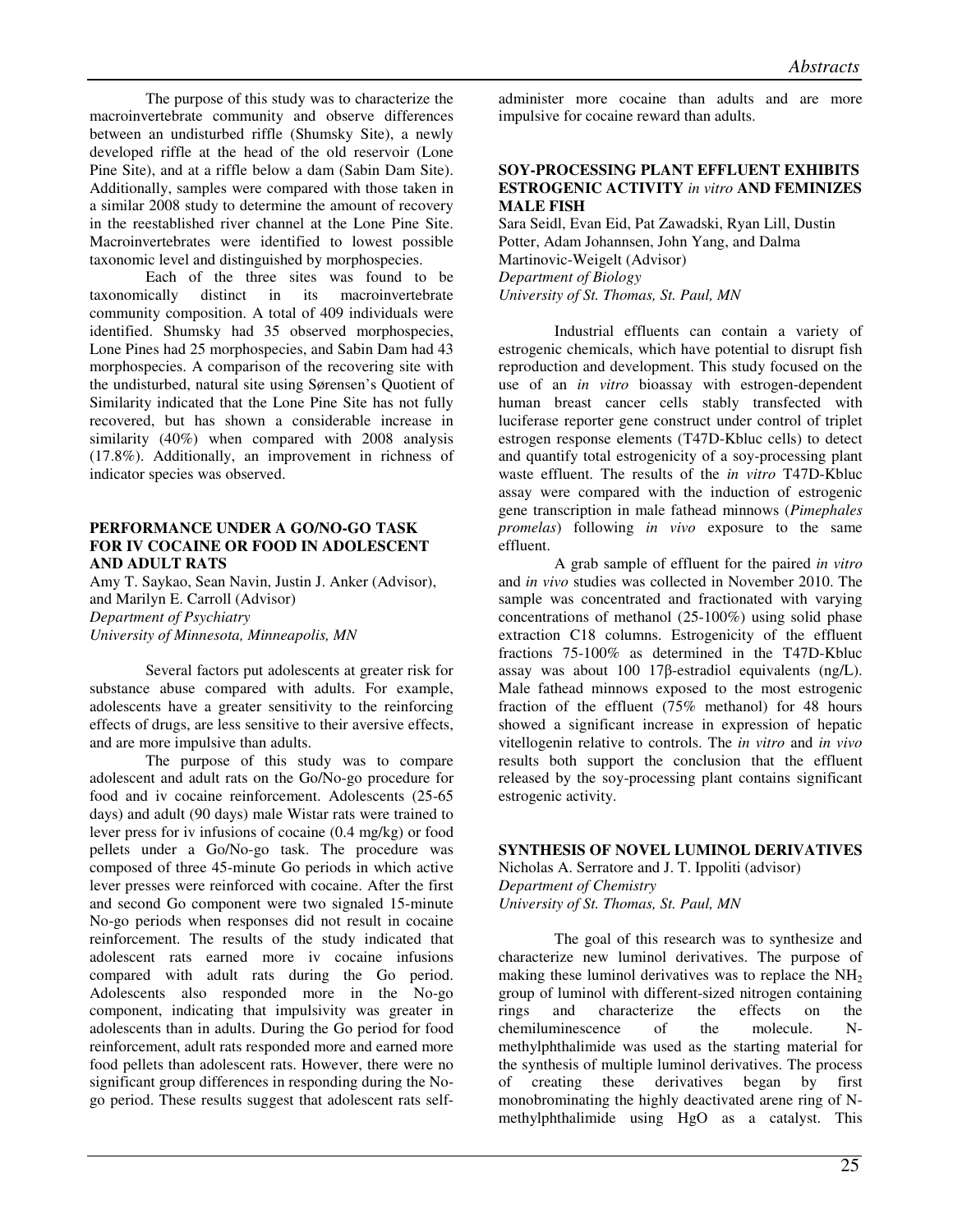brominated compound was then coupled with differentsized rings that contained secondary amines by means of a Buchwald-Hartwig palladium-driven coupling. The compounds were then converted to the luminol derivatives using hydrazine and high heat. The compound was then isolated and reacted with hydrogen peroxide in the presence of an iron catalyst to give the chemiluminescent reaction. The intensity of the chemiluminescence for each derivative was compared with that of luminol.

# **CRYSTAL STRUCTURE AND METAL-METAL BOND IN AN ACTINIDE-GROUP 14 COMPLEX**

Carly Schulz

*Department of Chemistry University of Minnesota, Minneapolis, MN* 

Discovering the properties and electronic nature of new bimetallic compounds is computationally challenging but very useful in such aspects as chemical bonding, catalysis, and structure. Not much is known about metal-metal bonds and electronic structure of the felements of the periodic table. It is important to study actinides, lanthanides, and transition metals because the novel bonding natures aide in the design of more efficient catalytic cycles. Incorporating heavy metals from the bottom of the periodic table into new catalytic cycles will more efficiently remove nuclear waste.

Quantum chemical methods were employed to investigate many metal-metal bonded compounds. Among this set, a uranium-tin compound,  $[(<sup>5</sup>-C<sub>5</sub>H<sub>5</sub>)<sub>3</sub>U(SnPh<sub>3</sub>)],$ was focused on. Uranium, an actinide, has some unique orbital characteristics. Determining the electronic configuration and bonding nature of this element (atomic number 92) will aid in the determination of synthesis, properties, and reactivities of this and many similar compounds with bimetal bonds in f-element chemistry. The  $[(5-C_5H_5)_3U(SnPh_3)]$  structure was optimized and compared with an experimental structure to assess the geometry optimization parameters used. Then, the nature and bond length of the U-Sn bond was analyzed. The properties of certain basis functions were also compared. It was predicted that the optimized geometry of the particular  $[(5-C_5H_5)_3U(SnPh_3)]$  structure would be pseudotetrahedral at both the U and Sn centers. Filling in these gaps will open a great number of doors to create new metal-metal compounds resulting in endless applications.

**ANALYSIS OF THE ANTIBACTERIAL PROPERTIES OF TETRACYCLINE PHOTOPRODUCTS USING** *Vibrio fischeri* **BIOLUMINESCENCE AND GROWTH TESTS** Matthew T. Slattery, Amanda M. Stemig, and Kristine Wammer (Advisor) *Department of Chemistry University of St. Thomas, Saint Paul, MN* 

The presence of antibiotics in the environment is of concern due to the potential for selection of resistant bacteria. Tetracycline is one of many antibiotics that have been detected at low concentrations in natural waters.

In this study the photoproducts generated by photodegradation of tetracycline under environmentally relevant conditions were examined to determine their potential environmental significance. Tetracycline is known to degrade by direct photolysis into at least seven different photoproducts under varying conditions. Water hardness and pH are two characteristics of a natural environment that can alter the decomposition pathway of tetracycline. Here, both growth inhibition and luminescence inhibition of the bacteria *Vibrio fischeri* were measured in the presence of varied concentrations of both photolyzed and unphotolyzed tetracycline to determine the potential antibacterial activity of its photoproducts in diverse waters and conditions. In all cases studied to date, we have determined that the photoproducts retain no significant antibacterial activity.

# **RELATION BETWEEN GENE SIGNALING EVENTS IN HIV-1 INFECTION AND CANCER PROLIFERATION**

Nicole L. Soiseth, Laura Secor, and Sanjive Qazi (Advisor)

*Department of Biology* 

*Gustavus Adolphus College, St. Peter, MN* 

Cancer is a significant cause of mortality and morbidity in people infected with HIV-1, with up to 40% developing a malignancy during their lifetime. We analyzed gene expression obtained from Affymetrix genechips to measure the effect of five distinct drugresistant HIV-1 strains in CD4+ MT2 T-lymphoblastoid cells treated for 24 and 48 hours. Two-way cluster analysis of 397 genes whose expression was significantly different across viral treatment groups showed two groups of viral responses:  $HIV-1_{A17}/HIV-1_{A17V}$  and  $HIV-1_{RT}$  $MDR/HIV-1$ HTLVIIIB $/HIV-1$ 92BR019.

We employed a pathway analysis using the Kegg compendium which showed two sets of distinct responses. Differentially expressed genes were highly enriched in known cancer pathways such as chronic myeloid leukemia. Certain gene sites within these pathways have been targeted by drugs such as Imatinib and 1-Napthyl for an anti-cancer effect. We investigated the known anticancer drug targeting sites for implications in the connection of gene signaling events between HIV infection and cancer proliferation.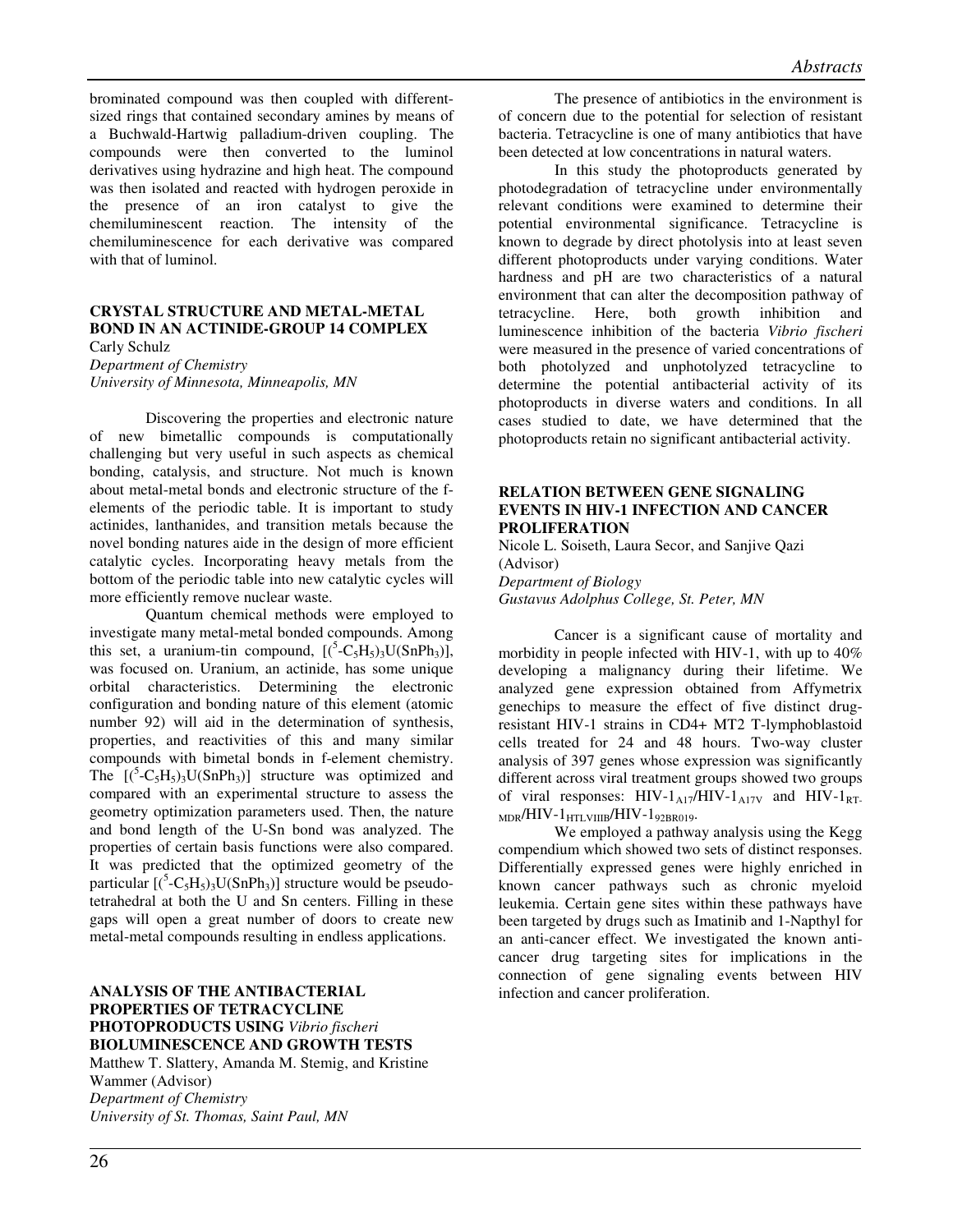# **HYDROGEN BONDING IN CARBOHYDRATE DERIVATIVES: CRYSTAL STRUCTURE OF A GLUCOSE CYANOPHENYLHYDRAZINE**

Leah R. Streitman and William H. Ojala (Advisor) *Department of Chemistry University of St. Thomas, St. Paul, MN* 

 Our interest in solid-state hydrogen bonding has led us to conduct a crystallographic study using singlecrystal X-ray diffraction of derivatives of monosaccharides, perhaps the ultimate in hydrogenbonded solids. Reaction of a monosaccharide with a nitrogenous base can yield an open-chain derivative (a Schiff base) or a cyclic derivative (a glycosylamine). We are examining base/monosaccharide combinations to determine in each case which derivative is obtained as the crystalline product and to examine the hydrogen-bonding scheme assumed in the solid state.

Previous work has demonstrated that the particular derivative obtained varies with the monosaccharide used and the reaction conditions employed. Here we describe the crystal and molecular structure of the glycosylamine formed by reaction between D-glucose and 4-cyanophenylhydrazine. Given the strong and favorable arrangements of H-bonds found in the crystal structures of monosaccharides, the Hbonding role (if any) of the nitrile group, a relatively weak H-bond acceptor, was of interest. We have found that in the crystal structure of this derivative, the hydrophobic cyanophenyl moiety bridges hydrophilic glucopyranosyl regions of the crystal through a hydrogen bond between the nitrile group and the O-2 hydroxyl of a neighboring molecule. The nitrile group is thus not entirely isolated from the array of hydroxyl group H-bond donors and acceptors but is in fact an integral part of it.

#### **X-RAY CRYSTALLOGRAPHY AND SOLID-STATE LUMINESCENCE OF ORGANOMETALLIC PLATINUM(II) COMPLEXES**

Sarah S Sullivan<sup>1</sup>, Daron E Janzen (advisor)<sup>1</sup>, and Kent R  $M$ ann<sup>2</sup>

*<sup>1</sup>Department of Chemistry and Biochemistry St. Catherine University, St. Paul, MN <sup>2</sup>Department of Chemistry* 

 *University of Minnesota, Minneapolis, MN*

 Molecular materials were synthesized for potential use as solid-state sources of luminescence. We have successfully synthesized and characterized organometallic square planar platinum (II) complexes of the form  $[Pt(C^AN)(CNCH_3)$  2  $](BF_4)$  (where C<sup> $\wedge$ </sup>N = ppy or bq,  $ppy = 2$ -phenylpyridinate; bq = 7,8benzoquinolinate). Methods of characterization to verify the composition and connectivity of these materials included NMR, IR, mass spectroscopy, solid-state and solution emission, X-ray crystallography, and solution

UV-Vis spectroscopy. Data were compared with a series of previously synthesized complexes of the form  $[Pt(bq)(CNR)$  2  $[(BF_4) (R = i-Pr, Xylyl, p-C_6H_4-C_2H_5]$ ). A single-crystal X-ray structure obtained for  $[Pt(pp)(CNCH_3)$  2  $](BF_4)$  shows close intermolecular Pt-Pt interactions (3.47-3.54Å) and close Pi-Pi interactions (ppy-ppy and ppy-CNCH  $_3$ ). The choice of the isonitrile ligand and physical state of all the newly synthesized compounds (crystal, film, or powder) dramatically affects the emission wavelength depending on the intermolecular interactions present.

#### **A COMPARISON OF** *in vitro* **T CELL POTENTIAL IN NU/NU AND WT COMMITTED T CELL PROGENITORS**

Zachary Schwager, Marcos Garcia-Ojeda, and Devavani Chatterjea (Advisor) *Department of Biology Macalester College, St. Paul, MN* 

Notch signaling is a highly conserved transduction system known to influence cell specialization during embryonic and adult life. Recently, Notch signaling has been implicated in directing immature hematopoietic cells toward the T cell fate *in vivo,* and multipotent leukocyte precursors cultured with Notch ligand have been shown to produce only T cells.

Our experiment compares the ability of Committed T cell Progenitors (CTPs) from the bone marrow of wild type and T cell deficient nude mice  $(FONN1^{-1})$  to differentiate into CD3-positive T cells when exposed to Notch signals in *vitro*. CTPs represent the earliest bone marrow population displaying commitment toward the T cell lineage and defective, Notch-signal-insensitive CTP populations may account for the paucity of T lymphocytes in nude mice. Sustained, high levels of Notch signal in the cellular microenvironment were achieved through co-culture of precursor cells with OP9-DL1 cells, a bone-marrowderived stromal cell line that ectopically expresses the Notch ligand Delta-like 1. Results indicate that WT CTPs are significantly more robust in their potential to produce T cells in the presence of DL1 ligand. Nude CTPs gave rise to relatively few CD3-positive cells. This result may indicate a Notch related, pre-thymic defect as the cause of T cell deficiency in nude mice.

# **SEED VARIATION IN LARGE-LEAVED AVENS: EFFECTS ON FITNESS AND DISPERSAL**

Robin Tellefson, Roshni Shah, and Craig Longtine (Adviser) *Department of Biology North Hennepin Community College, Brooklyn Park, MN*

Large-leaved avens (LLA), *Geum macrophyllum*, is an herbaceous perennial found in moist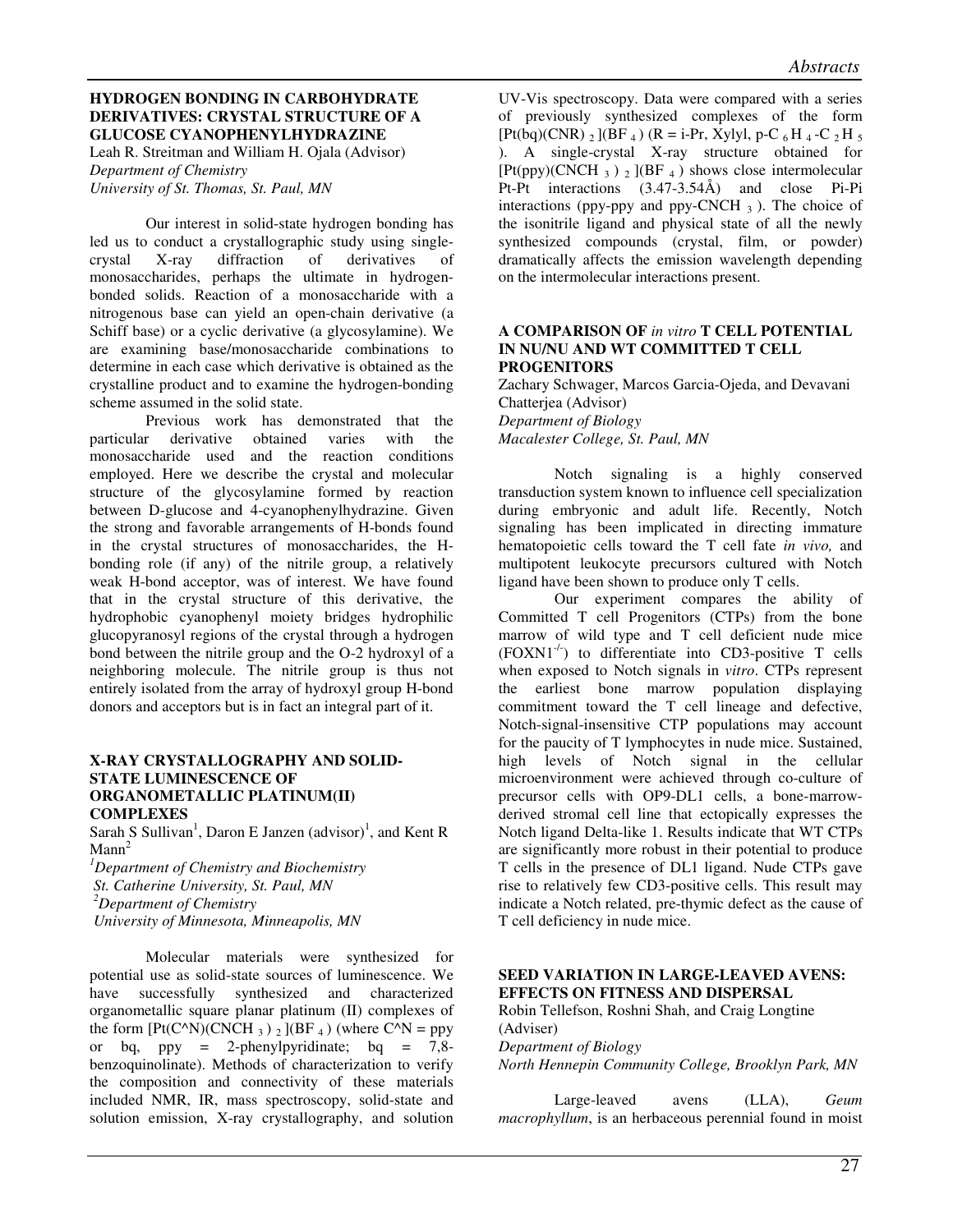woods and meadows. LLA produces spherical infructescences that contain several hundred fruits. Each mature fruit is a seed with an elongated style, forming a burr with a single hook that can adhere to animal hair to facilitate long-distance seed dispersal. Number of seeds and, potentially, size of seeds is a crucial aspect of plant fitness. Variation in burr morphology may influence seed dispersal.

In this study, we determined the number of infructescences per plant, as well as number of fruits (hereafter, seeds) per infructescence, and mass of infructescences and individual seeds in a natural population of LLA. About 90% of plants had three to five infructescences, but a few plants had up to eight infructescences. The mean number of seeds and mean seed mass in an infructescence was independent of plant size or number of infructescences. Number of seeds was proportional to the number of infructescences. The size of individual seeds may also affect plant fitness. At the population level, seed mass was normally distributed and varied 10-fold. Heavier seeds had a significantly higher germination rate and grew more quickly, but time to germination was independent of seed mass. In the population, large seeds were uncommon. Burr length was weakly correlated with seed length. The size of the burr's hook was independent of seed size or burr length. The characteristics of LLA seeds that increase the probability of attachment to animal fur will also be discussed.

#### **THE ROLE OF BISON IN PRAIRIE RESTORATION: A LOOK AT HOW THE PRESENCE OF BISON IMPACTS SOIL NUTRIENTS**

Alouisa Thames and Gina Mancini-Samuelson (Advisor) *Department of Chemistry St. Catherine University, St. Paul, MN* 

It is important to fully understand the impact bison have on prairie ecosystems because bison play an important role in prairie health. The aim of this research was to better understand the bison's role in prairie restoration, in regard to their impact on soil nutrient content. This research was conducted at the Belwin Conservancy in Afton, Minnesota. The pH, phosphorous, nitrogen, and potassium content of soil samples from the Croixview site at Belwin Conservancy, where buffalo have been introduced, were compared with that of soil samples from a plot across from the Croixview area where no buffalo have been introduced. A soil composition analysis was also performed and buffalo wallows were also analyzed.

It was found that potassium levels within each plot vary, displaying a patchlike pattern of high/low potassium. The data also showed that nitrogen is the "limiting reagent" of prairies as all of the plots analyzed had very little nitrogen.

The wallows had higher phosphorous and potassium levels compared with the other plots sampled. These higher nutrient levels may be due to the compact nature of wallow soil. The higher nutrient concentrations in the wallows could also be due to their lack of vegetation as there was no plant life growing in the wallows to take up the nutrients from the soil.

# **SURFACE ANALYSIS OF MP35N CARDIAC STENTS**

Brett Theisen and Kennneth Rohly (Advisor) *Department of Chemistry Bethel University, St. Paul, MN* 

MP35N is a metal commonly used in implantable medical devices, from the coiled wires used in leads to rods and screws used for spinal correction to cardiac stents. MP35N is an alloy composed of 35% nickel, 35% cobalt, 20% chromium,and 10% molybdenum and, like stainless steel, is corrosion resistant and strong but has improved hardness. In addition to many others, annealing, passivation, and electropolishing are processing steps applied to MP35N to improve mechanical properties and surface finish. he focus of this work is to evaluate the effect of these processing techniques on MP35N surfaces as evaluated by X-ray photoelectron spectroscopy, scanning electron microscopy, and white-light interferometry.

# **ANTIBIOTICS AND THEIR EFFECTS ON THE ELECTRON TRANSPORT SYSTEM OF** *Brassica*

*oleracea var. botrytis* Phillip Thomas *Department of Biology Saint Mary's University of Minnesota, Winona, MN*

There are antibiotics designed to specifically target bacterial ribosomes. However, due to the endosymbiotic theory that mitochondria were originally prokaryotes, both mitochondria and bacteria have very similar ribosomes. Due to this, many antibiotics are unable to distinguish between bacterial and mitochondrial ribosomes and thus are known to inhibit protein synthesis in mitochondria. Very little research has been done on the effects of the electron transport system, a vital part of cell function, as a result of disruption of protein synthesis or even as a result of the antibiotics themselves. There are many proteins involved throughout the process of cellular respiration and many integral membrane proteins reside within the mitochondrial membranes. Therefore, if the protein synthesis is being disrupted, there is a possibility that the proper electron carriers and membrane proteins are not being produced. Both of which are necessary for cellular respiration to occur. There is also the possibility that the antibiotics themselves are disrupting more than just protein synthesis within the mitochondria. For this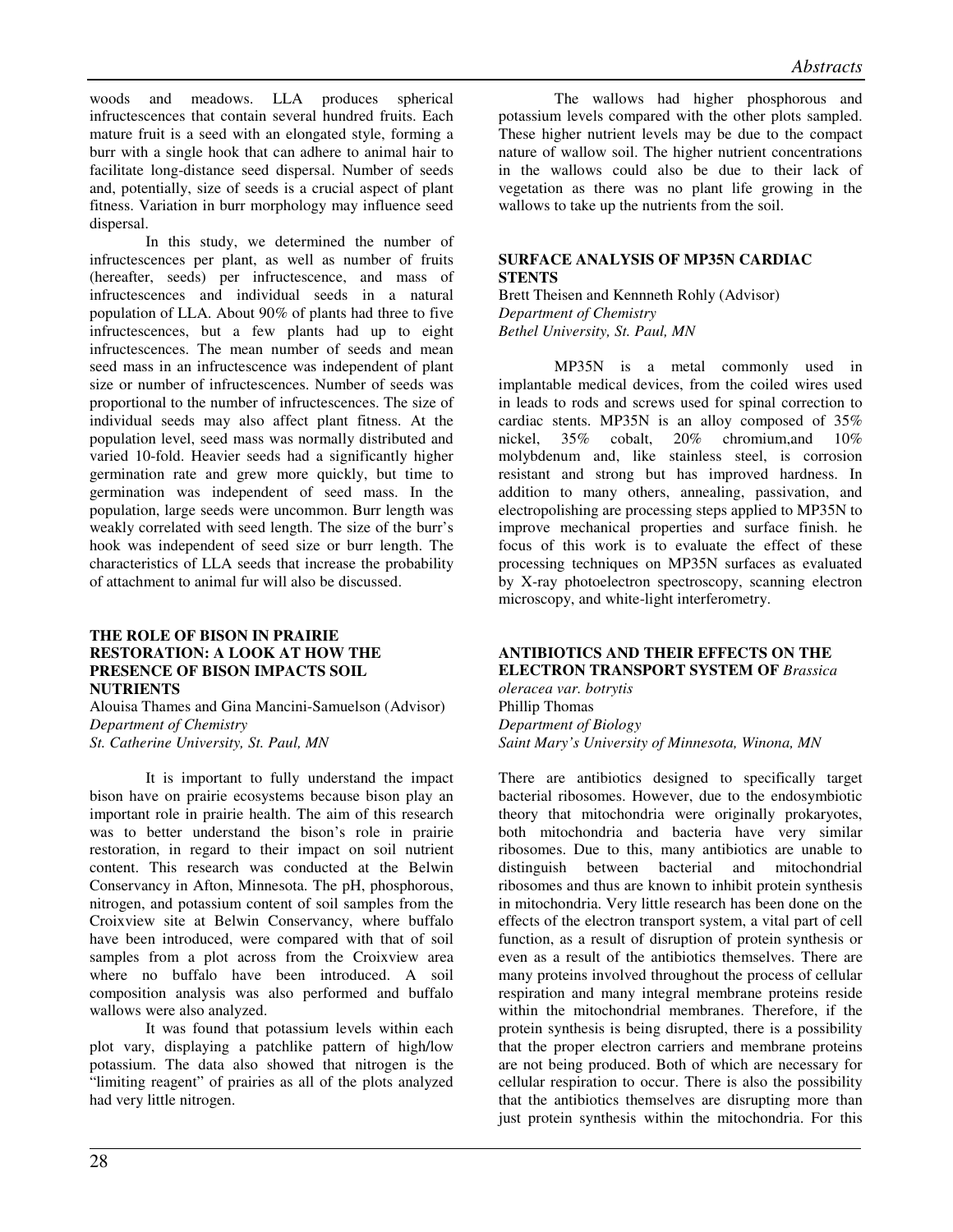project, the isolated mitochondria were bathed in Tetracycline, Ampicillin, or Kanamycin and electron transport function was measured by testing succinate dehydrogenase activity using DCIP and allowing for a color change to be observed**.** The results were analyzed using the student's t-test and it was determined that Kanamycin had a statistically significant effect on the ETS while Tetracycline only showed a statistical trend and Ampicillin had no statistically significant effect on the ETS.

#### **REINSTATEMENT OF DRUG-, CUE-, AND STRESS-INDUCED COCAINE-SEEKING BEHAVIOR IN ADOLESCENT AND ADULT FEMALE RATS**

Rachael M. Turner, Marilyn E. Carroll (Advisor), and Justin J. Anker (Advisor) *Department of Psychiatry University of Minnesota, Minneapolis, MN*

Due to several factors including increases in sex hormones, adolescence is a critical period for vulnerability to drug abuse. However, the underlying mechanisms of substance abuse in adolescents are still unknown.

The purpose of this study was to compare drug-, cue-, and stress-induced relapse of cocaine-seeking behavior in female adolescent- and adult rats and to examine the role of ovarian hormones in reinstatement. Female adolescent (25 days of age) and adult (90 days of age) Wistar rats were trained to lever press for i.v. infusions of cocaine. Rats then entered a five-day maintenance phase consisting of two, two-hour daily sessions. Subsequently, a ten-day extinction phase commenced, during which all visual and auditory stimuli associated with the drug were disconnected. After extinction, a five-day reinstatement phase began during which rats were tested on cocaine-, cue-, and yohimbine (stress)-induced reinstatement of cocaine-seeking. Estrous cycle phases were not controlled for but were monitored by daily swabbing. Adolescents exhibited increased cocaine seeking during maintenance compared with adults. No significant differences between adolescents and adults were observed during extinction, reinstatement (cocaine-, cue-, and yohimbine-induced), or estrous cycle phases. These results suggest that female adolescents (compared with adults) have a heightened vulnerability to self-administer cocaine, and they may also be vulnerable to withdrawal and relapse.

# **PURIFICATION AND SIGNALING EFFECTS OF AN ANTI-INSULIN RECEPTOR ANTIBODY,** α**IR1, ON BREAST CANCER CELLS**

Ryan R. Uselman, Hua Zhang (Advisor), and Douglas Yee (Advisor) *Department of Medicine Department of Pharmacology University of Minnesota, Minneapolis, MN* 

Recent work from our laboratory suggests that insulin receptor (IR) plays an important role in breast cancer cell proliferation and metastasis, making it a promising target for breast cancer treatment. About 20 years ago, a mouse monoclonal anti-IR antibody, αIR1, was developed; however, its anti-cancer effect has not been well characterized.

 In this study, the mouse hybridoma expressing αIR1 was grown in various media and studied for the production of antibody. Supernatant of the media was analyzed by SDS-PAGE and Western blotted with an anti-mouse antibody. Optimal conditions to grow the hybridoma were determined by the highest levels of αIR1 in the supernatant. After culture, αIR1 was isolated from the supernatant using a Protein G column and resulted in 81% recovery of αIR1 monoclonal antibody. In order to determine the effect of αIR1 antibody on breast cancer cell signaling, MCF-7 breast cancer cells were treated with αIR1 for 24 hours. Treatment with αIR1 effectively downregulated the level of insulin receptor. When MCF-7 cells were treated with insulin, adaptor molecules such as insulin receptor substrate (IRS1/2) were phosphorylated, leading to the activation of several downstream signaling pathways, including the mitogen-activated protein kinase (MAPK) pathway, and the Akt pathway. Pretreatment of cells with αIR1 resulted in attenuated phosphorylation of IRS1/2, Akt, and MAPK. Therefore, our results suggest that αIR1 effectively downregulates the level of IR, and inhibits insulin-mediated downstream signaling pathways. This antibody will be used in future studies to examine its effects on breast cancer cell proliferation and motility.

# **DNA-TEMPLATED POLYMERIZATION VIA MODIFIED MONONUCLEOSIDES**

Mary Velasco, Sarah Anderson, Kaitlyn Ohden, and Trey Maddox (Advisor) *Department of Chemistry Bethel University, Saint Paul, MN* 

The purpose of this research is to study the process of DNA-templated polymerization in the absence of enzymes. Synthetic procedures have been amine, $\Box$ developed for the synthesis of 3 -aldehyde modified mononucleosides, including thymidine, adenine,  $\Box 5$  cytosine, and guanine. The modified thymidine mononucleoside has been used in DNAtemplated polymerization wherein the length specificity and step-growth kinetics were studied and demonstrated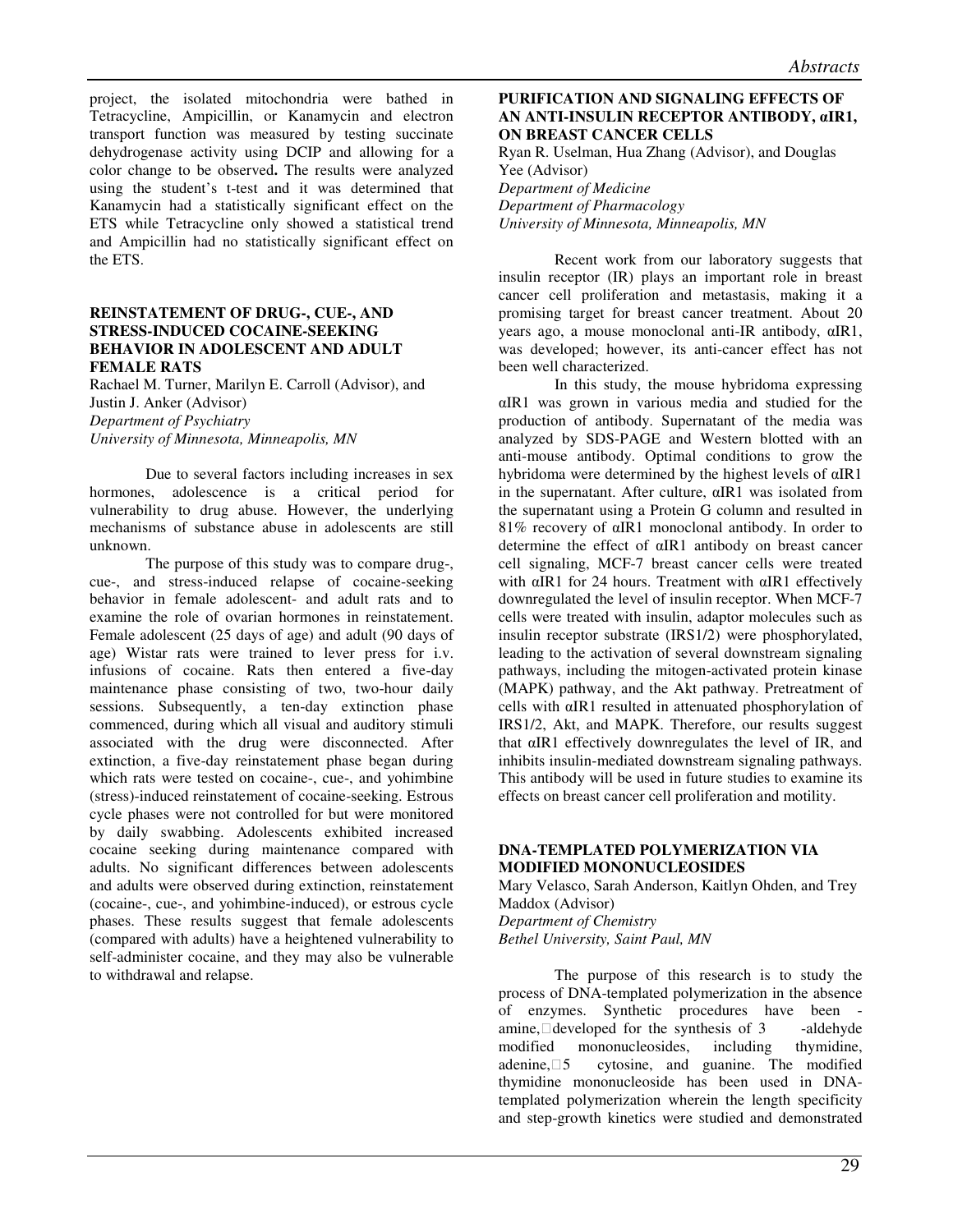to have high fidelity. Although this synthesis and polymerization has been performed previously, the work presented here focuses on the optimization of a new synthetic route capable of synthesizing all four of the DNA nucleosides. Once optimized, the synthetic scheme will be applied to the other three nucleosides and studies will begin on the fidelity and step-growth kinetics of DNA-templated polymerization with the mononucleosides created via the new synthetic route.

#### **A NOVEL BIS-SULFIDE EN ROUTE TO THE SYNTHESIS OF 4,4-BIPYRAZOLYL**

Vladimir Vinnik and Dr. J. Thomas Ippoliti (Advisor) *Department of Chemistry University of St. Thomas, St. Paul, MN* 

 A new synthetic route was developed to produce 4,4-bipyrazolyl, a molecule potentially useful toward the research of metal-organic frameworks. These frameworks act as storage spaces for gasses such as methane and of particular interest, hydrogen. The prospect of hydrogen stored in metal-organic frameworks is exciting due to its real potential as a fuel source. The synthetic route starts with the reduction of a furan derived diester, Dimethyl-3,4-furandicarboxylate, to the diol, furan-3,4 diyldimethanol. The following step was a modified Swern oxidation of the diol to the dialdehyde, furan-3,4 dicarbaldehyde. The oxidation step was done using sulfur trioxide pyridine complex in dimethyl sulfoxide and triethylamine. It was in the optimization of the reaction conditions for the oxidation that an interesting discovery was made which lead to the identification of a novel bissulfide via NMR and crystallography. The reaction conditions appropriate for a high yield synthesis of the bis-sulfide are still being explored. The following steps en route toward 4,4-bipyrazolyl were the hydrolysis of the dialdehyde to the tetraldehyde,  $1,1,2,2$ -Ethanetetracarboxaldehyde, which was subsequently reacted with hydrazine to form 4,4-bipyrazolyl.

# **USE OF Q-PCR TO MONITOR EXPRESSION OF VEGETATIVE LIPOXYGENASE IN SOYBEANS**

Sarah Wageman and James E. Rife (Advisor) *Department of Chemistry and Geology Minnesota State University, Mankato, Mankato, MN*

Lipoxygenases (LOX) form hydroperoxides by adding oxygen to 1, 4-pentadiene systems in polyunsaturated fatty acids. Soybeans (*Glycine max*) have numerous LOX isoforms. At least three isoforms have been found in the seeds while at least seven isoforms have been reported in vegetative tissue. Several functions have been proposed for these enzymes, including production of defense molecules, lipid metabolism, and nitrogen storage. The focus of this project was to develop a Quantitative Polymerase Chain Reaction (q-PCR) method

that could be used to monitor mRNA levels of multiple vegetative lipoxygenases. This would provide a tool to measure variations in LOX expression in different tissues at different developmental stages under different environmental conditions. Primer sets have been successfully designed to selectively amplify LOX 5, 7, and 9 cDNAs. Total RNA was isolated from roots, stems, cotyledons, and leaves of plants. Reverse transcription was used to make cDNA copies of the mRNAs. Relative quantities of cDNAs in the samples were measured by q-PCR. Efficiency studies indicated that q-PCR could quantify these cDNAs over a 1,000-fold range. Melt curves signified that the primers successfully discriminated between the different LOX cDNAs. Distinct, reproducible patterns of expression of LOX 5, 7, and 9 were observed in cotyledons, leaves, stems, and roots of 10-day old plants.

# **CHARACTERIZATION OF LRP10, QSOX1, AND ST14: MAPCL GENES THAT ARE HIGHLY EXPRESSED IN BREAST TUMORS**

Elizabeth Wanous and Kristi Egland (Advisor) *Sanford Medical Center University of South Dakota, Vermillion, SD* 

In the United States, one in eight women will be diagnosed with breast cancer during her lifetime. Alterations in gene expression can affect the development and progression of breast carcinomas.

The Egland laboratory is actively pursuing the discovery of novel tumor-associated genes through the use of a membrane- associated polyribosomal cDNA library (MAPcL). The library was compiled from MAP RNA, which encodes membrane and secreted proteins, isolated from four breast cancer cell lines (MCF7, ZR-75- 1, SK-BR-3 and MDA-MB-231), one normal breast cell line (hTERT-HME1), and one prostate cancer cell line (LNCaP). To remove ubiquitously expressed genes, the MAPcL was subtracted with brain, liver, kidney, lung, and muscle libraries. To determine what genes are represented in the MAPcL, 25,000 cDNA clones were sequenced. Because the MAPcL is enriched for genes that are highly expressed in cancer and have restricted expression in normal tissues, the encoded proteins are promising candidates as breast cancer diagnostic markers, immunotherapy targets, and prognostic indicators.

The genes LRP10, QSOX1, and ST14 are highly represented in the MAPcL. We investigated the expression of these three genes in the library cell lines, normal human tissues, normal breast tissue, and breast tumors from patients.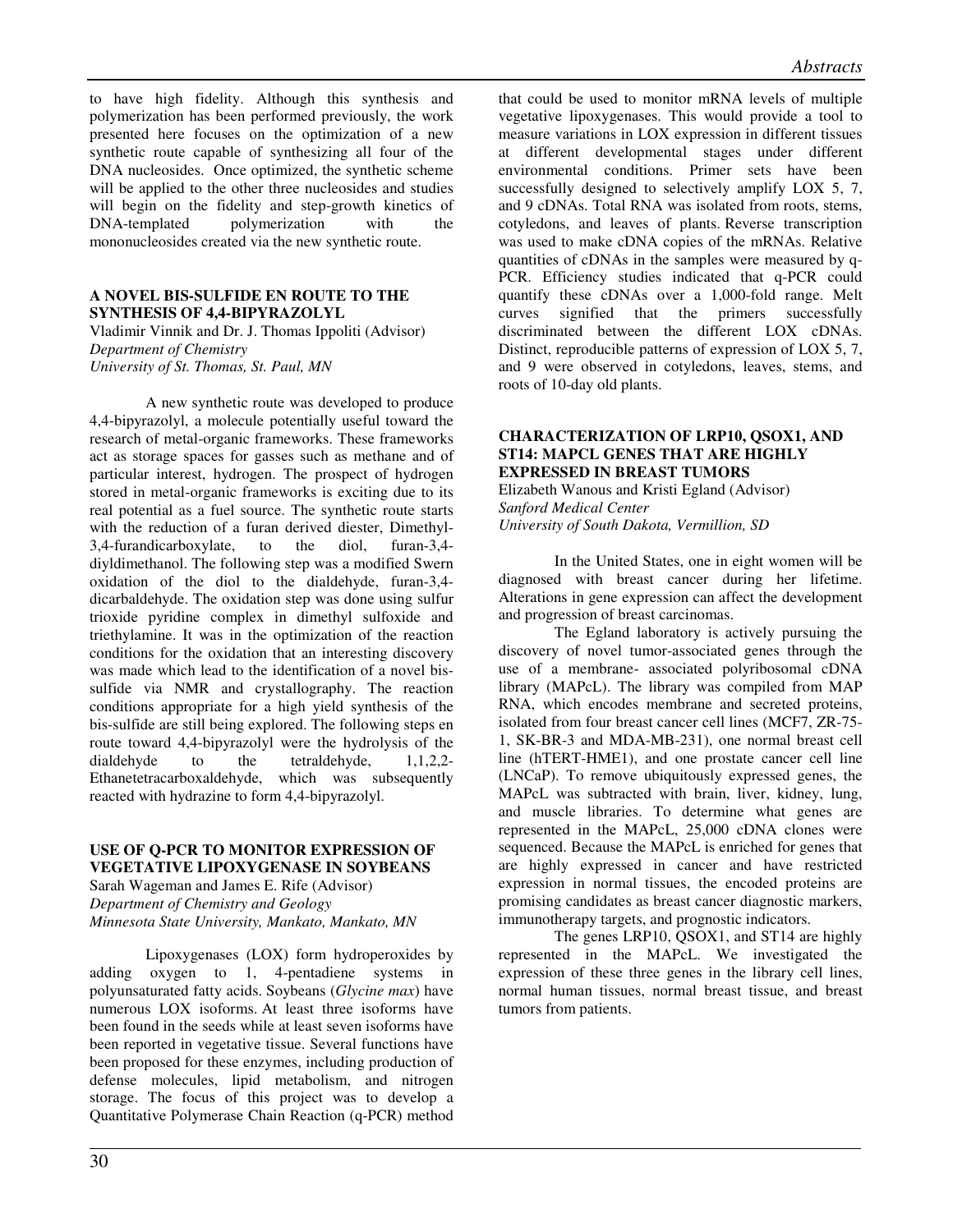#### **THE SYNTHESIS OF A NOVEL OXAZOLIDINONE WITH A THIAZOLE GROUP**

Carmen M. Weaver and J. T. Ippoliti (Advisor) *Department of Chemistry University of St Thomas, Saint Paul, MN* 

Oxazolidinones are the most recent class of antibiotics that have shown to be effective against resistant gram-positive strains of bacteria. Linezolid, branded Zyvox, is currently the only commercially available oxazolidinone. We are interested in creating an oxazolidinone that will be effective against new strains of MRSA (methicillin-resistant Staphylococcus aureus) and also a broader spectrum of Gram-positive bacteria than Zyvox. Another new area of research has explored thiadiazoles, which also have been shown to have antimicrobial properties.

Previously, Dr. Tom Ippoliti and his students have synthesized novel compounds utilizing an oxazolidinone ring and thiadiazole groups in replacement of the fluorobenzene of Zyvox. In continuation of the research regarding these two antibiotic components, the following nine-step synthesis results in a novel oxazolidinone derivative combined with a thiazole ring instead of a thiadiazole ring, accompanied by an electrondonating phenyl methoxy group as a substituent. The effectiveness of the final product has been tested against methicillin-resistant *Staphylococcus aureus*, revealing that the novel oxazolidinone does not have antimicrobial properties at concentrations ranging from 0.5 ug/mL- 50 ug/mL.

# **CHARACTERIZATION OF THE PROKARYOTE COMMUNITY OF** *Sarracenia purpurea*

**PHYTOTELMATA BY 16S rDNA ANALYSIS** 

Robbyn Weaver<sup>1</sup>, Brandi Gossard<sup>2</sup>, and Paul P. Melchior<sup>1,2</sup> (Advisor)

*<sup>1</sup>Department of Bioscience* 

*Minnesota State University Moorhead, Brooklyn Park, MN* 

*<sup>2</sup>Department of Biology* 

*North Hennepin Community College, Brooklyn Park, MN*

*Sarracenia purpurea* L., the purple pitcher plant, is a native species found in North America bogs and fens. The modified leaves of this plant form pitchers that collect rainwater, which in turn capture arthropods as a supplemental source of nutrients. While there have been reports describing the bacterial and protozoan communities of this pitcher fluid (phytotelmata), little is known about the archaeal component of this unique ecosystem.

 The diversity of archaeal populations has often been underestimated in ecosystem analyses. This is due in large part to the difficulty in culturing many archaeal species. However, microbiologists have begun to use molecular techniques to isolate and compare conserved

16S ribosomal RNA gene (rDNA) sequences to characterize these communities more accurately. Databases of rDNA sequences have become robust enough in the past decade to make this a preferred method for identifying both culturable and unculturable archaea, and for characterizing prokaryotic communities in poorly studied microbial ecosystems. In an effort to better understand the role of prokaryote diversity in the bog environment, we used the development of a plasmid clone library and 16S rDNA gene-sequencing techniques to characterize the bacterial and archaeal communities of the *Sarracenia purpurea* phytotelmata from a Minnesota bog.

#### **GENETIC DIVERSITY OF EURASIAN** *Phragmites australis* **HAPLOTYPE M POPULATIONS IN THE MINNEAPOLIS/ST. PAUL METROPOLITAN AREA**

Teresa Weber<sup>1,2</sup>, Trent Eckberg<sup>2</sup>, Brian Weber<sup>2</sup>, and Paul Melchior<sup>1,2</sup> (Advisor)

*<sup>1</sup>Department of Bioscience* 

*Minnesota State University Moorhead, Brooklyn Park, MN* 

*<sup>2</sup>Department of Biology* 

*North Hennepin Community College, Brooklyn Park, MN*

*Phragmites australis* (hereafter *Phragmites*) is an aquatic grass species associated with wetlands and tidal marshes throughout North America. The invasion of native North American *Phragmites* populations by a physically similar Eurasian haplotype (M) was recently documented. Several small populations of this non-native haplotype have been detected by our group in the drainage system of several major highways within the Minneapolis/St. Paul metropolitan area.

In this study, populations of *Phragmites* in the drainage areas along major highways within the study area were identified and analyzed to determine where and to what extent haplotype M has become established within the metropolitan area. Native or Eurasian lineage was determined for each population using established AFLP techniques for chloroplast DNA markers. Furthermore, chromosomal microsatellite DNA profiles from all specimens collected from the populations identified as haplotype M were analyzed to determine whether the non-native stands were clonal or genetically unique from each other. This information is critical in assessing the nature of the cryptic invasion of aquatic habitats in Minnesota by this non-native *Phragmites.*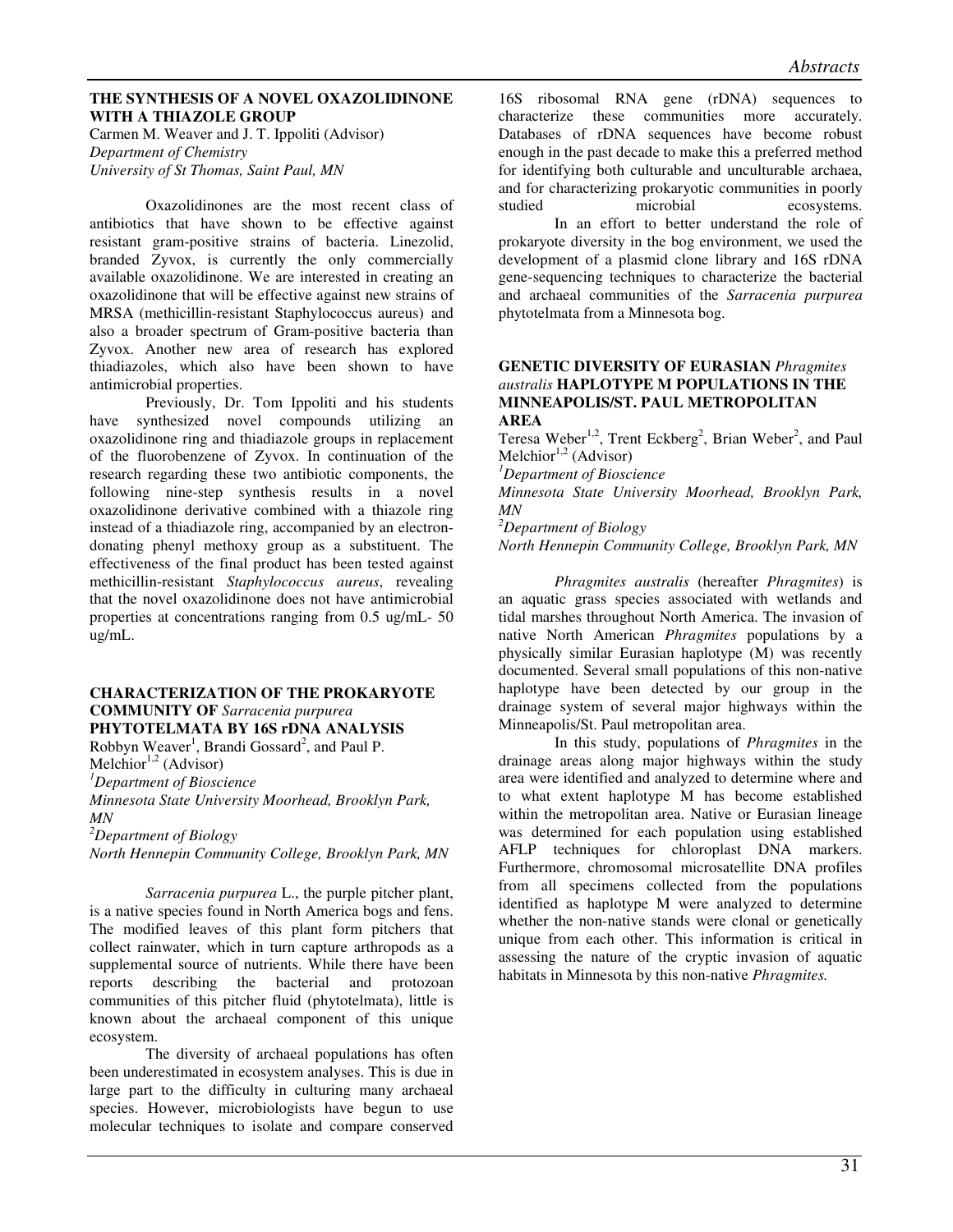# **HIPPOCAMPAL-SPECIFIC IRON DEFIENCY INDUCES DEFICITS IN SENSORIMOTOR GATING**

Robert Wickham<sup>1</sup>, Stephanie Fretham<sup>2</sup>, Michael Georgieff<sup>23</sup>, Jonathan Gewirtz<sup>24</sup>, Mu Sun<sup>5</sup> *College of Biological Sciences<sup>1</sup> , Graduate Program in Neuroscience<sup>2</sup> , Department of Pediatrics<sup>3</sup> , Department of Psychology<sup>4</sup> , Department of Genetics, Cell Biology, and Development<sup>5</sup>*

*University of Minnesota, Minneapolis, MN,* 

 Iron is a vital micronutrient critical to proper neurodevelopment. Iron deficiency during critical stages of nervous system development can lead to dysfunction in neuronal energy metabolism as well as alteration in dendrite structure. The hippocampus is particularly sensitive to the

effects of low iron. Previous investigations using a mouse model containing a hippocampal-specific knockout of the gene Slc11a2 [divalent metal transport-1 (DMT-1)] demonstrated disruption of hippocampal development as well as spatial memory deficits. DMT-1 is a transport protein involved with facilitating the passage of iron into cells. In the present study, we expand on the repercussions of hippocampal developmentAL abnormalities. We showed that iron in the hippocampus also impairs sensorimotor gating, as tested by prepulse inhibition (PPI) of the acoustic startle reflex. Moreover, we demonstrated that lowered hippocampal iron causes a decrease in anxiety as demonstrated by both open field and elevated plus tests. The present

evidence provides further support for the role of theSlc11a2 gene in proper neurodevelopment of the hippocampus.

# **GRAM STAINING OF** *Staphlococcus aureus* **USING METHANOL-FIXATION**

Melissa Wolf and Jeanne Minnerath (Advisor) *Department of Biology Saint Mary's University of Minnesota, Minneapolis, MN* 

Gram staining bacteria is a fundamental technique introduced in general biology and microbiology laboratory courses. Two common problems students encounter when Gram staining bacteria are (1) having a difficult time locating bacterial cells on the microscope slide and (2) over-decolorizing bacterial cells during the staining procedure such that gram-positive bacteria, which should appear purple in color, are pink instead.

In this study, the method of fixation (heat versus methanol) that is used to adhere bacteria to the slide prior to staining was examined to see whether it influences the staining results. It was found that significantly greater numbers of *Staphlococcus aureus* (gram-positive) and *Escherichia coli* (gram-negative) cells adhered to slides following methanol fixation compared with slides that were heat-fixed. Additionally, methanol-fixed cells of *S.*

*aureus* were consistently stained the correct color (a dark purple) while the staining of heat-fixed cells was more variable with cells ranging in color from purple to pink. Overall, the results indicate that students are more likely to successfully visualize and Gram stain bacteria if the cells are fixed with methanol rather than heat.

#### **VOLTAMMETRY WITH FLUOROUS SOLVENTS: EXPANSION OF THE ELECTROCHEMICAL WINDOW**

Di Wu, Eric J. Olson, and Philippe Bühlmann (Advisor) *Department of Chemistry University of Minnesota, Minneapolis, MN* 

Our previous work showed the first example of electrochemistry with the purely fluorous system perfluoro(methylcyclohexane)/100 mM tetrabutylammonium tetrakis[3,5 bis(perfluorohexyl)phenyl] borate (NBu4BArF104) [1]. We showed an oxidation limit of 1.9 V vs. ferrocene, the cause of which was not clear.

Our goal is to determine the cause of the seemingly low oxidation limit and widen the electrochemical window available to electrochemistry in fluorous media. The voltammogram of perfluoro(methylcyclohexane)/ NBu4BArF104 shows peaks at the oxidative limit, suggesting that this limit arises from the oxidation of hydrogenated impurities. Upon removal of the hydrogenated impurities by refluxing over acidic permanganate, peaks in the voltammogram decreased greatly but the observed oxidation limit remained unchanged. To test whether the limit results from the branched structure of perfluoro(methylcyclohexane), perfluoro(*n*-hexane) was used as the solvent. No change in the oxidative limit was observed, indicating that the fluorous solvent is not the source of the oxidation limit. To determine if water has an effect on the oxidation limit, water was added into a perfluoro(*n*-hexane)/NBu4BArF104 solution. The addition of water produced no change in the oxidation potential. Having eliminated all likely sources of oxidation from the solvent, we shifted our attention to the electrolyte, specifically tetrabutylammonium. Cesium BArF104 was prepared. However, the low solubility of CsBArF104 did not sufficiently lower the resistance of fluorous solutions to allow determination of their oxidation potentials. Further development of fluorophilic electrolytes is ongoing.

[1] E. J. Olson, P. G. Boswell, B. L. Givot, L. J. Yao, and P. Bühlmann, J. Electroanal. Chem. 639(2010):154–160.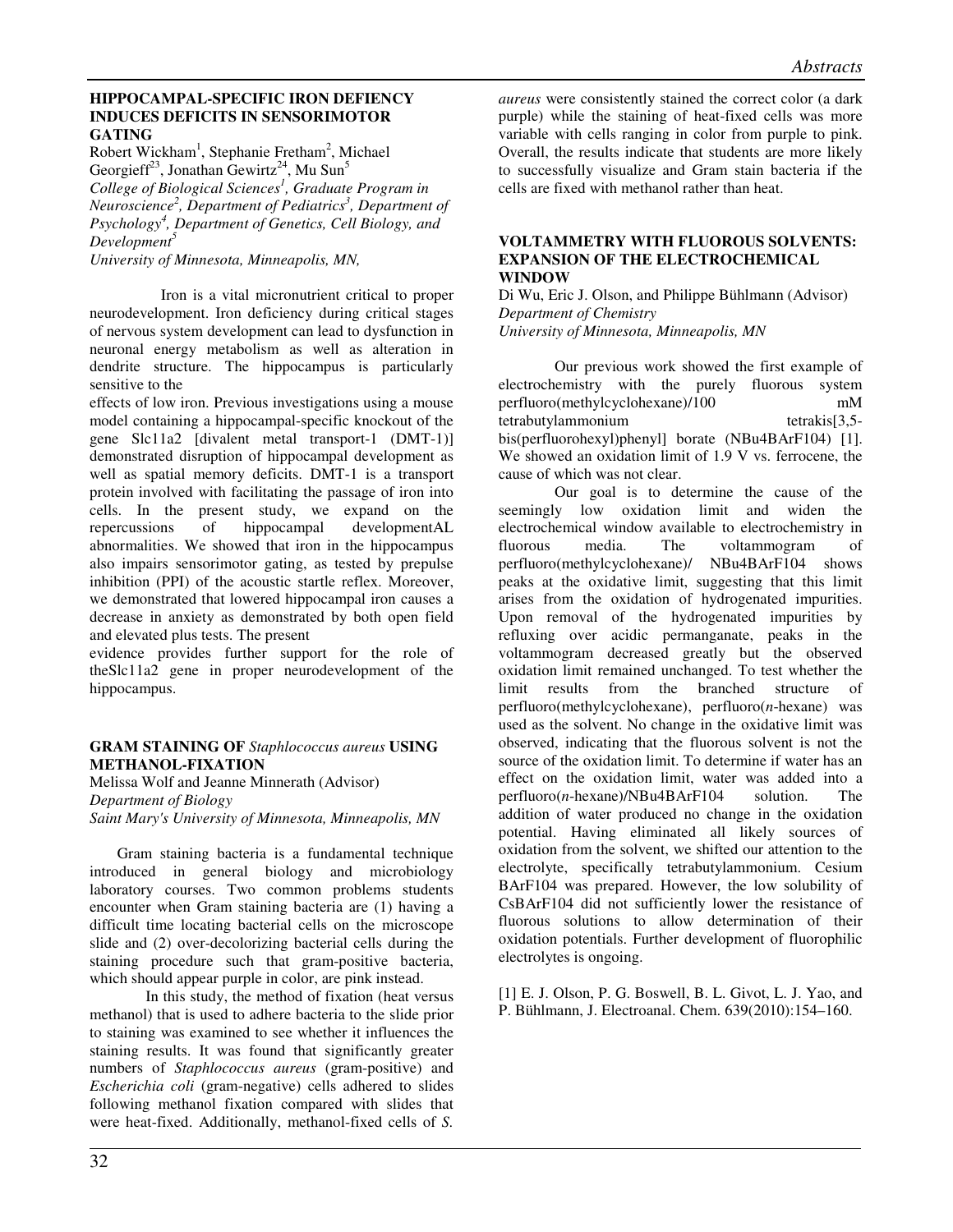# **ANALYSIS OF METALS IN PRAIRIE SOIL USING FLAME ATOMIC ABSORPTION**

Patricia A. Yates and Gina Mancini-Samuelson (Advisor) *Department of Chemistry St. Catherine University, St. Paul, MN*

 The Belwin Conservancy located in Afton and West Lake Township, Minnesota, is one of the largest privately owned nature preserves in the area. In 2008, bison were introduced to the prairies, as these animals are an integral part of prairie restoration. Bison roll in the prairie soil to keep cool in the summer, creating compact wallows that improve the overall health of the prairie.

This research consisted of examining the concentrations of copper, iron, manganese, and zinc in Belwin Conservatory prairie soil using flame atomic absorption. The metal concentrations were compared specifically between wallow and non-wallow samples of soil, as it was hypothesized that there would be a greater metal concentration in the wallow samples. It was suspected that the presence of metals in the wallow samples would be greater because previous research determined that the nitrogen content was higher in wallow-versus-non-wallow soil. The higher concentrations would be a result of the bisons' compaction of the soil and the lack of vegetation in the wallow areas.

Two extraction methods of analysis were used in the experiment. Separate solutions of Ethylenediaminetetraacetic acid (EDTA) and Diethylenetriaminepentaacetic acid (DTPA) were prepared and analyzed to determine if there was a significant binding difference of the metals for these compounds. Overall, it was determined that EDTA was a stronger extraction method; however, the metal concentrations between the wallow and non-wallow samples were not significantly different.

# **IMMUNOPHENOTYPING OF IMMUNE CELLS INVOLVED IN PATHOGENESIS OF MOUSE TYPE 1 DIABETES INDUCED BY STREPTOZOTOCIN**

Jong Hoe Yee, Yong Heng Lee, and Marina Cetkovic-Cvrlje (Advisor) *Department of Biology St. Cloud State University, St. Cloud, MN* 

Type 1 diabetes (T1D) is an autoimmune disease induced by the body's own immune cells, T cells, that attack the insulin-producing pancreatic b cells. Three major types of T cells play a role in the autoimmune attack: T helper (Th), T regulatory (Tr), and T cytotoxic cells (Tc) that express CD4, both CD4 and CD25, and CD8 surface marker, respectively. All of the T cells express the surface marker called CD3. It is believed that Th cells play both pathogenic and protective roles in immunopathogenesis of T1D. Tc cells are considered as pathogenic, while Tregs exhibit the protective functions during the disease development.

In this study we used mice with streptozotocin (STZ)-induced T1D experimental model in order to evaluate the involvement of different T cell types during development of disease. STZ-treated and control mice (n=6-11/group) were sacrificed on days 7, 14, and 28 post STZ injection, splenocytes immunophenotyped (stained by appropriate monoclonal antibodies against surface markers), and analyzed by flow cytometer (FACSCalibur). Our preliminary data showed a significant decrease of the CD3+, as well as CD4+ and CD8+ T cell percentages on day 14 in STZ-treated compared with the control group. Interestingly, no differences were observed on day 30 in percentages of CD3+, CD4+, and CD8+ cells. These data suggest that the most prominent differences in T cell populations of STZ-treated compared with control mice are observed on/around day 14 when the T cell attack is on its peak and >50% of STZ-treated mice become diabetic.